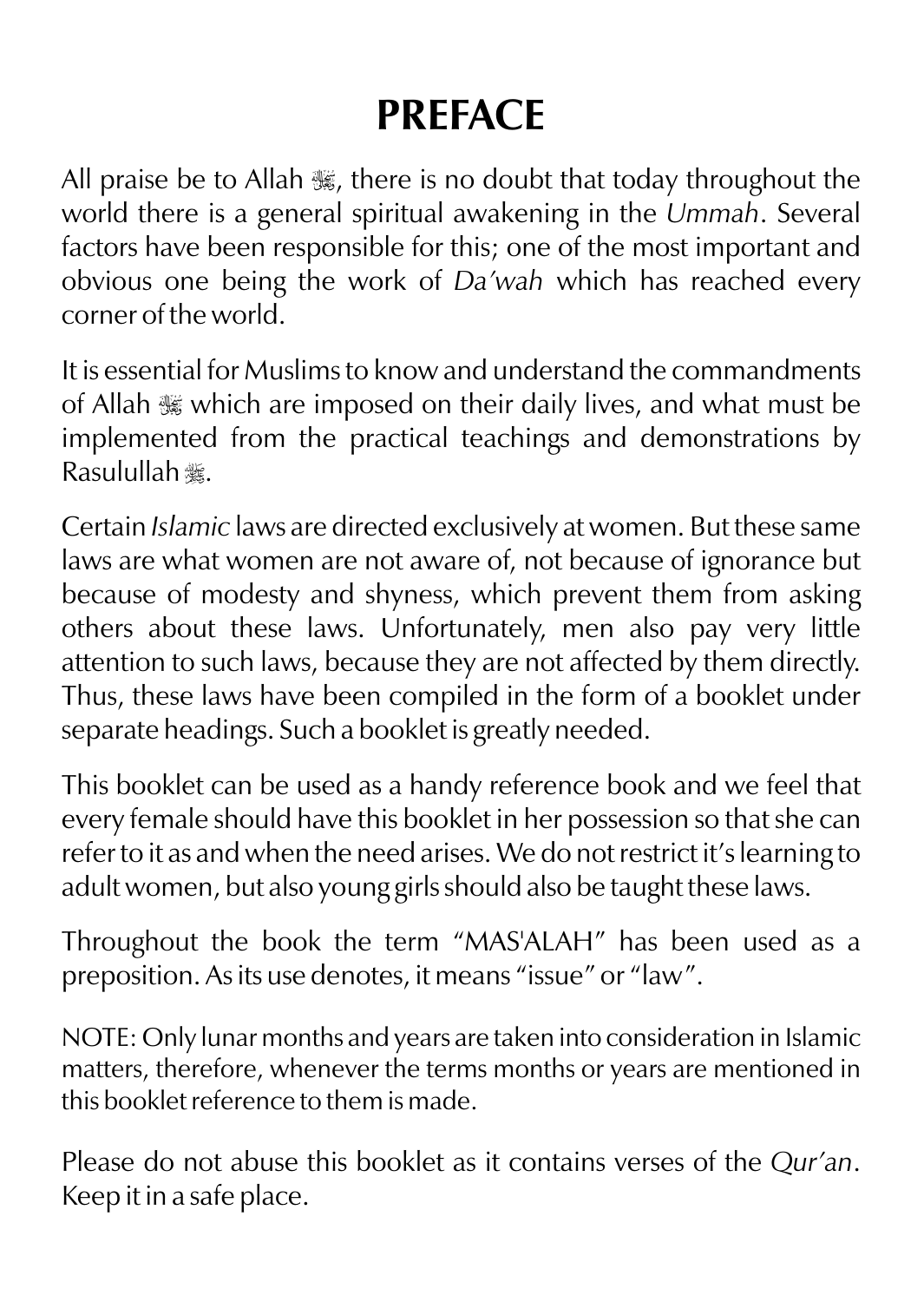# **CONTENTS**

| Janabah (Impurity due to Sexual Intercourse)37 |  |
|------------------------------------------------|--|
|                                                |  |
|                                                |  |
|                                                |  |
|                                                |  |
|                                                |  |
|                                                |  |
|                                                |  |
|                                                |  |
|                                                |  |
|                                                |  |
|                                                |  |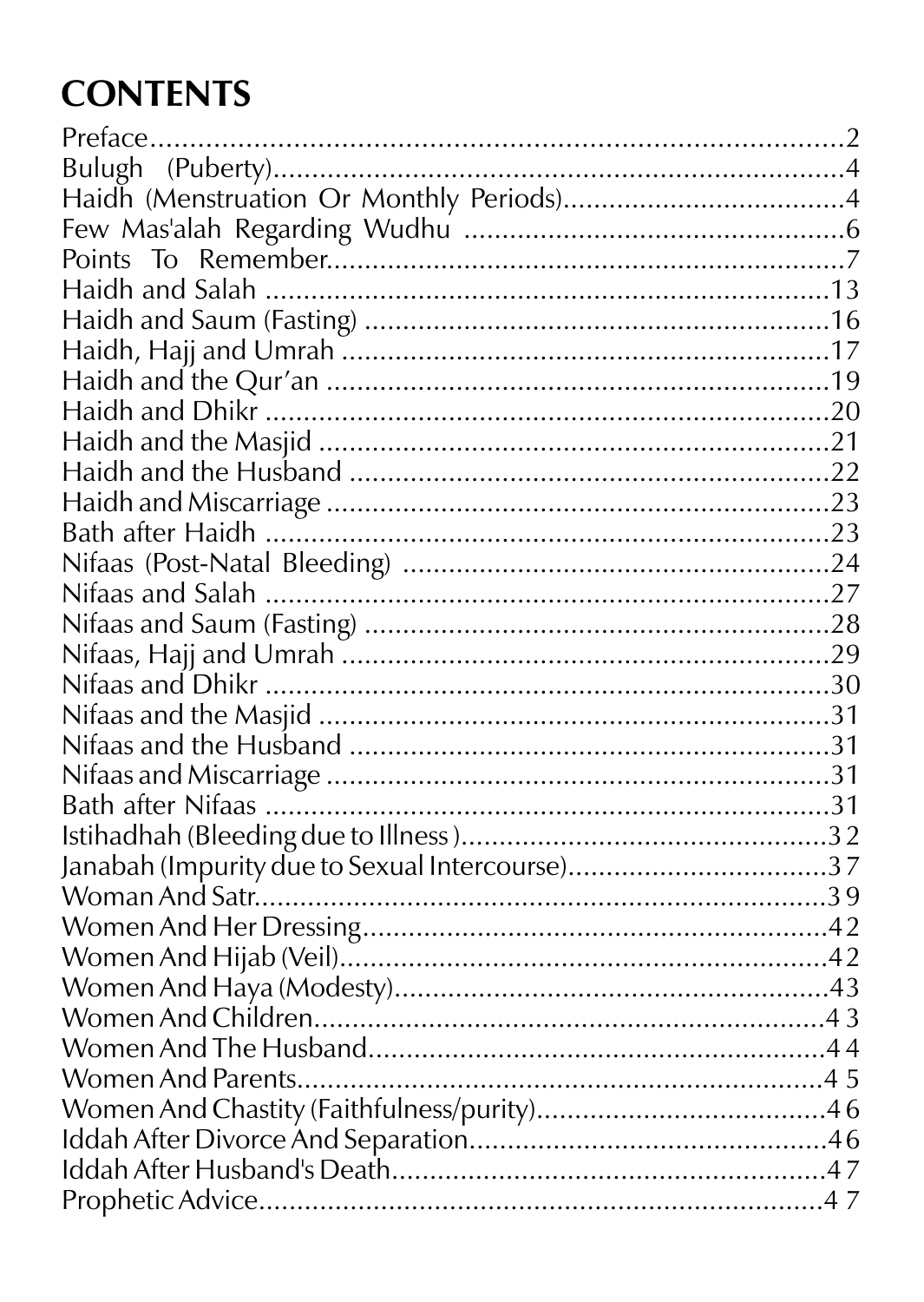# **PUBERTY( BULUGH)**

**MAS'ALAH 1 :** In accordance to *Shari'ah* when a person attains puberty they are called *Baligh*. No girl is regarded as *Baligh* before the age of nine.

**MAS'ALAH 2 :** A girl is *Baligh* (matured) if she experiences any of the following:

- a. Themonthly Period Menstruation (*Haidh*) begins.
- b. In her dream she experiences carnal indulgence and she finds seminal discharge. This is known as *Ihtilam* (wet dream).
- c. She has no menstruation. But becomes pregnant.

**MAS'ALAH 3 :** If the above signs are not evident, when the girl reaches the age of fifteen, she will be regarded as having reached the age of puberty.

**MAS'ALAH 4 :** On reaching the age of puberty, all the principles of Islam, such as *Salaah, Saum*, etc. become Fardh (obligatory) on her. If she disobeys or neglects any, then she becomes a sinner and will be held answerable for it.

**MAS'ALAH 5 :** If a girl attains puberty before the age of fifteen and experiences *Ihtilam* (wet dream) it would become *Wajib* (compulsory) upon her to have Ghusl (bath).

# *HAIDH* **(MENSTRUATION OR MONTHLY PERIOD)**

**MAS'ALAH 1 :** The vaginal bleeding which a woman generally experiences monthly is called *Haidh* and Islam has prescribed special laws for it.

**MAS'ALAH 2 :** A girl below the age of nine years does not normally get periods. If such a girl notices blood, it is not *Haidh*, but *Istihadhah*, meaning bleeding due to illness.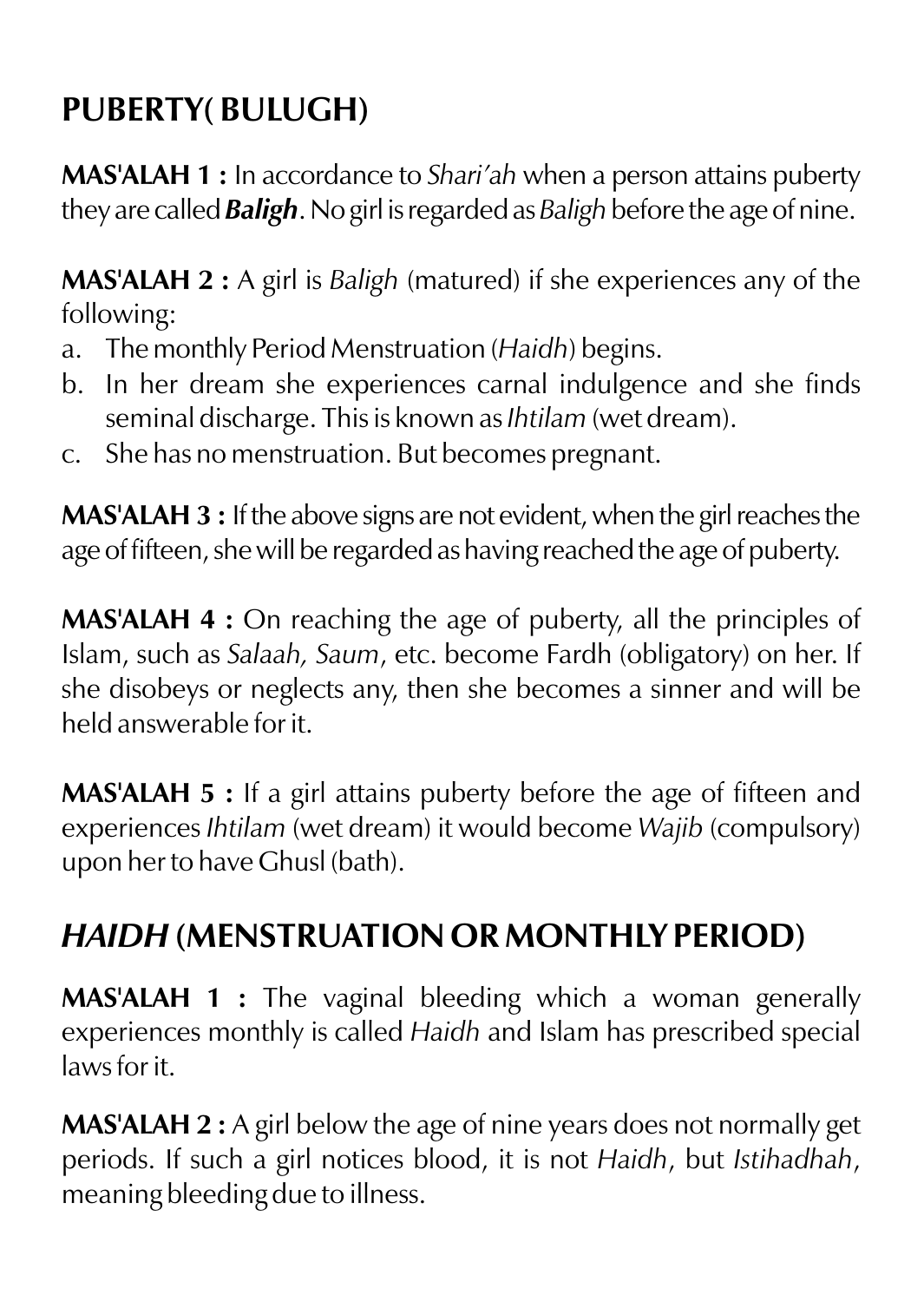**MAS'ALAH 3 :** Normally a woman does not menstruate after the age of fifty five years (menopause). But if she gets red or black blood, it is *Haidh*; however, if the blood is yellow, green or muddy coloured (i.e. any colour besides red and black), it is not *Haidh*, provided she never experienced this colour during any of her earlier periods. If she did see any of these colours during her earlier periods, then it would also be counted as *Haidh*. If the colour of the blood is different from that of the blood during her earlier periods, then this is not *Haidh* but *Istihadhah*. If the colour of blood was white then it will be *Istihadhah*, (white blood is never counted as *Haidh*).

**MAS'ALAH 4 :** In order to protect her body and clothes from impurity during periods, it is *mustahab* (preferable) and *sunnah* for a woman to use cotton wool, sanitary pads or a piece of clothing to cover her private parts. These items are called *Khursuf*.

**MAS'ALAH 5 :** The colour of the *khursuf* when wet is the deciding factor which will help to determine whether the bleeding is *Haidh* or *Istihadhah*, e.g. if. the *khursuf* is red when wet and white after drying, then it is a sign of *Haidh*; if it is white when wet and yellow after drying, then it is not *Haidh*, but *Istihadhah*.

**MAS'ALAH 6 :** During *Haidh* sometimes there is a tint of whiteness in the blood. If the blood is more red in colour (than white), then it is *Haidh*; if it is more whitish in colour, then it is *Istihadhah*.

**MAS'ALAH 7 :** If a woman is sure that the flow of blood is not from the vagina, but from some wound or from the anus, then the bleeding is not *Haidh*, but *Istihadhah*.

**MAS'ALAH 8 :** As soon as the blood appears on the skin immediately outside the vagina, *Haidh* has started even if blood does not flow out beyond this. If someone keeps cotton wool or something similar inside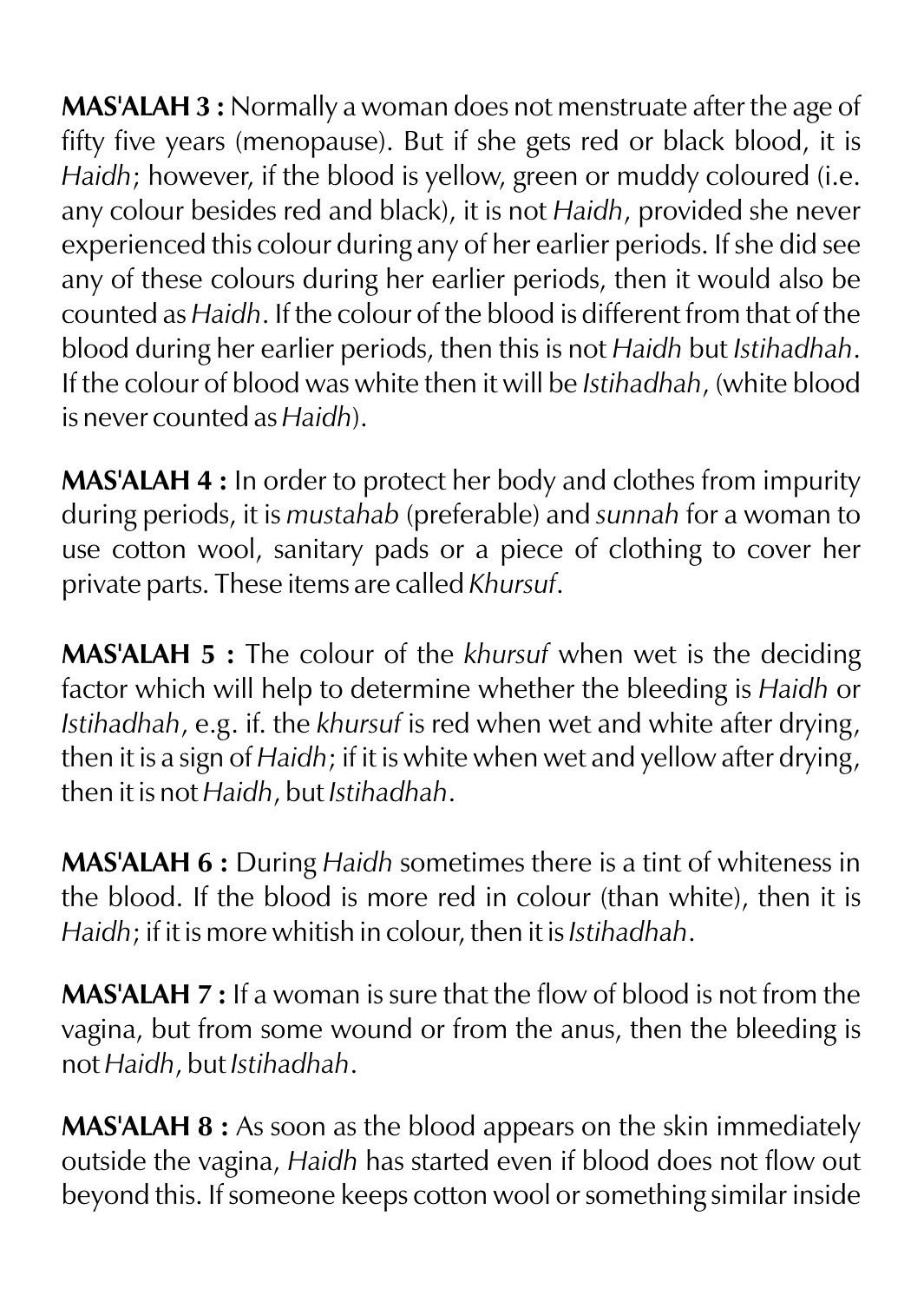the vagina which prevents the blood from flowing out, then as long as the blood remains inside the vagina and not a single drop is seen on the outside end of the cotton wool, etc., then this is not yet regarded as *Haidh*. The time of *Haidh* will only start when blood comes out on the skin immediately outside the vagina or when the cotton wool, etc. is removed from the vagina and it is found to be stained with blood.

**MAS'ALAH 9 :** If a woman who is ceremonially pure puts on sanitary pads. etc. at night and in the morning when she removes it, she finds it to be blood-stained, then her *Haidh* starts only at the time when she notices the blood (i.e. on removal of the *Khursuf*).

**MAS'ALAH 10 :** If a menstruating woman notices no sign of blood on her *khursuf,* then the clean period will be counted from when the *khursuf* was applied.

**MAS'ALAH 11 :** It is *makruh* for a menstruating woman to bath a dead person.

**MAS'ALAH 12 :** A woman experiencing *Haidh* or *Nifaas* or a person in the state of *Janabah* should excuse themself from the place where a deceased is laid.

# **FEW MAS'ALAH REGARDING** *WUDHU*

**MAS'ALAH 1 :** If flour or anything else which is permiable gathers underneath the nails and it dries up, then it is necessary that the water penetrates through when making *wudhu* or *ghusl*. If the water does not pass through, then the *wudhu* or *ghusI* would not be considered to be performed (complete). If nail polish, varnish, paint, etc. (i.e. Anything which does not allow water to pass through) is applied onto the nails, then *wudhu* or *ghusI* would not be counted until it is removed.

**MAS'ALAH 2 :** A sticky fluid, resembling mucus, which flows from the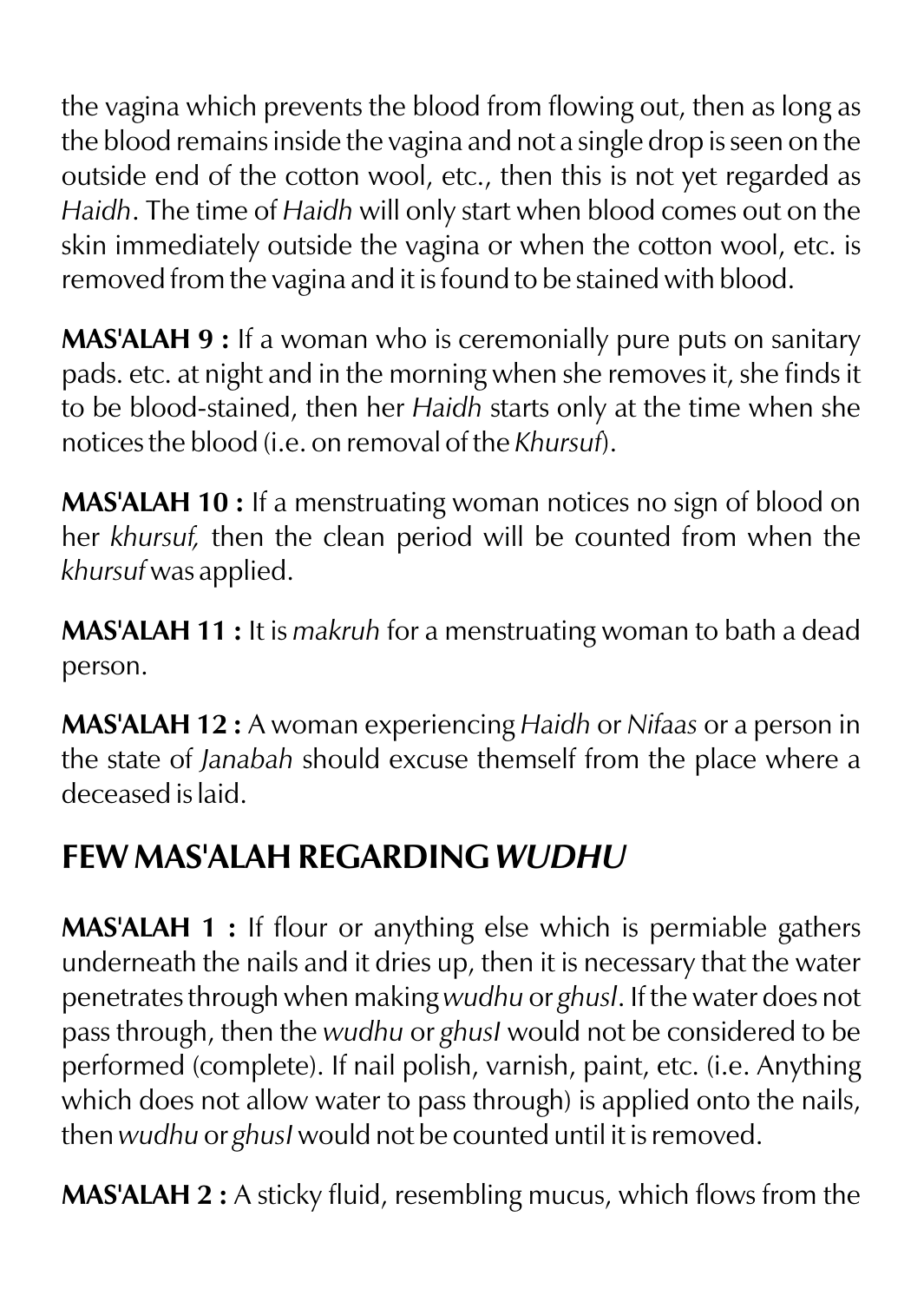vagina due to some illness, is unclean and invalidates the *wudhu* (not *ghusl*).

**MAS'ALAH 3 :** If the sex organ of the husband touches the sex organ of' the wife without any covering in between, then the *wudhu* of both will break, but if the tip of the male sex organ enters into the female sex organ so much, that the head of the male sex organ is not visible then ghusl becomes compulsory.

**MAS'ALAH 4 :** *Wudhu* will not break if one sees one's own private parts or glances at the private parts of someone else. But it should be remembered that it is sinful to look at the *satr* of another person.

**MAS'ALAH 5 :** If water comes out from the breast and pain is experienced, then it is impure and *wudhu* will break. If there is no pain then it is *clean* and *wudhu* does not break.

**MAS'ALAH 6 :** When performing *wudhu* one should ensure that the elbows, heels and ankles are wet, otherwise the *wudhu* will be incomplete.

**MAS'ALAH 7 :** If water does not penetrate under one's ring, then it is *wajib* to move it when performing *wudhu* and if it is loose and water reaches under it, then it is mustahab to move it.

### **POINTS TO REMEMBER AND IMPORTANT NOTES ON ACTUAL SALAAH TIMES.**

(The reason for this labeling will be understood in the issues to come).

- a. The minimum period for *Haidh* is three days and three nights (seventy two hours). If bleeding is for less than this period, it is not *Haidh*, but *Istihadhah*.
- b. Continuous flow of blood is not necessary for *Haidh*. If blood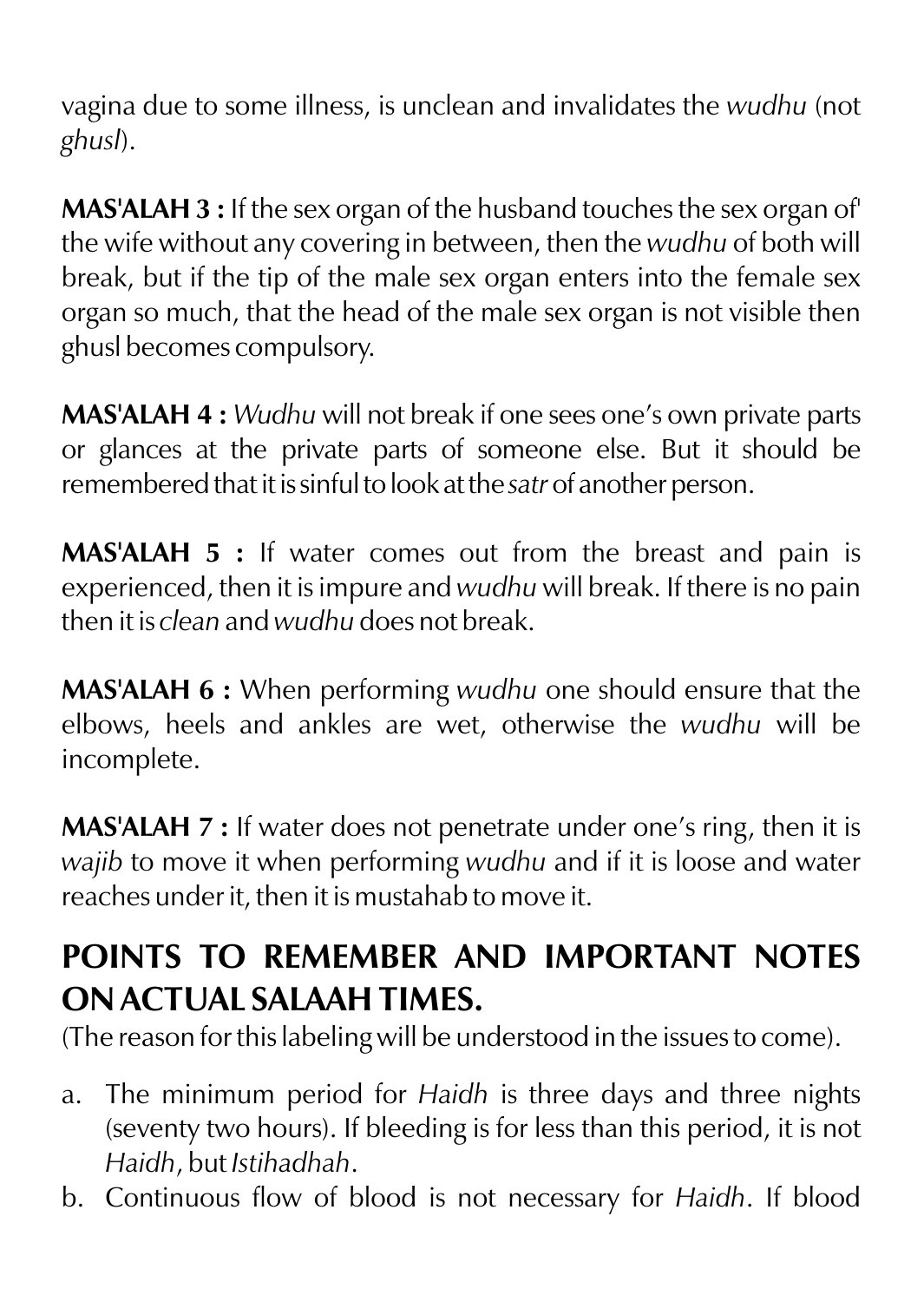flowed for a while in the beginning, then stopped, and flowed again on the second or third day, then according to *shari'ah* it is regarded as one continuous menstrual flow.

- c. The maximum period of *Haidh* is ten days and ten nights (two hundred and forty hours.) Bleeding beyond this is not *Haidh*, but *Istihadhah*.
- d. According to the *Shariah*, the minimum period of remaining clean between two *Haidh* is fifteen days, there is no limit to the maximum period. A woman is considered ceremonially pure for as long as she does not experience *Haidh* even if it be for months.
- e. In so far as *Haidh* and *Nifaas* (bleeding after childbirth) are concerned, Islam takes into consideration a woman's prevailing habit. A woman who gets *Haidh* or *Nifaas* (in the instance of not experiencing *Haidh*) for the first time is called a *MUBTADI'AH* and a woman who has experienced either *Haidh* or *Nifaas* before is called *MU'TADAH*. Laws for both are different in many instances.
- f. Purity and impurity (according to Islamic imposed guidelines) are of two types; *HAQIQI* and *HUKMI*.
- 1 . Sometimes a woman may bleed but *shari'ah* would not regard it as *Haidh*. This is called *Hukmi* purity. For example, if a *mubtadi'ah* bleeds for fifteen days, the first ten days would be regarded as *Haidh* and the other five days as *Istihadhah*. The purity in these five days would be *Hukmi* purity.
- 2. Sometimes a woman does not bleed but yet *shari'ah* regards it as menstruation. This is called *Hukmi* impurity. For example a woman bleeds for a day and the bleeding stops for five days and then she again bleeds for a day. All these seven days would be regarded as one menstrual flow. The impurity in the five days would be *Hukmi* and the impurity on the first and seventh day *Haqiqi*.

Now, keeping the above six points in mind, the following laws should be studied.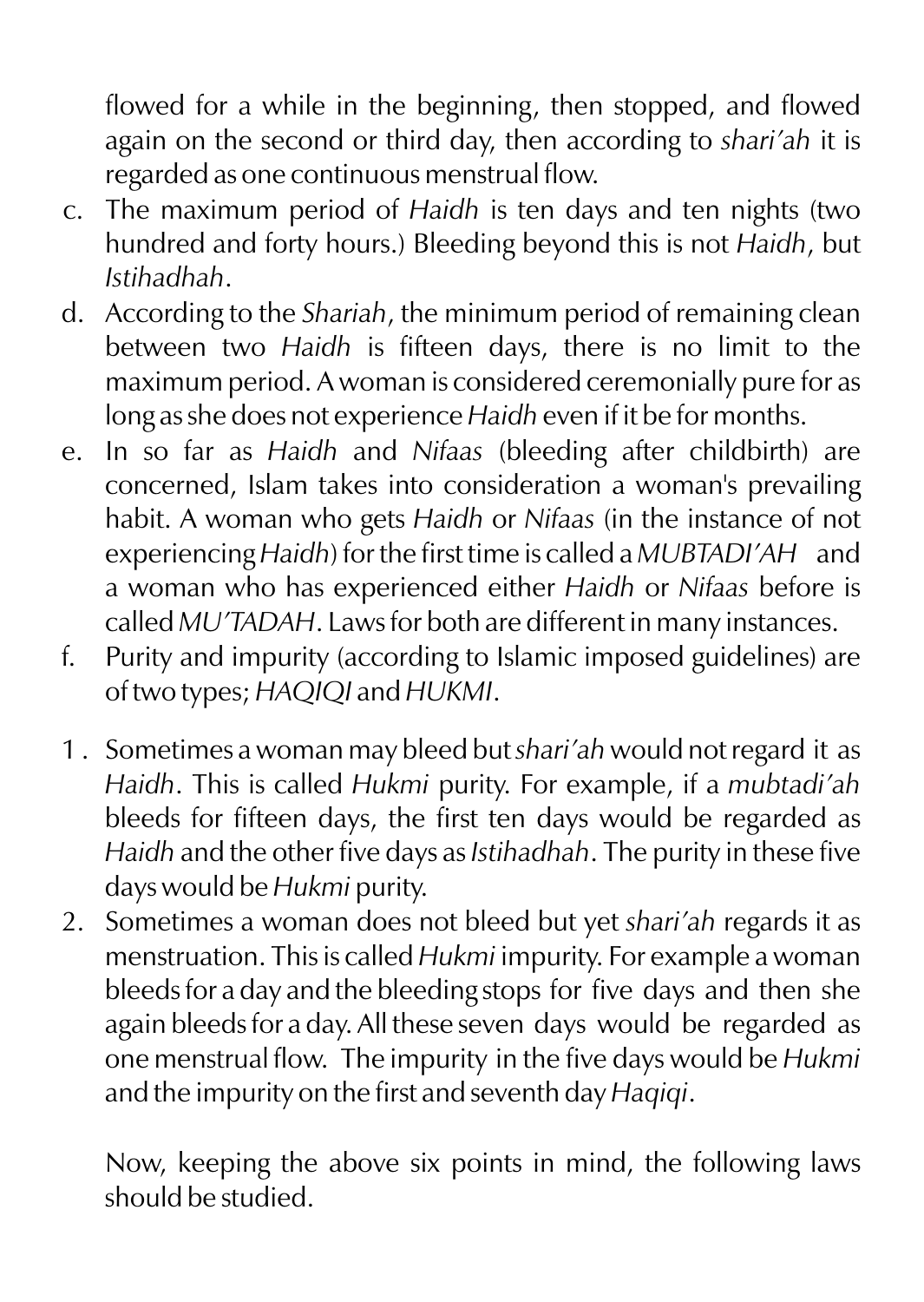**MAS'ALAH 1 :** If a young girl experiences bleeding for the first time, then it should be observed whether it continues for three days and three nights (72 hours). If it does, then it is *Haidh*.

**MAS'ALAH 2 :** If bleeding continues for more than three days and three nights and stops at any time within ten days and ten nights (240 hours.), then it all would be *Haidh.*

**MAS'ALAH 3 :** If bleeding continued for more than ten days and ten nights then the ten days and ten nights will be *Haidh* and the bleeding beyond it is *Istihadhah*. Since any bleeding beyond ten full days is *Istihadhah.* She should take a bath after ten days and start her *salaah.* But if a woman is a *mu'tada* (one who has a prevailing, set *Haidh*  period) and bleeding continues beyond her habit, then it should be seen, if it stops within ten days, all of it is *Haidh* and if it continues after ten days, then only the days of her habit would be regarded as *Haidh* and the days after that is *Istihadhah*. Therefore, she should perform *qadha salaah* for the days beyond her habit. If she has a habit of seven days and she bled for twelve days then only seven days would be *Haidh* and the rest *Istihadhah*. But if she bled for nine or ten days only then all of it is *Haidh*. (Refer to "*Haidh and salaah*" - MAS'ALAH 6)

**MAS'ALAH 4 :** If a *mubtadi'ah* keeps bleeding continuously for a few months, then in every month ten days from the day when bleeding started, these are of *Haidh* and the remaining nineteen to twenty days are of *Istihadhah* e.g. if bleeding started on the fifth of a particular month, the days between the fifth and the fifteenth of every month are of *Haidh* and the remainder are days of *Istihadhah.*

**MAS'ALAH 5 :** If a woman notices blood for three full days and three nights or more, or any number of days up to ten days and ten nights and then remains clean for full fifteen days or more, and again sees blood for three or more days then both bleedings are of *Haidh* and the days in between are regarded as a period of purity.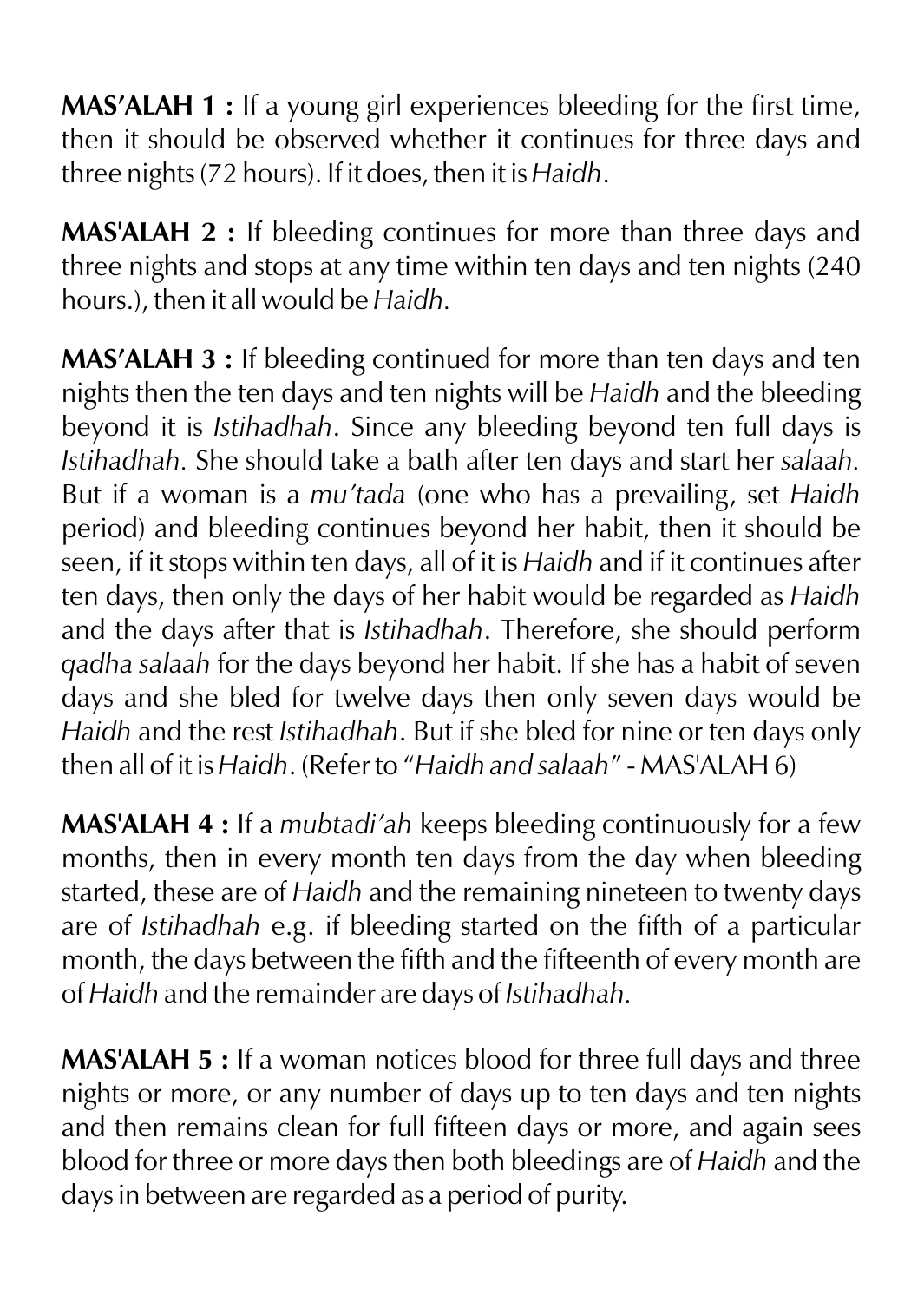**MAS'ALAH 6 :** If a woman notices blood for three days and three nights or more and then remains clean for fifteen days or more and again sees blood for less than three days then the first bleeding was *Haidh* while the second bleeding is *Istihadhah* because the bleeding was for less than three days although the period of purity was for fifteen days.

**MAS'ALAH 7 :** If a woman notices blood for less than three days and three nights and after a full fifteen days or more, sees blood again for less than three days then both bleedings are called *Istihadhah* and she will be regarded as clean for all these days. As soon as the bleeding stops within three days, she should make *wudhu* and start her *salaah* during the last stages (end part) of *mustahab* (preferable) time (i.e. just before *makruh* time). She must also offer *Qadha salaah* for those days which she has missed while she was bleeding.

**MAS'ALAH 8 :** A *mubtadi'ah* should stop *salaah* as soon as she notices blood. If bleeding continues for three days and nights, then it is definitely *Haidh*. After this, if bleeding stops within ten days or if she notices white matter, then she should take a bath and start her *salaah*. This period for which the bleeding continued is now established as her HABIT e.g. if she had seven days of *Haidh* and then remained pure for 23 days, then according to *shariah* these seven days would be regarded as her *Haidh* habit and the 23 days as her clean habit. But if this course changes e.g. bleeding continues for nine days and she stays clean for 20 days, then this is called **change in habit**. Nine days will now be regarded as her new habit. **Thus, every previous course is considered as the habit for the course that follows it**. Many laws depend upon this habit. In order that her *faraidh* may be performed correctly, it is advisable for her to keep a note book recording her habit, with columns drawn under separate headings as illustrated below. This will be a great help in the event of problems arising due to change of habit or forgetting it later on.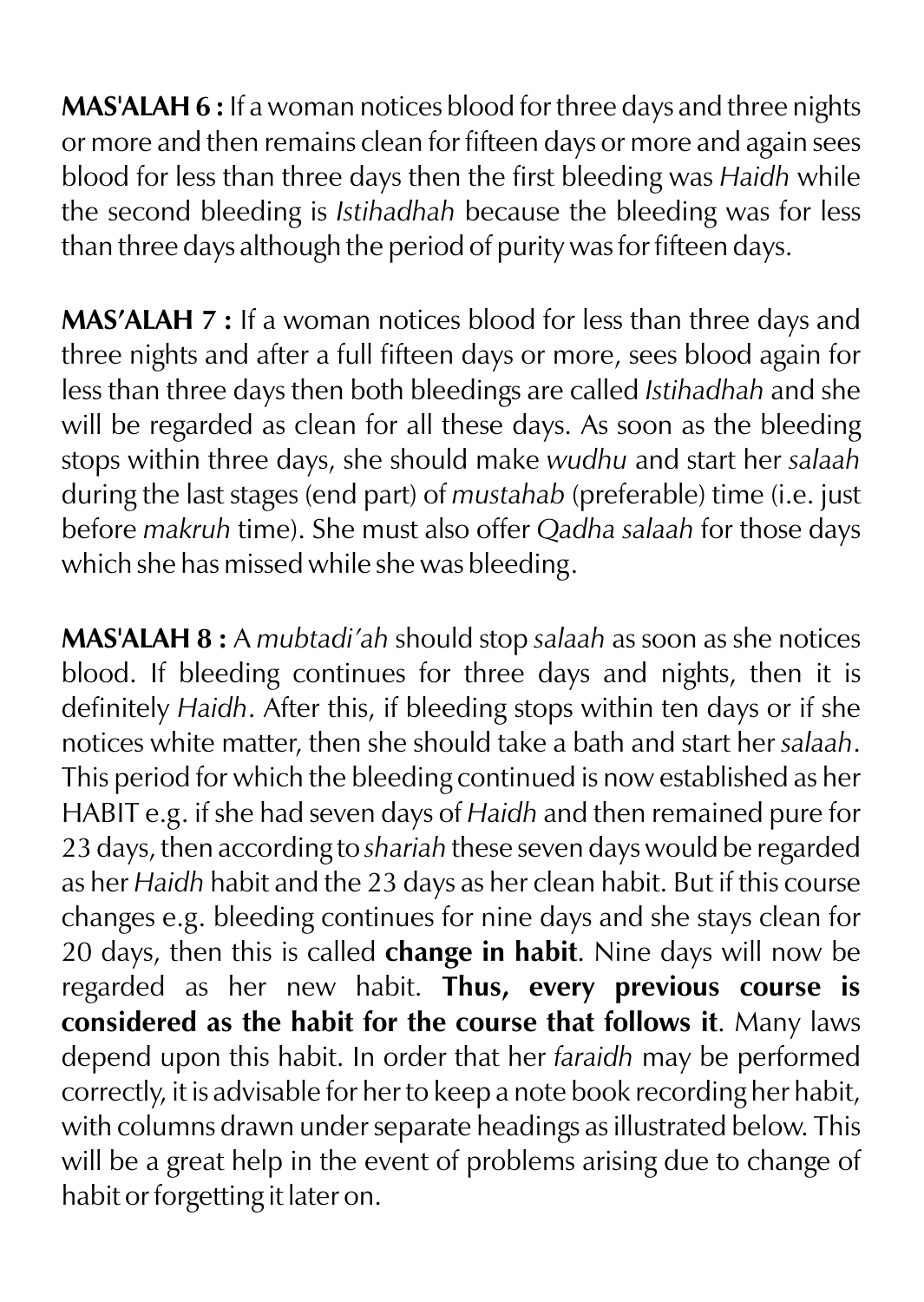| No.            | Date when<br>bleeding commenced | Date on which<br>bleeding stopped days of haidh clean days |   | Total No. of   Total No. of |
|----------------|---------------------------------|------------------------------------------------------------|---|-----------------------------|
|                | 5th Muharaam 1399               | 12th Muharaam                                              |   | 23                          |
| $\overline{2}$ | 6th Safar 1399                  | 11th Safar                                                 | 5 | 25                          |
| 3              | 4th Rabiul Awwal 1399           |                                                            |   |                             |
| 4              |                                 |                                                            |   |                             |
| 5              |                                 |                                                            |   |                             |

If a woman takes up the task of continuously enters her above details regularly, then she will *Insha-Allah* benefit greatly from it in the long run. A similar table for *Nifaas* could be drawn up as follows:

| No.          | <b>Beginning of</b><br><b>Nifaas</b> | Last day of<br><b>Nifaas</b> | <b>Total days</b><br>of bleeding | Name of<br>child |
|--------------|--------------------------------------|------------------------------|----------------------------------|------------------|
|              | 5th Muharaam 1399                    | 10th Safar 1399              | 35                               | Zaid             |
| $\mathbf{2}$ |                                      |                              |                                  |                  |
| 3            |                                      |                              |                                  |                  |

If a woman forgets her habit and if *Istihadhah* begins, the laws in such a case are quite complicated and this must be referred to an *Alim* for clarification. Such a woman is known in the *shariah* as *Mutahayyarah*.

**MAS'ALAH 9 :** If blood appeared for one day or more and she remained in a state of purity for less than fifteen days, then the whole period will be regarded as unclean and continuous flow, e.g. she bled on the first of a certain month then remained clean for fourteen days and then bled again for one day. The whole sixteen days from the first bleeding will be regarded as continuous bleeding. If she is a *mubtadi'ah*, then the first ten days will be counted as *Haidh* and the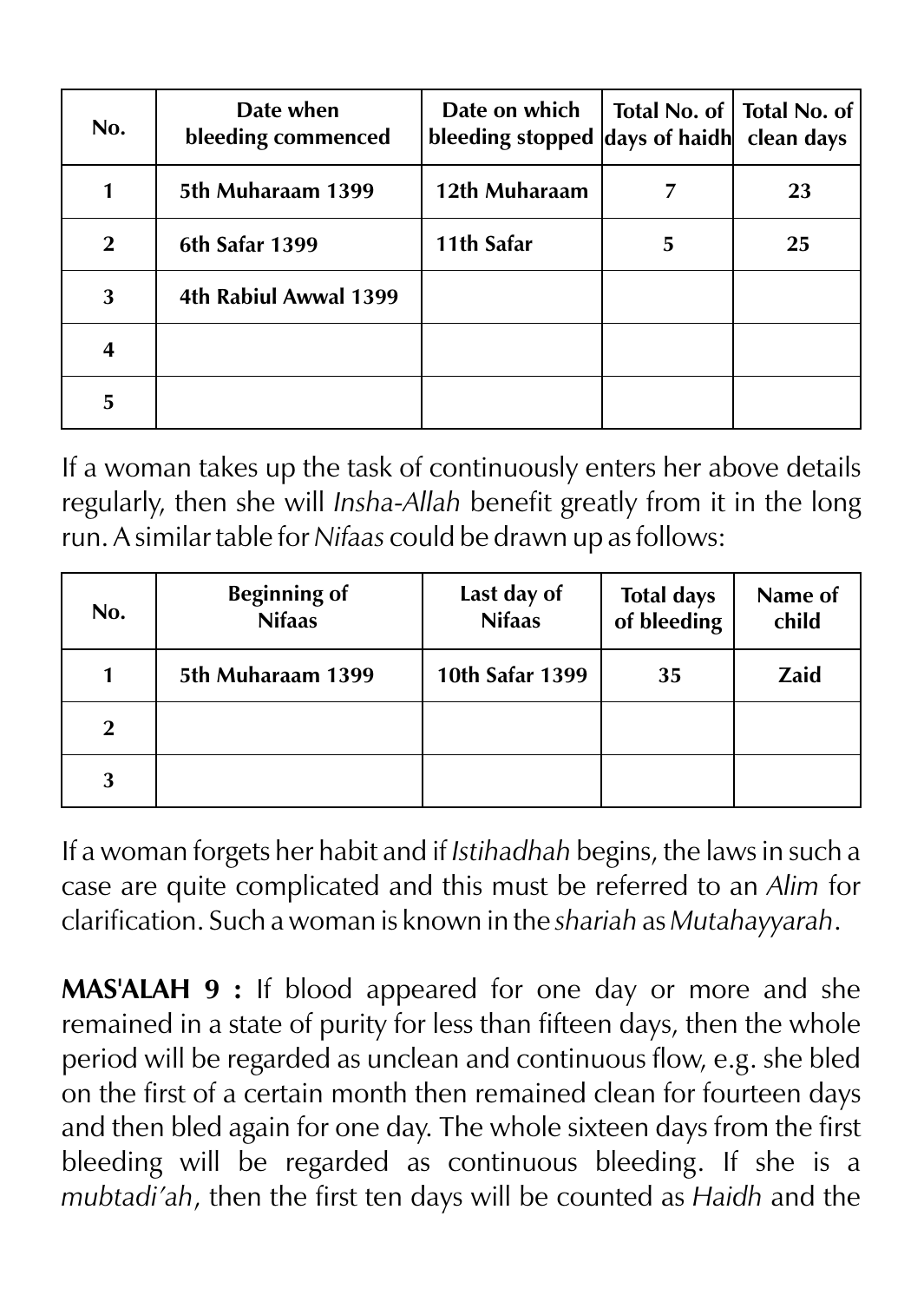remaining six as *Istihadhah*. Now, if she had started *salaah* after she bled for one day only, thinking that it was nothing and then finding out later that her first ten days were of *Haidh* and that she had read *salaah* for full fifteen days in this condition, then she will have to offer *qadha salaah* from the eleventh day onwards, because she should have taken a bath after the tenth day. Therefore, for safety, such a woman should take a bath after ten days, even if she had taken a bath after bleeding stopped on the first day, so that the remaining *salaah* after the ten days will not go unaccounted. If she had kept fardh fasts during the ten days, then those will not be valid and she will have to offer *qadha* fasts because those were days of *Haidh*.

**MAS'ALAH 10 :** If a *Mutahayyarah* (a woman with no fixed habit or forgotten habit) remained ceremonially pure and did not bleed for fifteen days, it is regarded as purity according to *shariah* and she is no longer a *Mutahayyarah* but is now *TAHIRAH* (clean woman). Now, if she bleeds for three or more days, it is *Haidh*, and a new habit will be started. If it is for less than three days, it is *Istihadhah* and she remains a *Mutahayyarah*.

**MAS'ALAH 11:** If *Haidh* continues according to habit but there is variation in the number of clean days, then this change does not in any way interfere with the laws concerning the *Haidh* habit, e.g. *Haidh* was for seven days and the clean period was for twenty two days or *Haidh* was for seven days and the clean period was for either twenty or twenty five days, then the *Haidh* habit still remains the same.

**MAS'ALAH 12 :** If the *Haidh* habit happens to keep changing it is necessary for the woman to keep on checking the *khursuf* every *salaah* time on the last days of *Haidh*. If it is stained, then she should change it so that this will give her an idea during the next *salaah* time whether the bleeding has stopped or not. In this way no problems will arise regarding *salaah*. Again, if the bleeding gets disrupted or if it turns out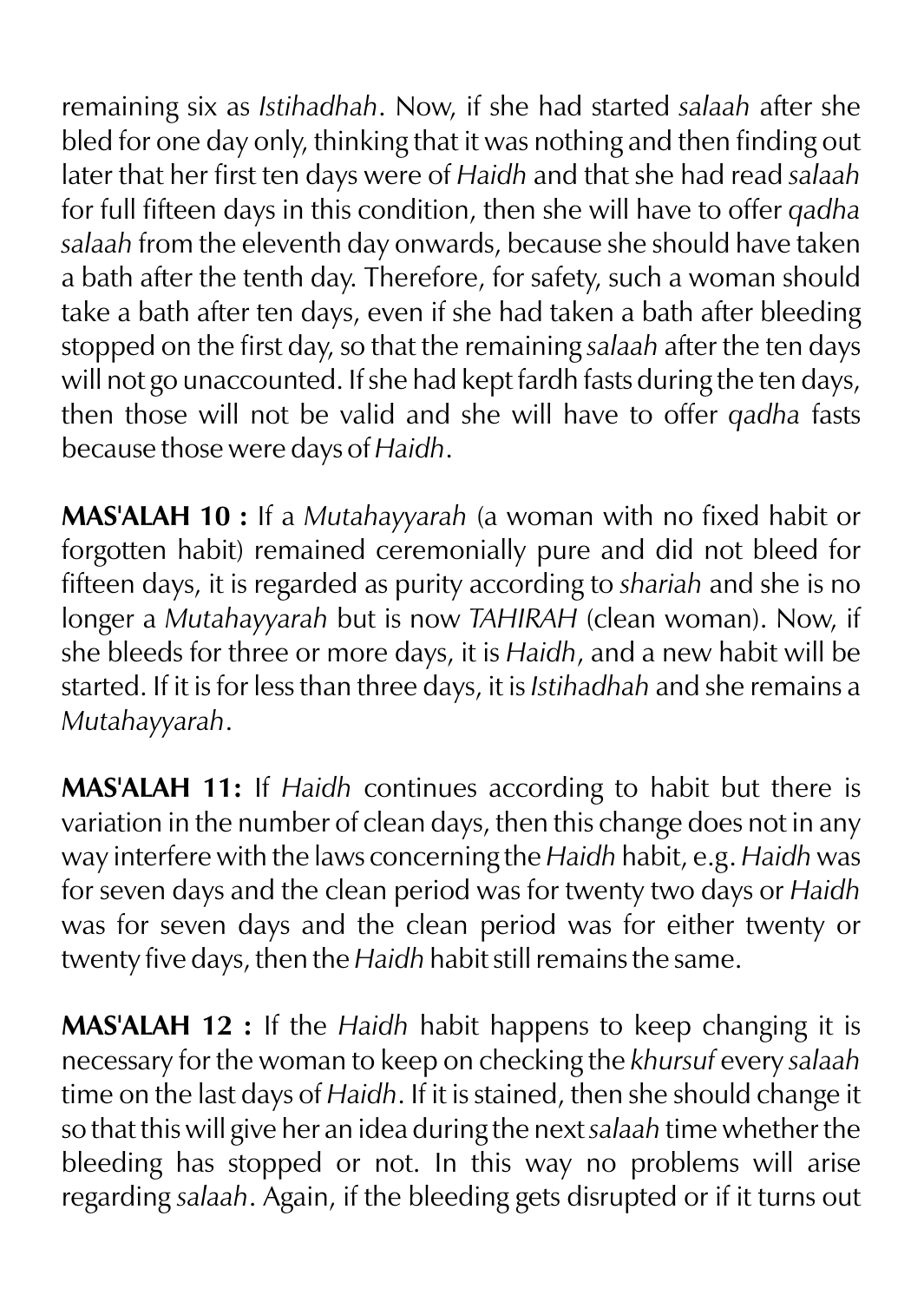to be *Istihadhah*, it then becomes necessary for her to learn the beginning and ending times of the *mustahab* and *makruh* times of *salaah* because these will be applied in many laws.

# **ACTUAL PRAYER TIMES.**

It is necessary to have an Islamic calendar/timetable in the house which gives the various times of *salaah* etc.

# **HAIDH**

#### **HAIDH AND SALAAH**

**MAS'ALAH 1 :** *Salaah* is not permissible during *Haidh*. Therefore do not perform it when menstruating. There is no *qadha* for the *salaah* missed during *Haidh*. Its necessity is waived by Allah's **Examples** command.

**MAS'ALAH 2 :** If *Haidh* begins during *salaah*, do not complete the *salaah*, but break it immediately. If it is a fardh *salaah*, it is pardoned and there is no *qadha* for it, but in the case of *Sunnah* and *Nafl* it becomes necessary to perform the qadha after the *Haidh* is over and when she is pure. According to the *Madhab* of Imam Shafi'e (R.A.), the fardh *salaah* must be broken, and *qadha* of it must be offered. The *nafl salaah* need not be repeated.

**MAS'ALAH 3 :** If *Haidh* starts during the time of *salaah* and if that *salaah* was not performed, it is forgiven and *qadha* is not necessary. If a time of *salaah* elapsed and it wasn't performed, and then *Haidh* started, then the *salaah* missed will necessarily have to be performed after the haidh subsides.

**MAS'ALAH 4 :** If *Haidh* is over before a *salaah* time ends and there is so little time left only for a bath and *takbirut-tahrimah* (the first **"Allahu**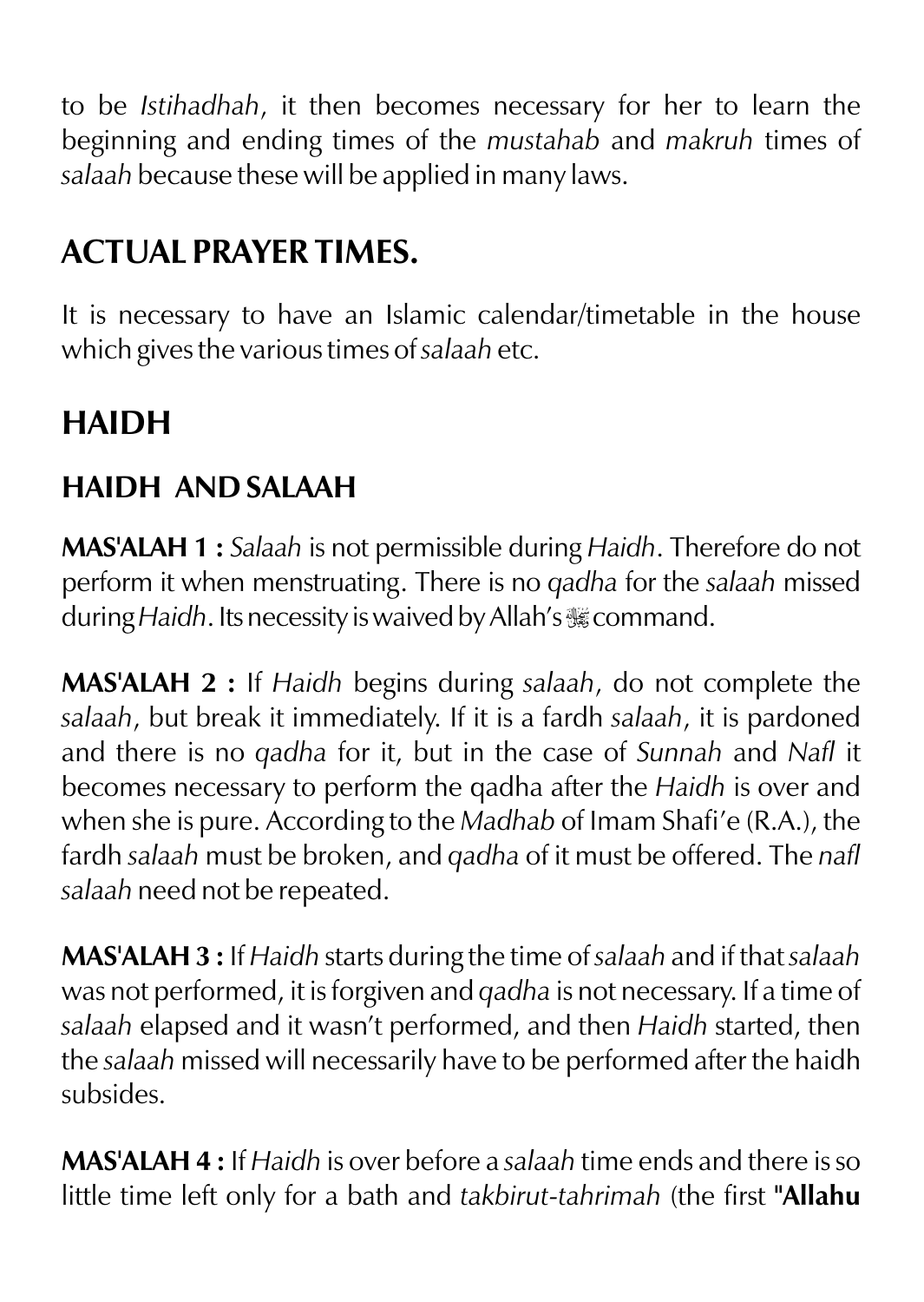**Akbar"** in *salaah*), then that *salaah* has become obligatory for her. She must take a bath and perform the *salaah* immediately except during Fajr *salaah* in which case she must wait till sunrise and offer it as *qadha*. If, however she could not take a bath due to preoccupation, then she must perform *salaah* as *qadha* after she has taken her bath. This law applies only if bleeding is over in less than ten days (this is not a condition for followers of the *Shafi'i Madhab*). If bleeding stops at the end of the tenth day at such a moment that there is no time for a bath but there is only little time to say *"Allahu Akbar"* and the time for that *salaah* goes by, then this *salaah* becomes compulsory and must be offered as *qadha*. After taking a bath she must perform this *qadha salaah* first and thereafter the normal *salaah* of that time should be performed.

**MAS'ALAH 5 :** If one hears a *Qur'anic* verse of *Sajdah* during *Haidh, sajdah* is not compulsory.

**MAS'ALAH 6 :** If a woman with a seven day *Haidh* habit bleeds for more than seven days, then she must observe caution. If it stops before ten days, she should have a bath and offer *salaah* from then on. All these days are of *Haidh* and *qadha* is not necessary. But if bleeding continues after ten days, then the seven days of habit are *Haidh* and the remaining are *Istihadhah*. This is the reason why she must have a bath immediately after ten days have passed and start perforrming *salaah*. She must also offer *qadha salaah* for the last three days.

**MAS'ALAH 7 :** If any woman menstruates for less than her normal habit, e.g. her habit was for seven days and her bleeding stopped after five days, then towards the end of the *mustahab* time of *salaah*, she should take a bath and offer her *salaah*. If she bleeds again within ten days from the time when she first started bleeding then she must stop *salaah* because if it continued for up to ten days or less, all these days are of *Haidh*. If bleeding continued for more than ten days, then the seven days of habit are counted as *Haidh* and the remaining days are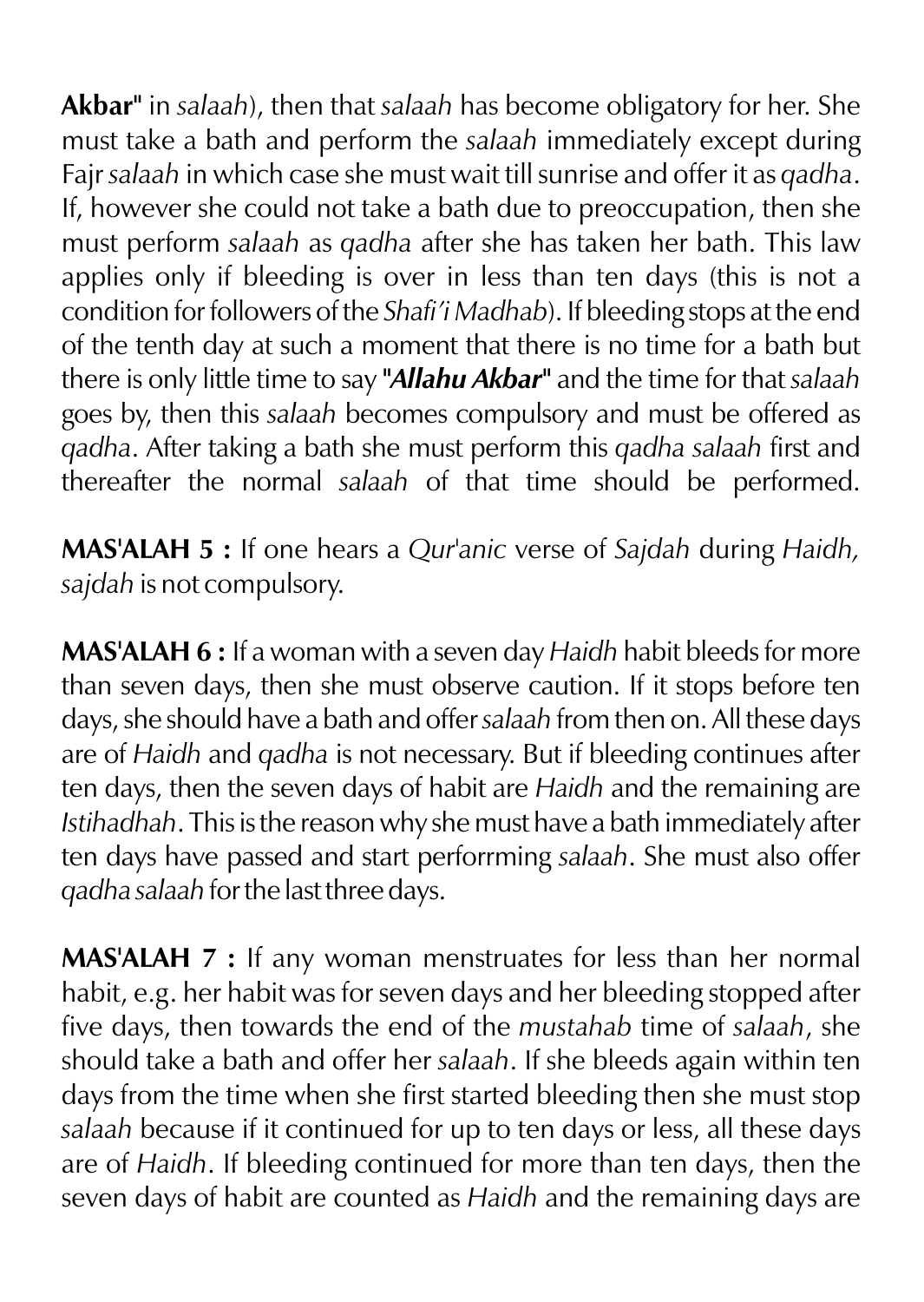*Istihadhah*. She must offer *qadha salaah* for all days missed after the seventh day. (We should therefore take account of ourselves and ensure that we do not neglect our *salaah* in such circumstances).

**MAS'ALAH 8 :** If a woman bled for a day or two and then stopped, it is not necessary for her to bath. She should make *wudhu* and perform her *salaah*. She is not permitted to leave out *salaah*. If she started to bleed again within the ten days, then she must stop her *salaah*. A *mubtadi'ah* should have a bath after ten days and start her *salaah*. In the case of a *mu'tadah,* she will be considered to be in *Haidh* up to her normal habit. After this she should take a bath and offer her *salaah*.

**MAS'ALAH 9 :** During *Haidh*, it is *mustahab* (desirable) for a woman to make *wudhu* at the time of every *salaah* and to sit where she performs her *salaah* and occupy herself in *Dhikr* for the time it normally takes to complete her *salaah* so that her habit of performing *salaah* remains.

It is related in one *hadith* that Rasulullah  $\frac{1}{26}$  has, said:

*"During Haidh, if a woman reads Istighfar seventy times at the time of every salaah, then she will get the reward of reading one thousand raka'at of salaah, seventy of her sins will be forgiven, her status is raised in the eyes of Allah* I *and for every letter of Istighfar she gets a nur (light) and for every vein of the body one Hajj and Umrah is written."*

**MAS'ALAH 10 :** If bleeding stops within ten days in the case of a *mubtadi'ah* or in the case of a *mu'tada,* if it stops before her normal habit is complete, then she need not take a bath immediately because there is a possibility that she may bleed again. She should, out of caution wait till the *mustahab* time of that particular fardh *salaah* allows her just enough time to take a bath and offer *salaah*.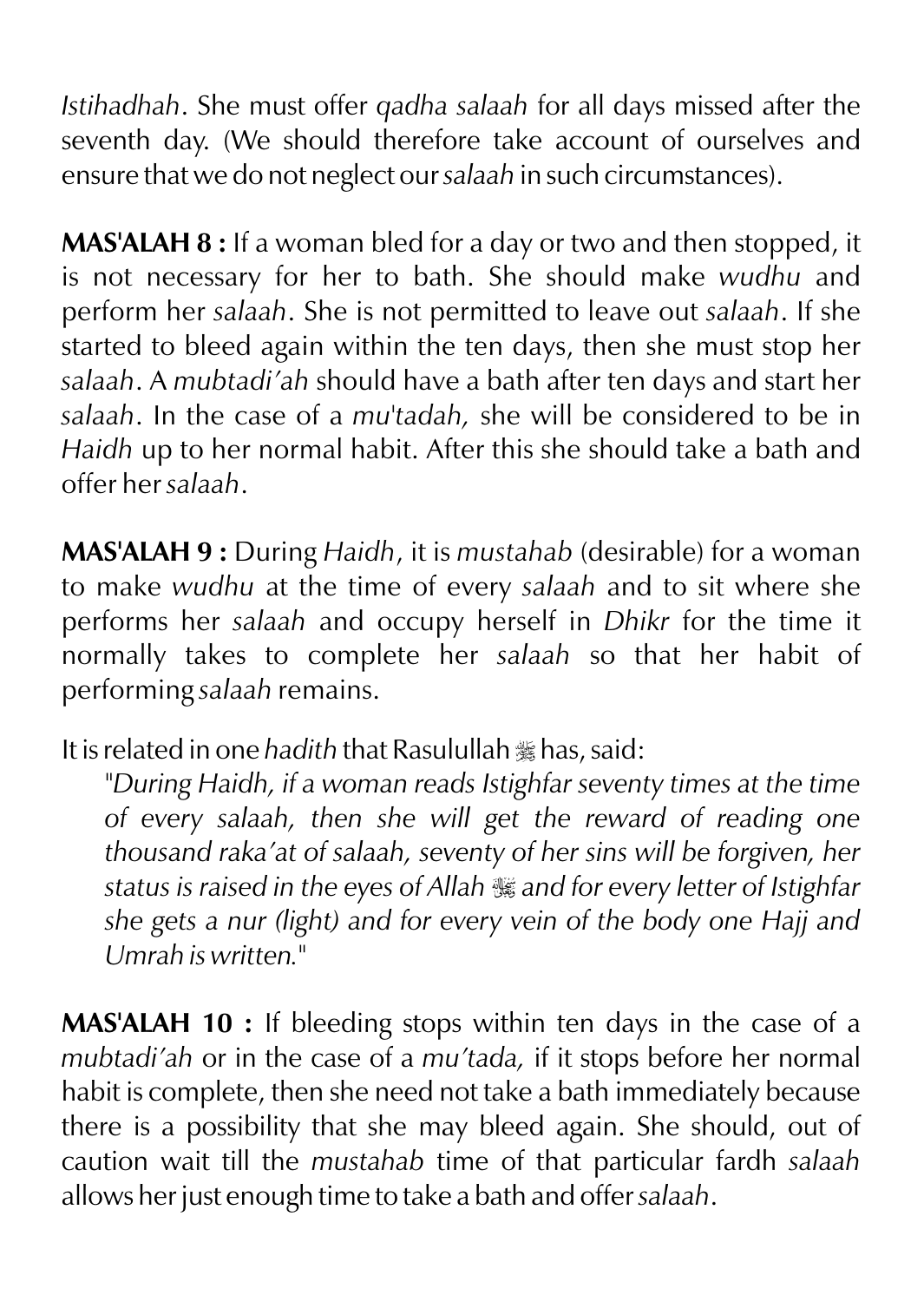### **HAIDH AND SAUM (FASTING)**

**MAS'ALAH 1 :** Although fasting during *Ramadhan* remains obligatory during *Haidh*, a woman must not fast during this period but it becomes compulsory for her to observe these as *qadha* fasts later on.

**MAS'ALAH 2 :** If the bleeding of *Haidh* started while she was fasting, her fast breaks even if there was a very little portion of the fast still left. Since the fast is not valid it is necessary for her to repeat it, whether it is fardh or nafl.

**MAS'ALAH 3 :** If a woman starts menstruating on the day when she was fasting, thereby causing her fast to break, she must still not eat or drink anything on that day. It is necessary for her to appear like others - as if she is fasting.

**MAS'ALAH 4 :** If bleeding stops after *subh sadiq* in *Ramadhan* and although she has not eaten anything, her fast is not valid even if she makes an intention to fast. *Qadha* becomes necessary for that particular fast as she was unclean for a certain portion of the day.

**MAS'ALAH 5 :** If bleeding continued for full ten days and ten nights and stopped just before *subh sadiq*, leaving no time even to say *takbirut tahrimah*, then that particular fast becomes compulsory for her. She should make an intention and keep the fast. If however, bleeding stops within ten days and ten nights and there is time for a quick bath before *subh sadiq*, then that fast becomes compulsory; but if there is no time for a bath, then it is not compulsory to fast that day. In case the fast becomes compulsory, then she should make an intention and keep the fast. It does not matter if she takes a bath later on.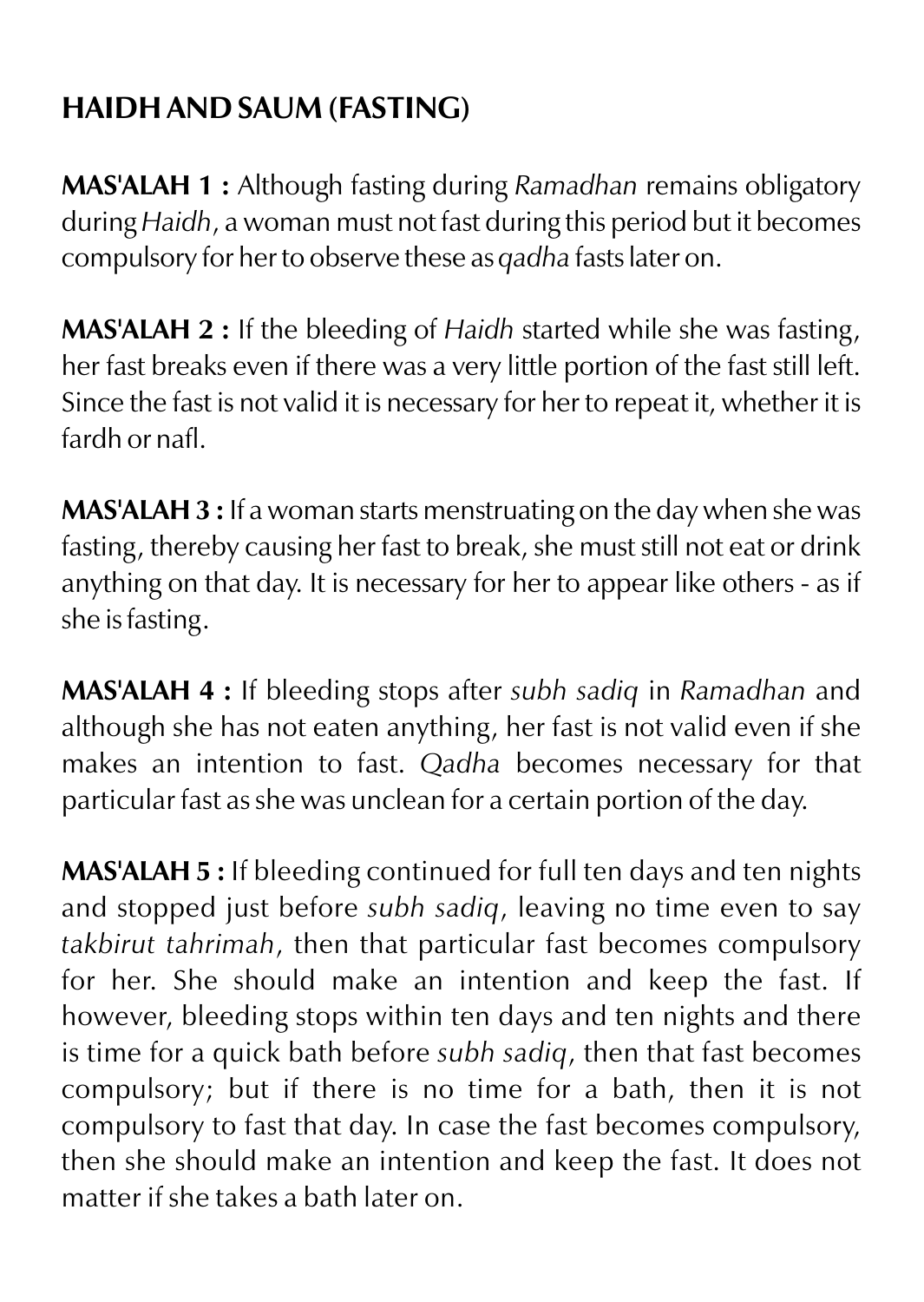### **HAIDH, HAJJ AND UMRAH**

**MAS'ALAH 1 :** All *Hajj* activities are allowed during *Haidh* except *Tawaaf*. *Tawaaf* is not allowed because it is performed in the Masjid for which the state of purity is a necessary condition for entering and since a menstruating woman is not in a state of purity, *Tawaaf* cannot be performed. *Sa'i* at *Safa* and *Marwa* can also not be performed because *Tawaaf* is necessary before *Sa'i* can be performed except in one case. Refer to *MAS'ALAH 7* in this section.

**MAS'ALAH 2 :** If a woman is on her way to *Hajj* and she menstruates, then there is no harm. She should put or her *Ihraam* (Hajj clothes), make intention and read "*Labbaik*". If she has the time, she should have a bath which is *Sunnah* and then don her *Ihraam*. It must be remembered that this bath will not make her clean, but is rather a symbolic gesture. A similar incident happened to A'ishah  $\triangleq$  on her way to *Hajj*.

**MAS'ALAH 3 :** If a woman dons her *Ihraam* only for *Hajj* and if she reaches *Makkah Mukarramah* in a state of *Haidh*, then she must not perform *Tawaaful Qudum* (*Tawaaf* upon entry to *Makkah*). If she becomes clean before leaving *Makkah* for *Hajj*, she must perform the *Tawaaf*. If, however, there is no time and *Hajj* activities have started, she is then exempted from *Tawaaful Qudum*, as it is forgiven. *Hajj* activities begin when she leaves for *Mina* on the 8th of Dhul Hijjah.

**MAS'ALAH 4 :** Similarly *Tawaaful Wida* (*Tawaaf* upon departure) is *wajib* (obligatory) before returning from *Makkah*. If one is menstruating, it is permissible to leave without performing it, as one is exempted from this *Tawaaf*. A similar incident happened to Safiyyah  $\ast$ But *Tawaafuz Ziyarah* (Tawaaf of Hajj), which is performed after returning from *Muzdalifah*, is compulsory and if she is menstruating she should wait and perform it when *pure,* otherwise her *Hajj* will not be complete and she cannot come out of the state of *Ihraam*. Thus a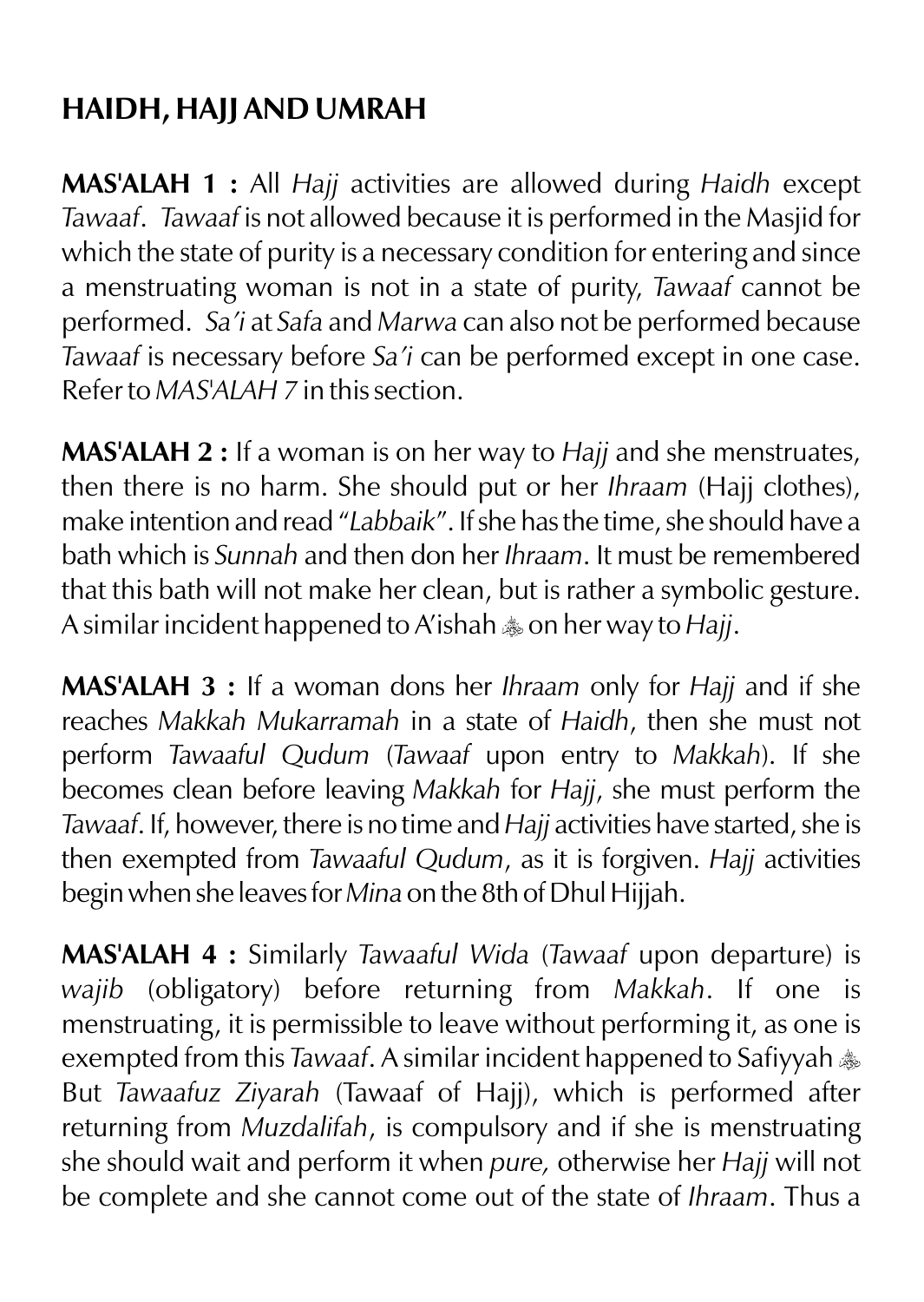woman must not leave *Makkah* for home without executing this *Tawaaf*. A penalty dum will not compensate its omission.

**MAS'ALAH 5 :** If a menstruating woman is unable to perform her *Tawaafuz Ziyarah* (fardh Tawaaf of Hajj) because of her impending departure, then it is permissible for her to resort to medical means to postpone her *Haidh*.

NOTE: These days many women stop *Haidh* and *Nifaas* through medicine and injections, this is extremely harmful to their health. Serious side effects have been reported after using these methods. Therefore, a woman should avoid resorting to these methods unless it is absolutely necessary. A woman used these pills to stop her *Haidh* in *Ramadhan* but thereafter when she started bleeding, it continued for twenty days. Another woman was unable to give birth after using it for a few years because her *Haidh* had completely stopped.

**MAS'ALAH 6 :** If *Haidh* starts during a nafl, wajib or fardh *Tawaaf*, she must stop the *Tawaaf* and leave the *Masjid* immediately. It is sinful to complete the *Tawaaf* or stay in the Masjid. If she has completed four or more rounds of the *Tawaaf* then the *Tawaaf* is regarded as complete. She should give *Sadaqah* for each of the incomplete rounds (this *Sadaqah* is same as *Sadaqatul Fitr*). If less than four rounds are completed, then the whole *Tawaaf* is regarded as incomplete and *qadha* is necessary when she becomes ceremonially clean.

**MAS'ALAH 7 :** If the complete *Tawaaf* or the major part of the *Tawaaf* (i.e. four or more rounds) was completed in a state of purity and then *Haidh* started and the *Sa'i* of *Safa* and *Marwa* is still to be done, then she should complete it in a state of *Haidh* because purity is not a required condition for *Sa'i*. She should not perform the *Tahiyyatut-Tawaaf* (two rakat *salaah* after *Tawaaf*) as she is pardoned from reading it.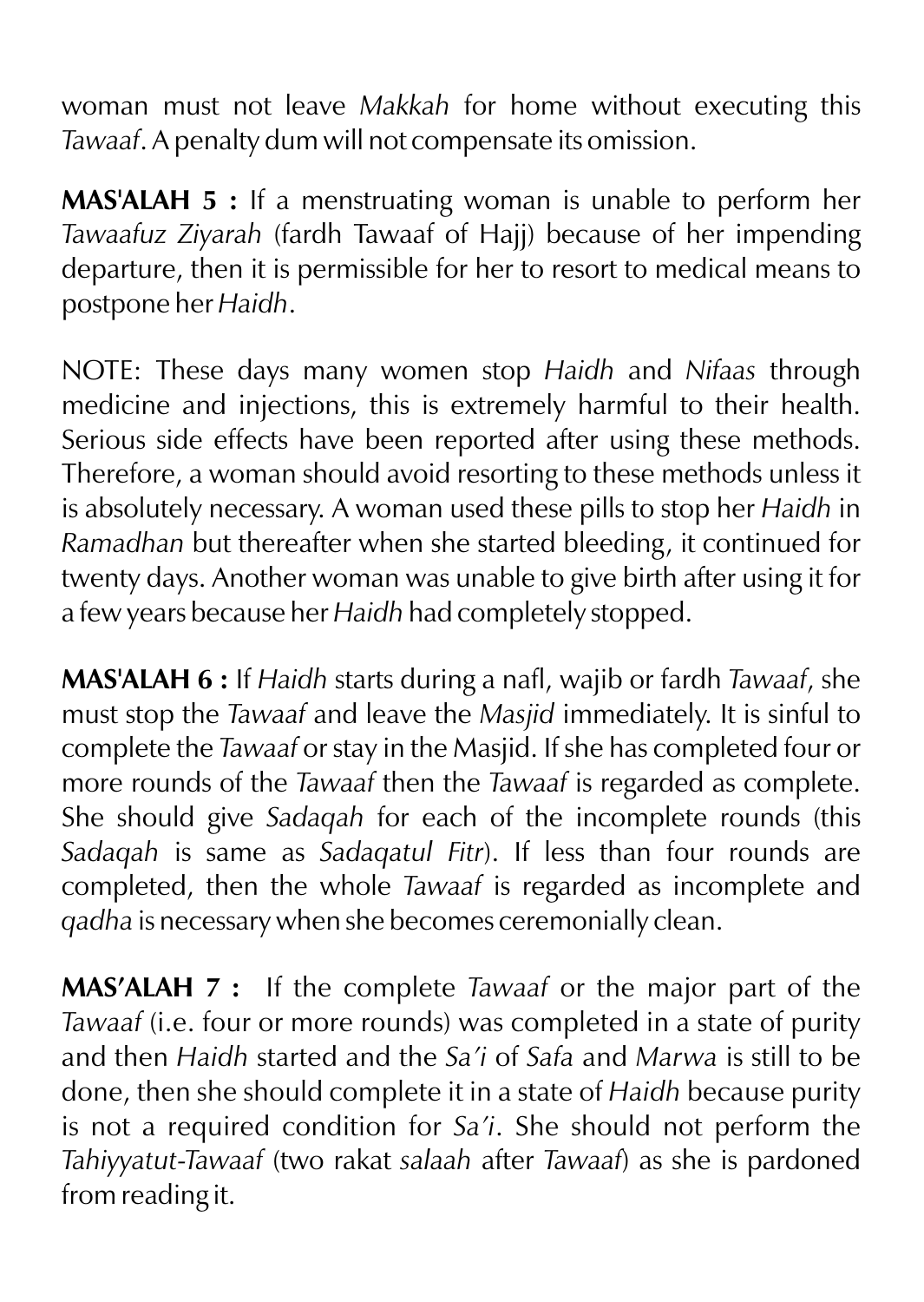**MAS'ALAH 8 :** If *Haidh* started after she had worn the *Ihraam* for *Umrah* and she was unable to perform the *Umrah*, and the *Hajj* activities i.e. going to Mina, Arafah etc., have already started, then she should cancel the *Umrah Ihraam* and wear the *Hajj Ihraam* and begin the actions of Haj. She will have to perform *qadha* of *Umrah* later and she will have to give "*dum*" for cancelling the *Umrah Ihraam*. A similar incident happened to A'ishah  $\ast$  The *Umrah Ihraam* is cancelled by first making an intention to cancel the *Ihraam* and then she must undo her hair and comb it. The "*dum"* is given by either sacrificing one goat or one part (one seventh) of a big animal (e.g. cow, camel etc.) which are subject to the same laws as *Qurbani*.

### **HAIDH AND THE QUR'AN**

**MAS'ALAH 1 :** It is not permissible to read the *Qur'an* during *Haidh*. According to some *Ulama* (learned scholars), a woman is allowed to read less than an ayah (verse) in parts, in separate breaths but not the full ayah at one time. (This is in the instance of her teaching *Qu'ran*, it is not a manner she should adopt for *Tilawah*).

**MAS'ALAH 2 :** If a woman is teaching others while in a state of *Haidh*, she is allowed only to spell the words but she should take care not to recite the ayah at one time. She should read the ayah in separate breaths and in parts.

**MAS'ALAH 3 :** It is permissible for a woman during *Haidh* to read "*Bismillahir-rahmanir-rahim*" and "*Alhamdulliliahi-rabbilaalameen*", while eating or drinking because here the object is not to recite the *Qur'an* but the object is to obtain *barakah* (blessings) express *shukr* (thanks) or du`a (supplication).

**MAS'ALAH 4 :** She is not allowed to touch any object on which an *ayah* of the *Qur'an* is written. She is however, allowed to touch those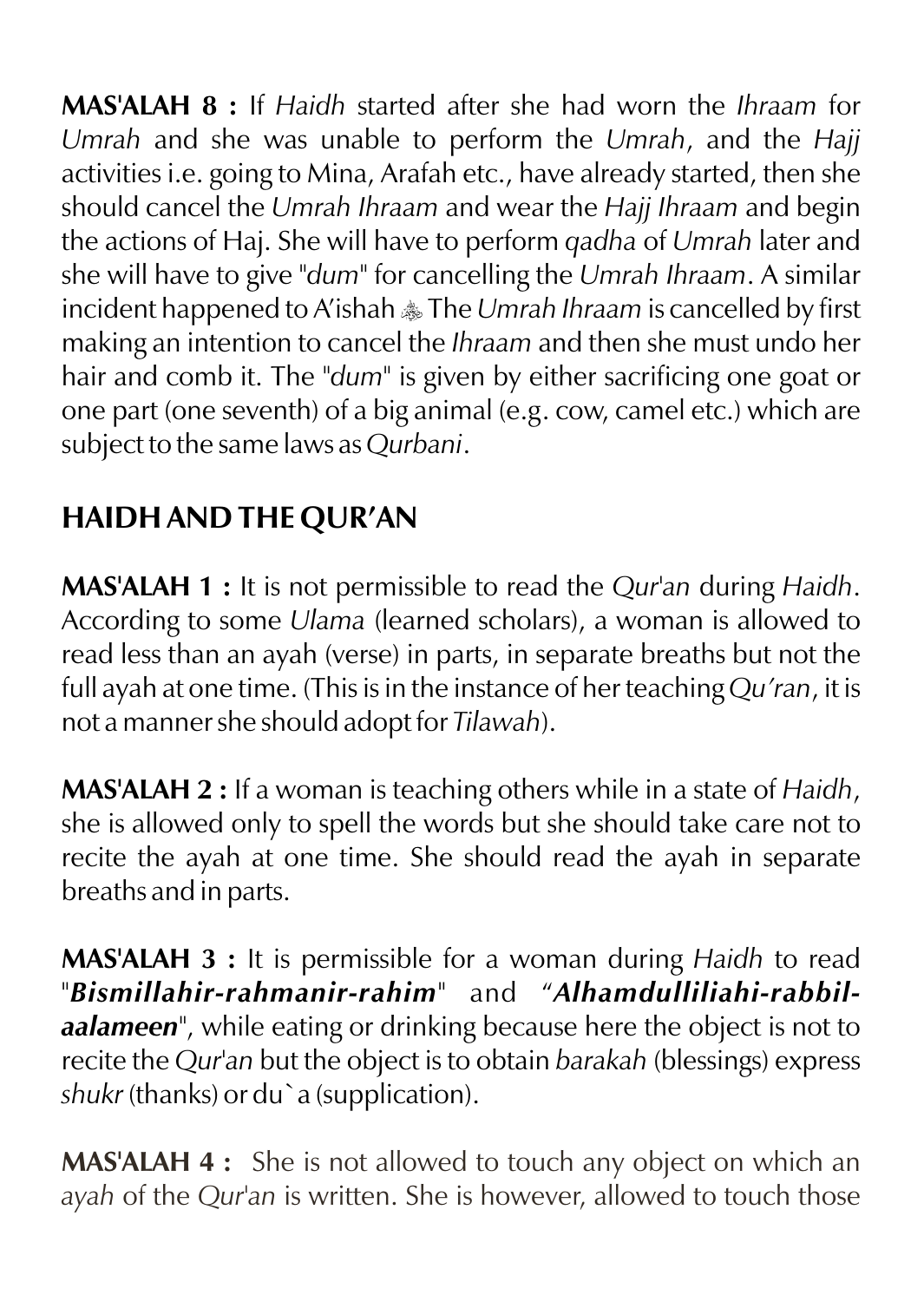books in which the verses of the *Qur'an* are less than the actual subject matter in the book, but she is not allowed to touch the actual verse of the *Qur'an*.

**MAS'ALAH 5 :** She is not allowed to touch any utensil, plate or piece of paper on which only an ayah of the *Qur'an* is written. She is, however allowed to touch these utensils etc, with a piece of cloth.

**MAS'ALAH 6 :** She is allowed to hold the *Qur'an* with a cover which can be separated from and is not sewn to the *Qur'an.* Similarly, she is allowed to touch the *Qur'an* with any other piece of cloth which is separate and which she is not wearing. She is not allowed to touch the *Qur'an* if it only has a cover which is sewn and attached to it or with any clothes which she is wearing, like a scarf, or a sleeve or a dress etc.

#### **HAIDH AND DHIKR**

**MAS'ALAH 1 :** It is permissible to make *Dhikr* of Allah  $\ddot{\mathbf{x}}$  and send *Salawat* to Rasulullah  $\frac{1}{26}$  (*Durud*) and make *Istighfar* (repentance) or read any other *wazaif* during menstruation. She should be constant in her usual *Dhikr*. She should not recite the *Qur'an* at all but she may recite *du'a* (supplications) for different occasions and *tasbihat*. She may also recite the relevant verses of *Du'a* which are quoted from the *Qur'an* when making *Du'a* e.g. "*Rabbana aatinaa fid-dunya hasanataw wa-fil aakhirati hasanataw wa-qina adhaaban naar"* 

*Baqarah 201*

**MAS'ALAH 2 :** She may touch the paper on which these *du'a* are written but not the actual words. She is also allowed to read, teach or touch all other religious books but it is not desirable to touch these books unnecessarily. She must not touch the actual *Ayaat* of the *Qur'an* which appear in these books. It should be remembered that in this state of impurity (*Haidh*) she should try and remain clean and occupy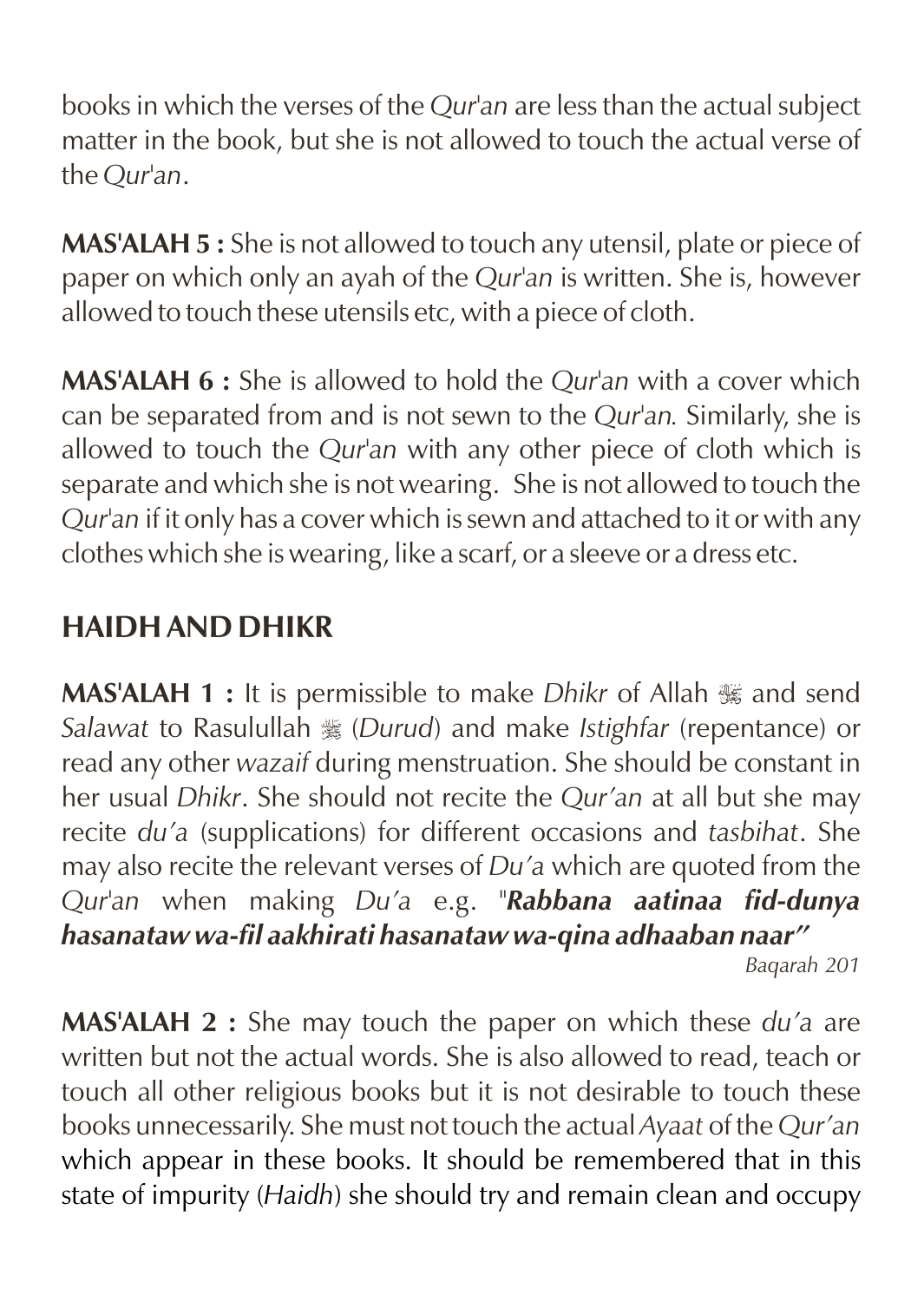herself in *Dhikr, Du'a, Salawat (Durud), Istighfar,* etc. In this way she will be rewarded additionally, Insha-Allah.

### **HAIDH AND THE MASJID**

**MAS'ALAH 1 :** It is not permissible to enter a *Masjid* during *Haidh*. She must leave the Masjid as soon as bleeding starts.

**MAS'ALAH 2 :** During *Haidh*, she is allowed to either give something into or take something from a Masjid, by means of stretching her hand from outside the Masjid. According to the *Madhab* of Imam Shafi'e (R.A.) women are allowed to walk through a Masjid or its courtyard, provided that there is no fear of contamination, but to remain therein or to sit down is prohibited.

**MAS'ALAH 3 :** During *Haidh* she must not, under any circumstances, enter *Masjidun Nabawi* even for the purpose of conveying Salaam. She may, however, offer *Salaam* from that portion towards Baab Jibril u but outside of the masjid. She is allowed to read *Durud* and *Salaam*  during *Haidh*. (*Janazah salaah* is now performed in the *Masjid*. The section, mentioned above is on the left side, just before entering the Masjid from the Baab Jibril (

**MAS'ALAH 4 :** If she is helpless and out of absolute necessity e.g. Allah  $\mathcal{L}$  forbid, if thieves break into her house or if there is fire or flood and there is no other place of refuge or shelter besides the Masjid, then she is allowed to stay in the Masjid in a state of *Haidh* after performing a bath, or in the absence of water, *tayammum* (to obtain cleanliness by means of earth).

### **HAIDH AND THE HUSBAND**

**MAS'ALAH 1 :** During *Haidh*, it is permissible for a woman to live, sit,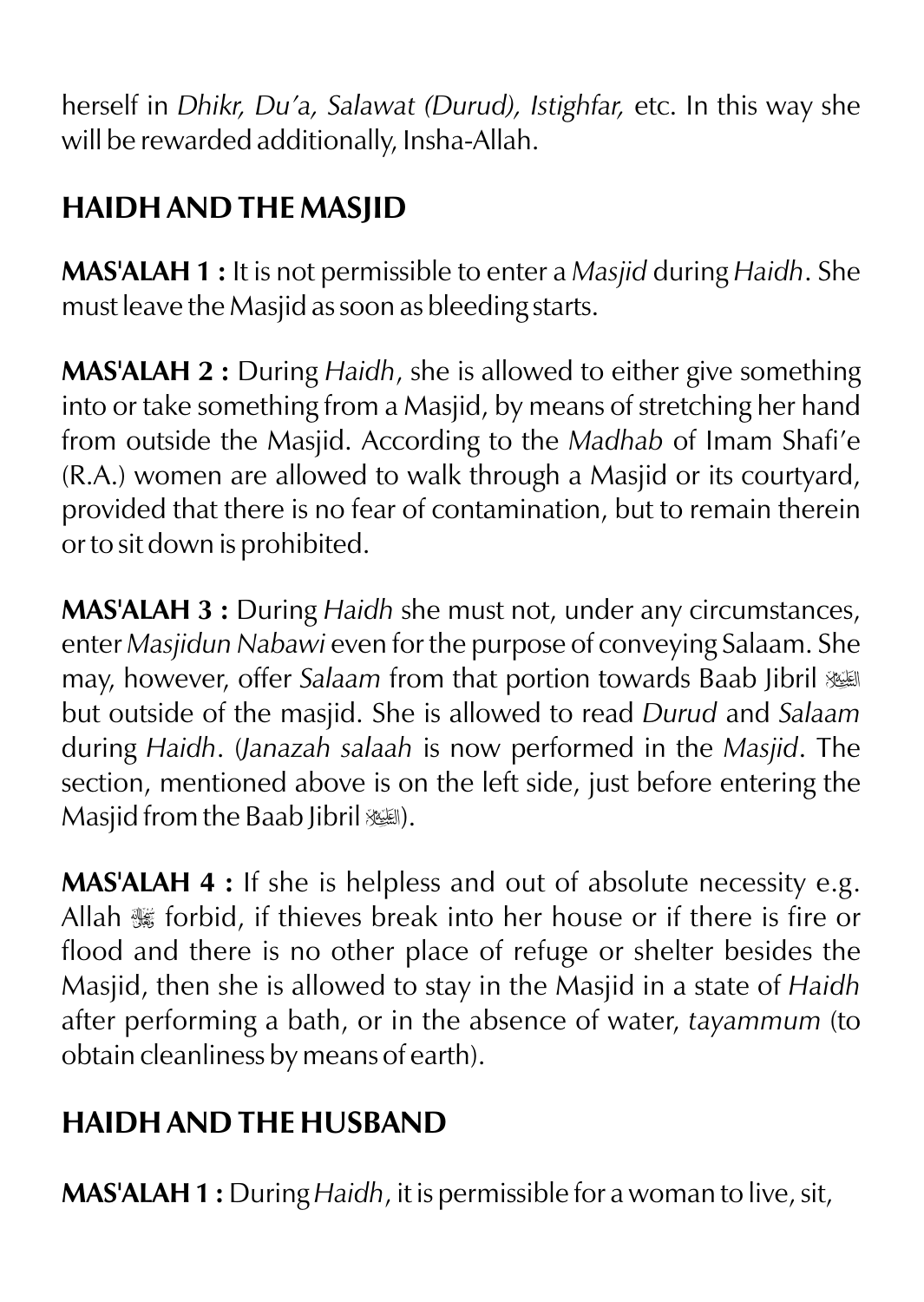eat, drink, etc with her husband.

**MAS'ALAH 2 :** It is *haram* to have sexual intercourse during *Haidh*. She is, however, allowed to sleep with, fondle, love and caress the husband but she must keep her body covered from her navel to her knee to provide no possibility of sexual intercourse which is *haram* (forbidden) during *Haidh* and is considered a major (kabirah) sin. If, Allah K forbid, sexual intercourse takes place during *Haidh*, then it is necessary to make *TAWBAH* and *Istighfar* (repentance) and it would be good that *Sadaqah* (charity) be given.

**MAS'ALAH 3 :** If the days of *Haidh* are according to her habit, and the husband wishes to have sexual intercourse and the wife says that her *Haidh* has started, then it is necessary for her husband to believe her even if the wife is not religiously inclined.

**MAS'ALAH 4 :** If *Haidh* stops after ten days are complete, then it is permissible to have sexual intercourse before she has taken her bath, though it is better after the bath. If bleeding stops before ten days, then sexual intercourse is not allowed before she has taken a bath. If, however, one fardh *salaahs* time has passed, i.e. one fardh *salaah* has now become *qadha* on her after the bleeding has stopped and up till then she has not taken her bath, then too, it is permissible to have sexual intercourse with her.

**MAS'ALAH 5 :** If bleeding stops before her normal habit, e.g. she has a seven day bleeding habit and this time bleeding stops after five days, she should have a bath just a little while before the time of that particular *salaah* ends and she should start offering her *salaah*. It is, however, *Makruhut Tahrimi* (highly abominable, bordering Haram) for the husband to have sexual intercourse before the end of her normal habit, i.e. seven full days in this case. Similarly, if these are the days of her *Haidh* according to her usual habit, but bleeding only continued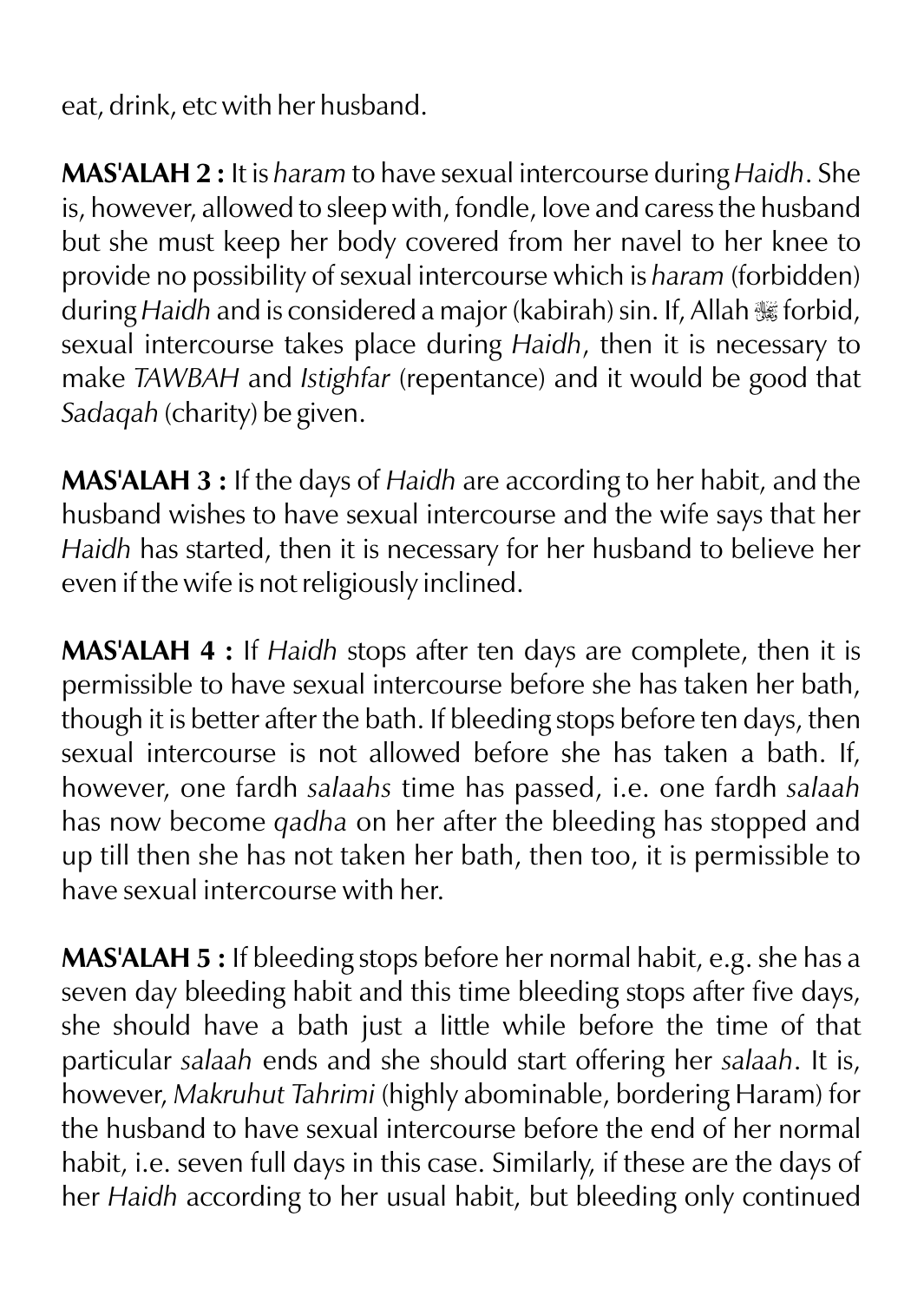for one or two days and stopped, then too, the husband should not have sexual intercourse with her because there is a possibility that she may start bleeding again. However, she should make *wudhu* and start performing her *salaah*.

#### **HAIDH AND MISCARRIAGE**

If no part of the foetus has yet been formed but only thick blood or flesh-like substance is discharged as a result of miscarriage or an abortion performed only due to a condition allowed in Shariah, then this is not regarded as the birth of a child and whatever bleeding results' from this is not regarded as *nifaas* (bleeding after childbirth). If a woman remained clean for fifteen days or more before this miscarriage or abortion and if this bleeding continued for three days or more, then it should be regarded as *Haidh* and all laws concerning *Haidh* will apply to her. If this bleeding stops within three days and does not appear again, then it should be regarded as *Istihadhah*.

### **BATH AFTER HAIDH**

While bathing after *Haidh*, it is important that the entire body, and especially the vaginal area are washed thoroughly by rubbing with a piece of cloth, skin or cotton-wool so much so that no trace of dry blood is left. A woman  $\triangle$  of the Ansaar asked Rasulullah  $\triangle$  about this bath, and was advised to take the above-mentioned precautions, and in one tradition the ladies have been asked to apply some perfume (non-alcoholic) around the area where bleeding takes place so that there will not be the slightest odour of blood. It is therefore, advisable to apply some perfume if circumstances permit. In this bath, not a single part of the body must be left dry, otherwise the bath will be incomplete. If the hair is tied or plaited, then it is not necessary to untie it. It is quite sufficient if the roots of the hair are made wet and washed,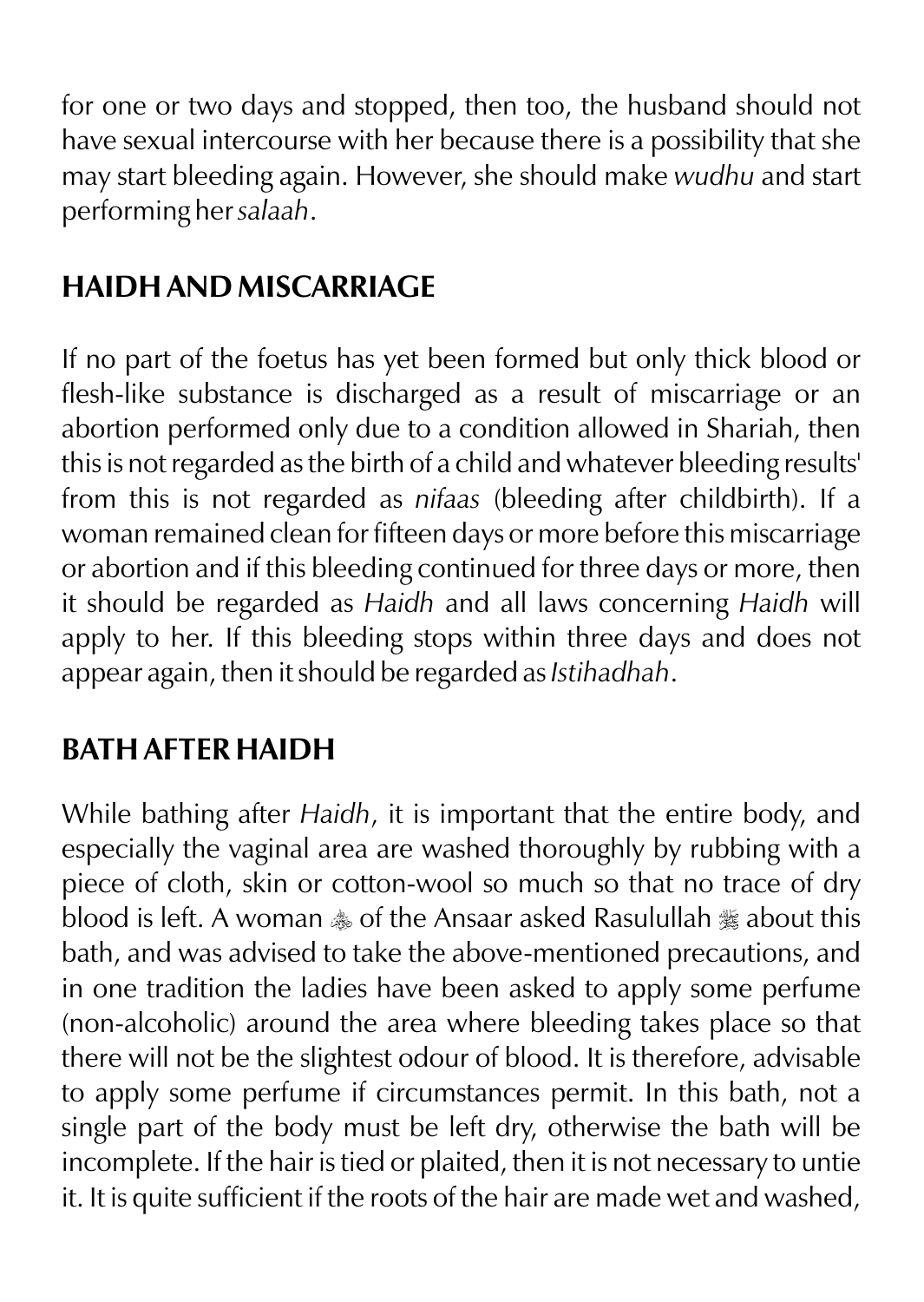but it is better if the hair is undone and washed thoroughly. The method of bathing is that the hands be washed first and then all impurities that are on the body be removed. Then make *wudhu* according to the *sunnah* way and wash the whole body.

The *faraidh* (plural of "fardh") of bath are:

- 1. To gargle the mouth up to the throat. If one fasts, one shouldensure that. no water goes into the stomach otherwise the *saum* (fast)will break;
- 2. To rinse the nostrils, ensuring water reaches the boney part.
- 3. To wash the whole body (male or female) making sure that not a single hair is left dry, taking special care that the private parts are thoroughly wet, especially when one stands and takes a bath.

Some *Ulama* have mentioned that many people are unaware of this fact. Thus woman should take particular care so as to ensure that water reaches into the foreskin of the vagina. If water does not penetrate there, then the *ghusl* will not be valid.

### **NIFAAS (POST-NATAL BLEEDING)**

**MAS'ALAH 1 :** Bleeding from the vagina after childbirth is called *Nifaas*. Its maximum period is forty days and if bleeding continues for more than forty days, the extra days are not regarded as *nifaas* but *Istihadhah*. **There is no minimum period for** *nifaas***. It may last for either one day or a little while and sometimes a woman may not even bleed a single drop after a child is born and placenta released.** It is, nevertheless, obligatory (*wajib*) under all circumstances to have a bath after childbirth. She must bath as soon as bleeding stops and if she did not bleed after childbirth, then she should bath as soon as the time of the next *salaah* begins. If, during this time, there is fear that she may get sick by bathing or she has not the strength to bath, then she must make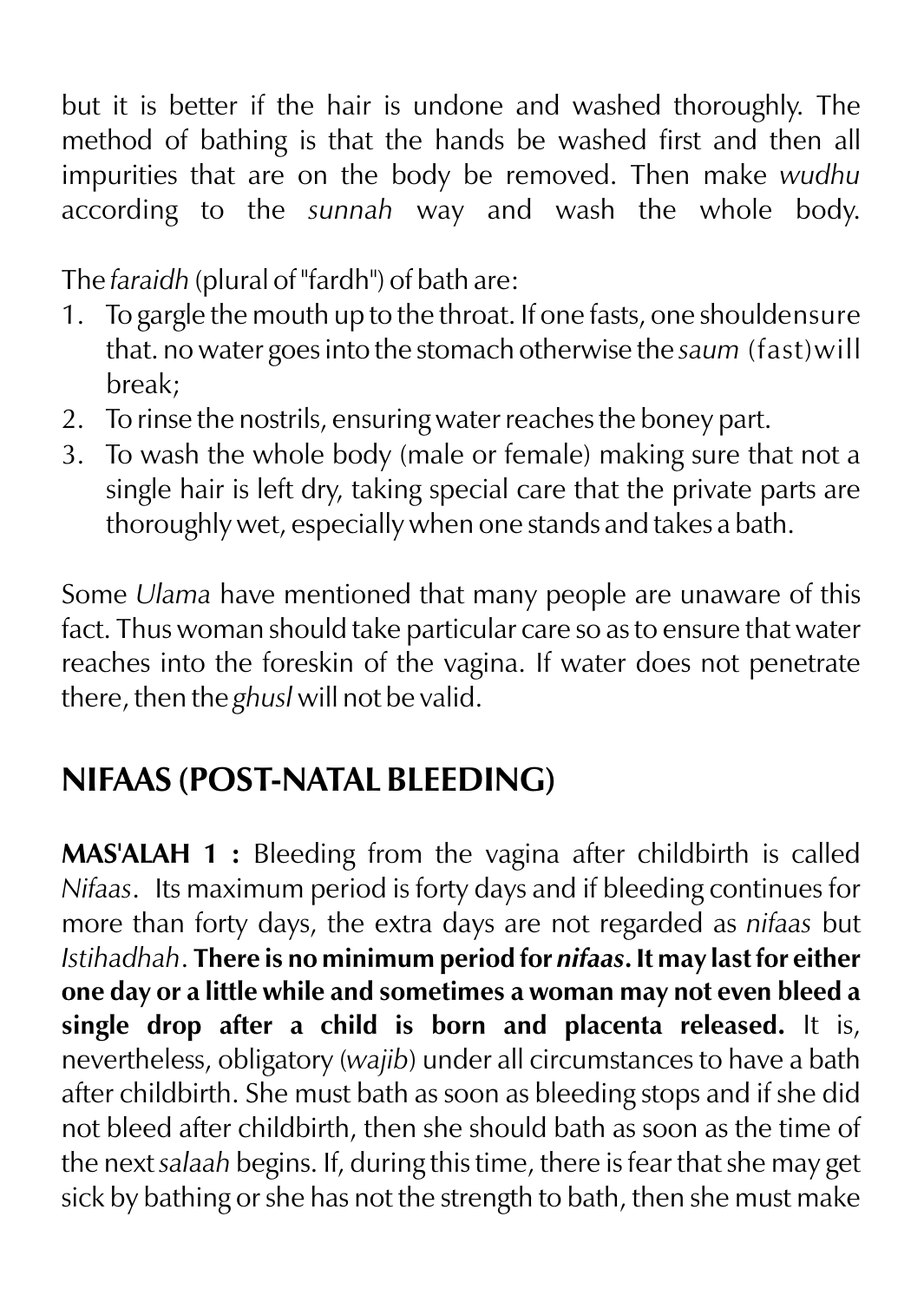*Tayammum* with the intention of taking a bath and perform *salaah*. However, she must still take a bath when she is fit and there is no fear of her falling sick.

NOTE: The general impression is that *Nifaas* is for the full forty days whereas this is the maximum period not the exact marked period. Due to this wrong impression *salaah*, etc. Is unfortunately neglected.

**MAS'ALAH 2 :** Bleeding which commences upon the emergence of half or more of the child in the process of birth, is *Nifaas*. *Salaah* at this time is forgiven. But bleeding which occurs after half the infant has emerged, is *Istihadhah*. *Salaah* of that particular time remains compulsory. (The benefit of this differentiation can be seen in prolonged childbirth).

**MAS'ALAH 3 :** A woman who has experienced *Nifaas* previously and on the second occasion the bleeding pattern is different to her previous habit, e.g. she bled for twenty-five days the first time, and on the second occasion she bled for less or more, e.g. thirty-five days. This is still regarded as *Nifaas*. If on the second occasion, she bled for more than forty days, then whatever extra days she bled beyond her habit is *Istihadhah*, e.g. the first time she bled for twenty-five days and the second time she bled for more than forty days, then after the fortieth day she should take a bath and begin performing *salaah* while the fifteen days, which are more than her habit of twenty-five days, are regarded as *Istihadhah*. She must perform *qadha salaah* for these fifteen days. Her bathing upon completion of the forty days makes her clean and whenever the bleeding stops after the forty days, it is not necessary to bath because it is *Istihadhah*.

**MAS'ALAH 4 :** In the case of the birth of twins, the bleeding which takes place after the first child is born, is regarded as *Nifaas*. (If the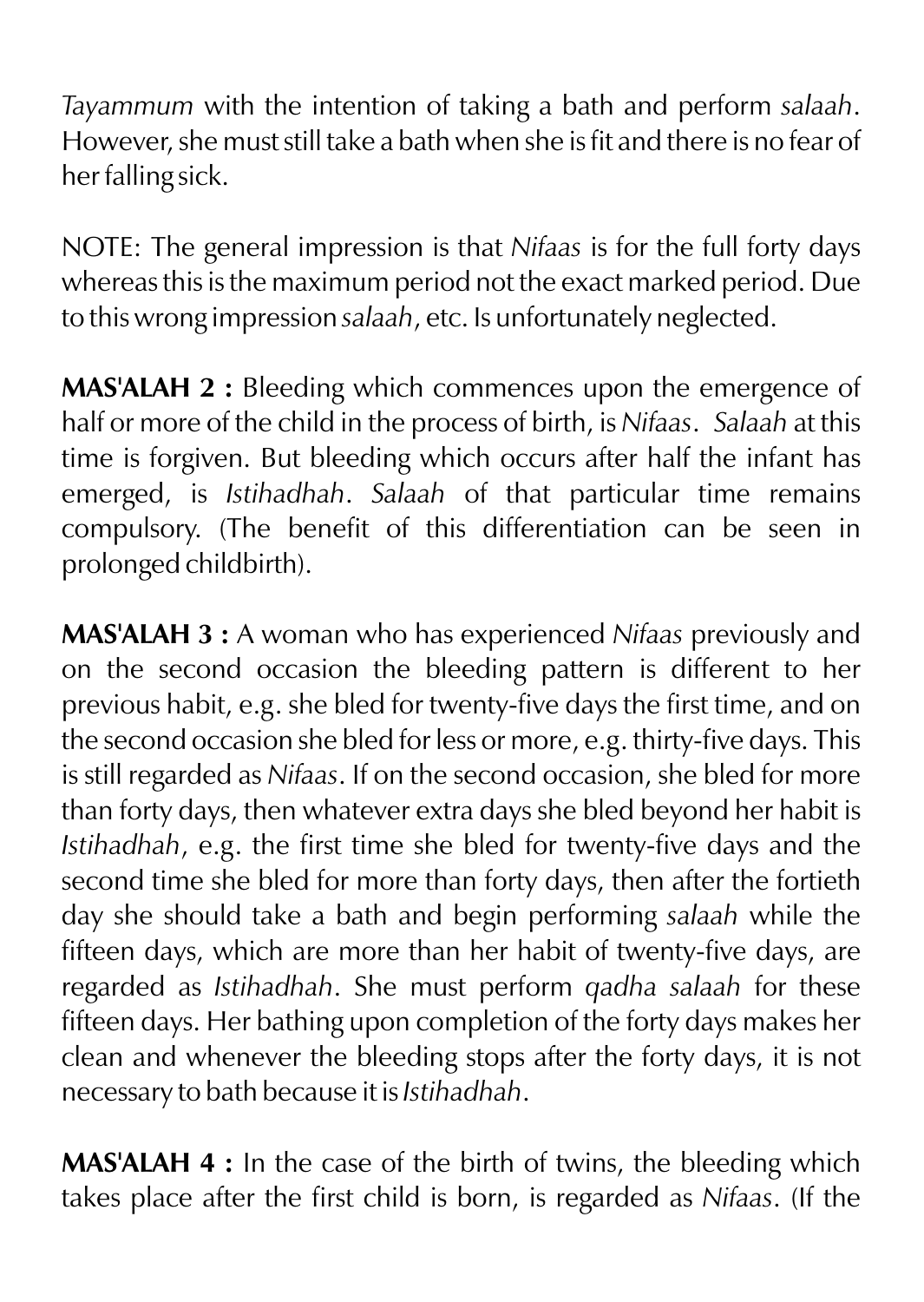second child is born within six lunar months of the first i.e. From the same pregnancy, then they would be regarded as twins).

**MAS'ALAH 5 :** If she notices blood within forty days after remaining in a state of purity, then the whole period of forty days is counted as *Nifaas*, e.g. bleeding continued for twenty days and then stopped for ten days and again appeared for ten days, all of it is regarded as *Nifaas*. She should, nevertheless, have a bath and start *salaah* when bleeding stops after twenty days as a precautionary measure. If however, bleeding appears again within forty days she should stop reading *salaah* and when bleeding stops again, she should take a bath and start performing *salaah* again.

**MAS'ALAH 6 :** If a woman experiences *Nifaas* for the first time and it continues for a long period, then the first forty days are counted as *Nifaas* and the remaining bleeding thereafter is regarded as *Istihadhah*. She should in any case take a bath after forty days and start performing *salaah*.

**MAS'ALAH 7 :** When *Nifaas* ends, there should be a minimum gap of fifteen clean days; before any subsequent bleeding can be regarded as menstruation i.e. any further bleeding can only be regarded as menstruation, if she remains clean for fifteen days after the *nifaas* has stopped. If bleeding starts again within fifteen days, then it will not be regarded as *Haidh*, but *Istihadhah*. Any bleeding within forty days is *Nifaas* even if it may be after a gap of fifteen days from the first bleeding e.g. if she bleeds for a day and then again bleeds after thirty days then too all these days are of *Nifaas*.

### **NIFAAS AND SALAAH**

**MAS'ALAH 1 :** *Salaah* is pardoned during *Nifaas*, and no *qadha salaah* is necessary thereafter.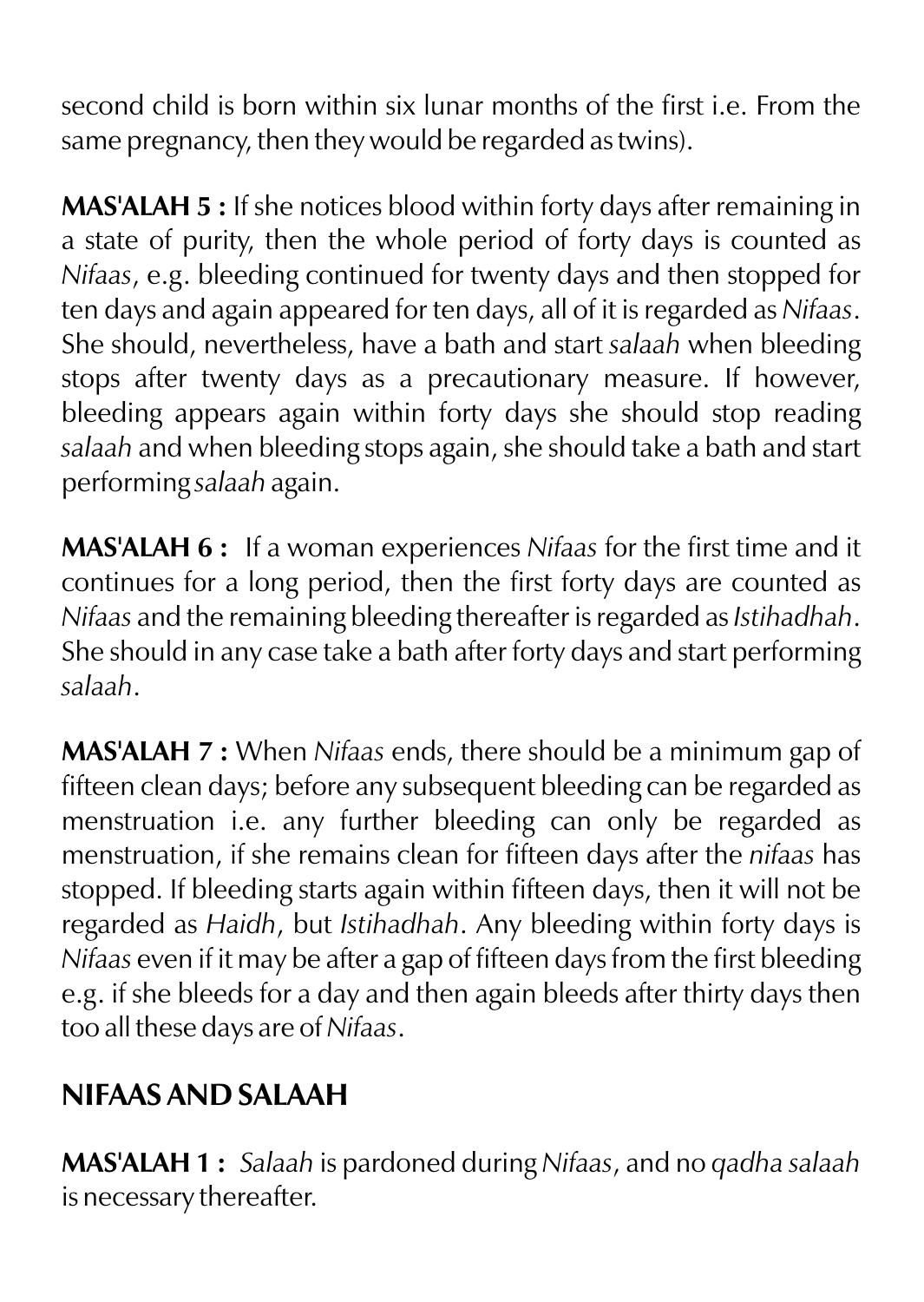**MAS'ALAH 2 :** If *Nifaas* begins at the time of a *salaah*, then that *salaah* is pardoned. If *Nifaas* stops at the end of forty days and so ever little time remains that only *"Allahu Akbar"* could be said, then that *salaah* becomes compulsory. She should have a bath and perform *qadha* of that *salaah*. If the bleeding stops before forty days and there is time for a quick bath in which she confines herself to discharge the *faraidh* of GhusI only and time to say i.e. *Allahu Akbar*, then that *salaah* becomes compulsory. She must take a bath and start her *salaah*. If she has no time to do this, then that *salaah* is pardoned. If *salaah* has become compulsory, she should take her bath and start her *salaah*. If there is time, then her *salaah* is counted as *Ada* (on its proper time) and if not, it will be counted as *qadha*. There will be no difference in the intention of her *qadha* and *Ada salaah*. If she had very little time and while reading *salaah*, the time of that particular *salaah* had expired and the time of the next *salaah* had already begun, then too, there is no harm. Her *salaah* will be deemed to have been completed. This law will apply in all *salaah*, except *Fajr salaah*, which breaks when the sun rises while she is still reading her *salaah*. Therefore, she should perform her *Fardh* of Fajr only if she has enough time to complete it before sunrise and leave out her *sunnah*. She can perform her *sunnah* after the sun rises and there would be no sin for it in this case. *Qadha* is necessary for *Fardh* and *Witr* only. If she has not enough time to perform her *fardh*  before sunrise, then it should be performed after the sunrise, with the *sunnah*. This should be done before *Zawal*.

#### **NIFAAS AND SAUM (FASTING)**

**MAS'ALAH 1 :** *Saum* can not be observed during *Nifaas*. However, *qadha saum* (fasts) should be kept afterwards as fasting is not pardoned.

**MAS'ALAH 2 :** *Saum* breaks when a child is born and *Nifaas* begins. *Qadha saum* is necessary later. She may take food and medicine, if necessary, otherwise she should remain and appear as if she is fasting.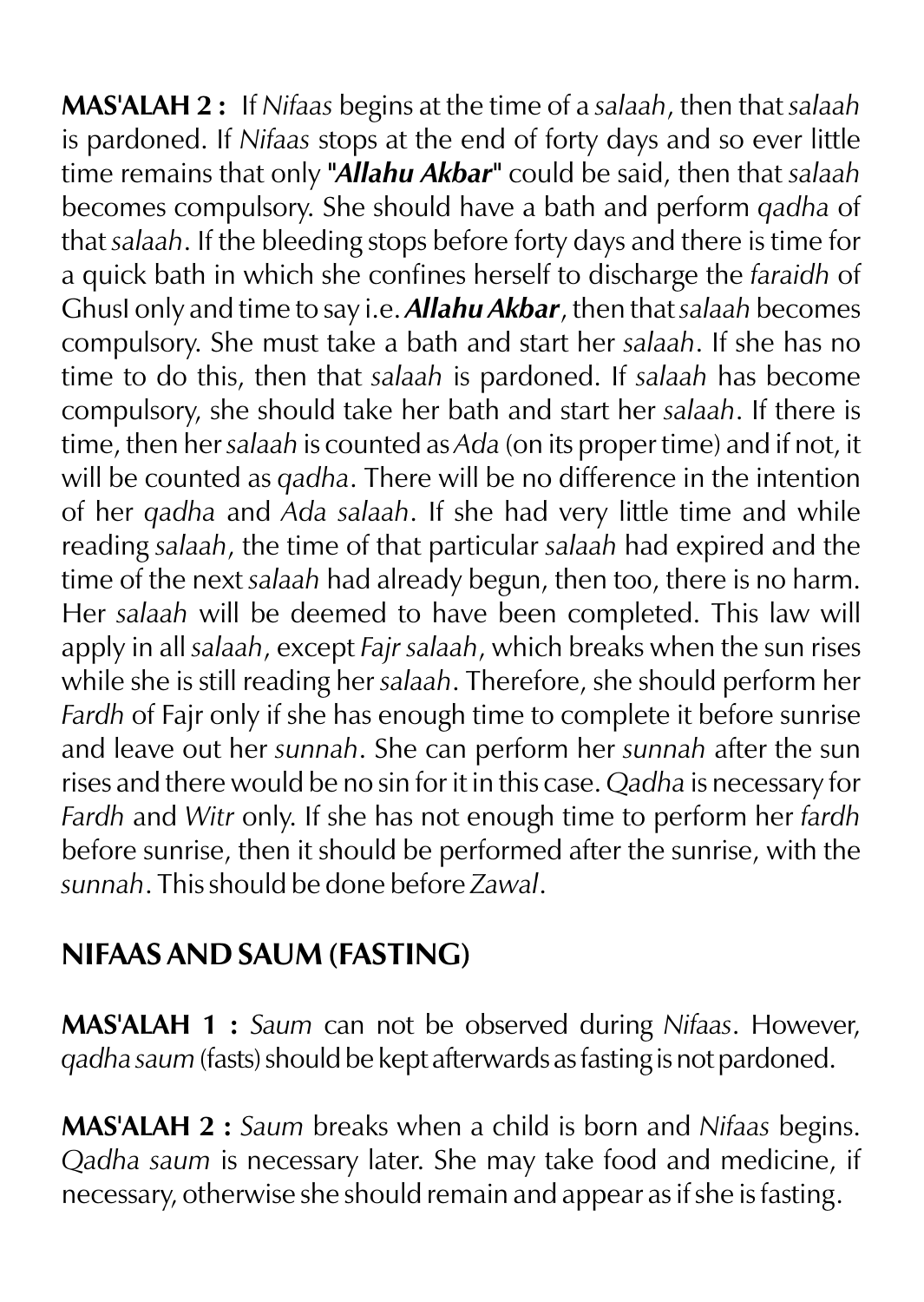**MAS'ALAH 3 :** If she becomes purified from *Nifaas* after dawn in *Ramadhan*, she should not fast on that day but observe *qadha* later. However, she should refrain from eating or drinking (in public) and be like those who are fasting. If she becomes clean before *subh sadiq* after having *Nifaas* for full 40 days and if there is time for saying "Allahu-Akbar", then she must make the intention and observe the fast on that day. It does not matter if she takes a bath after *subh sadiq*. If *Nifaas* stops within forty days, she should observe *saum* because it becomes compulsory on that day so long as there is time for a quick bath and the saying of *Takbirut Tahrimah*. If she does not have such time, then she should not fast on that day. If she fasts, then she will be a sinner. She should however, remain like those who are fasting and offer *qadha* later.

**MAS'ALAH 4 :** When she is not fasting and she has been ordered to be like those who are fasting, if she eats and drinks on that day, then this will be improper. Nevertheless, there will be no *kaffarah* (expiationpenalty) and nothing will become *wajib* on her. She will only have to fulfil the *qadha* fast which is obligatory upon her.

**MAS'ALAH 5 :** If the life of a pregnant woman or the child is in danger, then she is allowed to break her fast (and in such circumstances *qadha* alone will be sufficient as expiation).

**MAS'ALAH 6 :** If her life or the life of the infant of a pregnant or breastfeeding woman is in danger, then she should not fast. She must offer *qadha* later.

### **NIFAAS AND THE QUR'AN**

Laws regarding the touching of the *Qur'an* during *nifaas* are the same as those of menstruation. (see section entitled "*Haidh and the Qur'an*").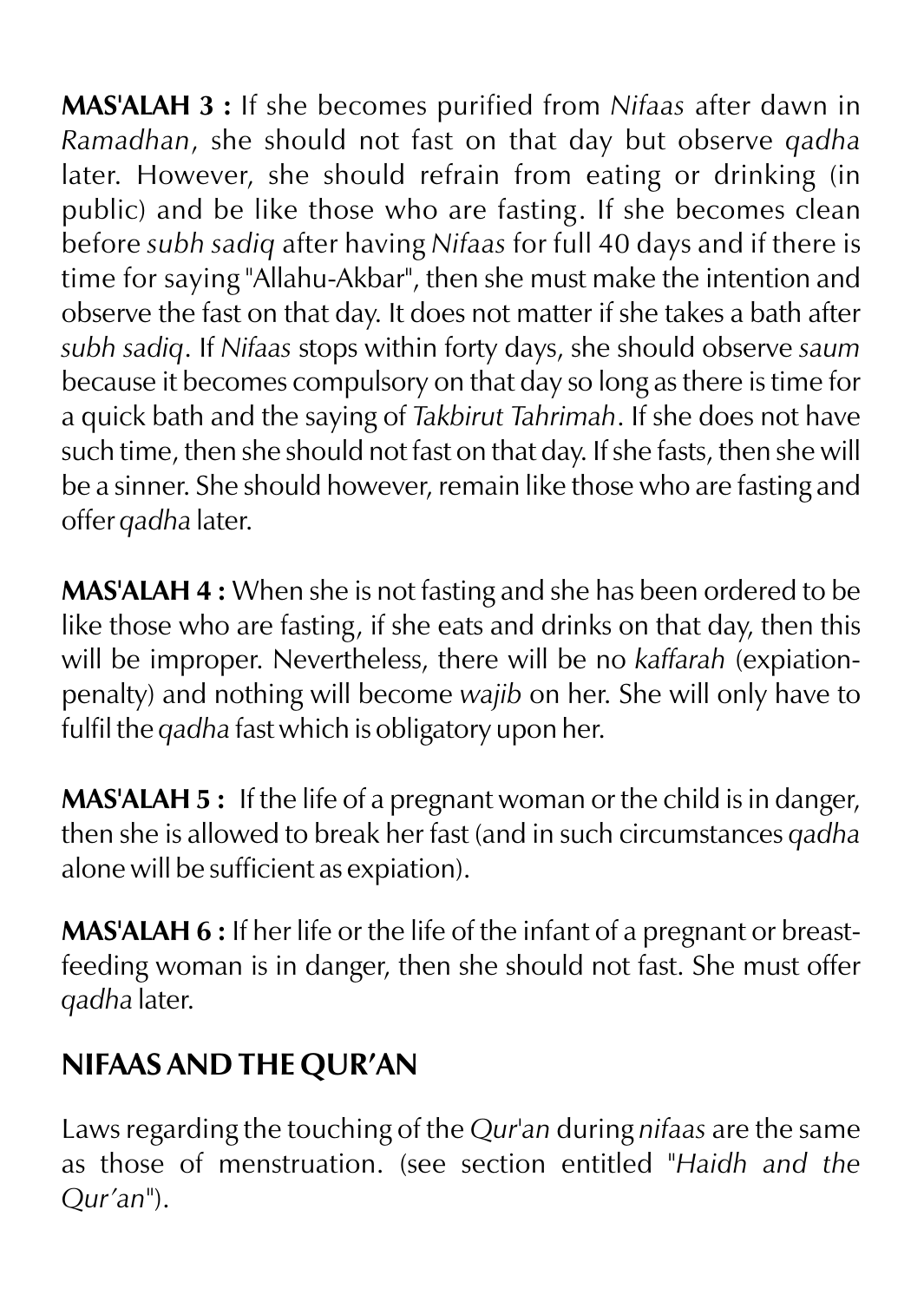### **NIFAAS, HAJJ AND UMRAH**

**MAS'ALAH 1 :** The laws for *Nifaas* are the same as the laws of menstruation regarding *Hajj* and *Umrah*. All activities except *Tawaaf* are allowed. (See section on "*Haidh, Hajj* and *Umrah*").

**MAS'ALAH 2 :** Only fully completed rounds of *Tawaaf* are recognised and incomplete rounds are not valid, e.g. if she had completed three full rounds of the *Tawaaf* and in the fourth round she had labour pains and could not complete it, then the *Tawaaf* would not be valid as she had completed only three rounds.

**MAS'ALAH 3 :** If *Sa'i* of *Safa* and *Marwa* had become necessary after a *Tawaaf* but she could not complete it due to labour pains, then she must repeat both the *Tawaaf* and the *Sa'i* at a later date.

**MAS'ALAH 4 :** For the *Sa'i* of *Safa* and *Marwa* to be regarded as complete, four or more rounds, are essential and the *Sadaqah* must be given for all incomplete rounds. If less than four rounds of *Sa'i* were done, then she must repeat both the *Tawaaf* and the *Sa'i*. If the *Tawaaf* and the *Sa'i* were completed and she could not perform the two rakaats of *Tahiyyatut Tawaaf* (*salaah* after *Tawaaf*), then the *Tawaaf* will be regarded as complete. She is pardoned from the *Tahiyyatut Tawaaf*.

**MAS'ALAH 5 :** If the major part of the *Tawaaf* or *Sa'i* was done, both are accepted as completed according to *shari'ah*; but if she repeats both after attaining the state of purity, then it is better than giving *Sadaqah* and in such a case it is not necessary to give *Sadaqah*.

### **NIFAAS AND DHIKR**

The laws regarding *Dhikr* during *Nifaas* are the same as those of menstruation (see section titled "*Haidh* and *Dhikr*").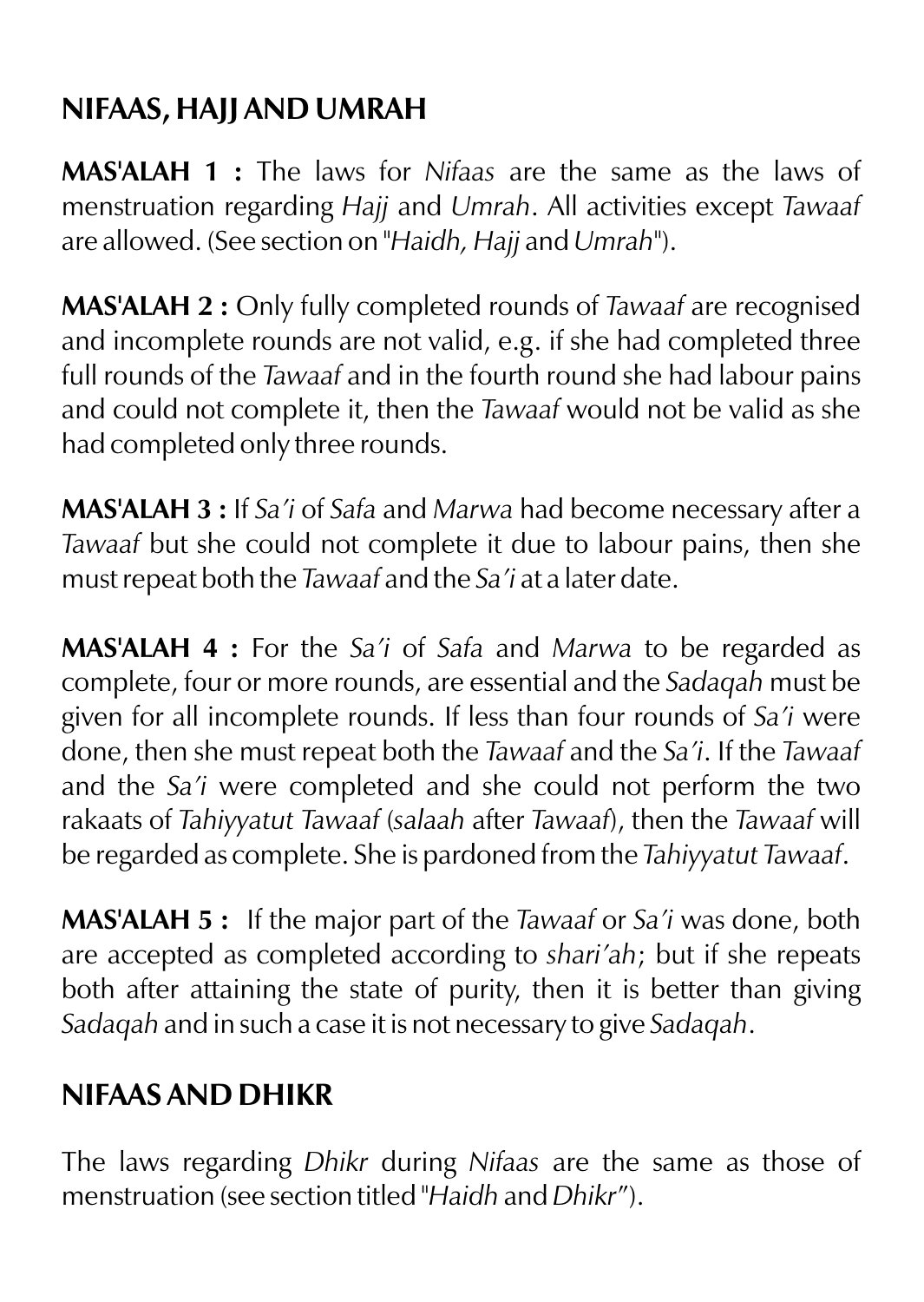All *Dhikr* and *wazaif* are allowed during *Nifaas*. In fact, *wazaif* will protect one from the mischief of *Shaytan* who becomes more active whilst one is in a state of impurity. One should not abstain from *Dhikr* under any circumstances. **The child that is to be born will benefit a great deal spiritually through the mother's** *Dhikr***.** If she cannot make *Dhikr,* then she should make an intention that as soon as she gets the strength she will do so. She will be rewarded for this intention also.

### **NIFAAS AND THE MASJID**

The laws regarding *Nifaas* and the masjid are the same as those of menstruation (see section titled "*Haidh* and the *Masjid*').

### **NIFAAS AND THE HUSBAND**

The laws regarding *Nifaas* and the husband are the same as those of menstruation except that the maximum period here is forty days and in *Haidh* ten days (see section "*Haidh* And the husband').

### **NIFAAS AND MISCARRIAGE**

If some features of the foetus (fingers, nails, hair etc.) have already been formed, then the bleeding that follows miscarriage is regarded as *Nifaas* and the laws concerning *Nifaas* will now become applicable to her. A bath will become compulsory when bleeding stops and until then, *salaah, saum, tilawah* of the *Qur'an* and sexual intercourse are forbidden.

### **BATH AFTER NIFAAS**

A woman must have a bath after *Nifaas* in the same way as a bath after menstruation. Wash the hands and then the vagina and its surrounding area thoroughly with soap and water. After making *istinja* (washing of the private parts), perform *wudhu* according to the *Sunnah*. It is *fardh*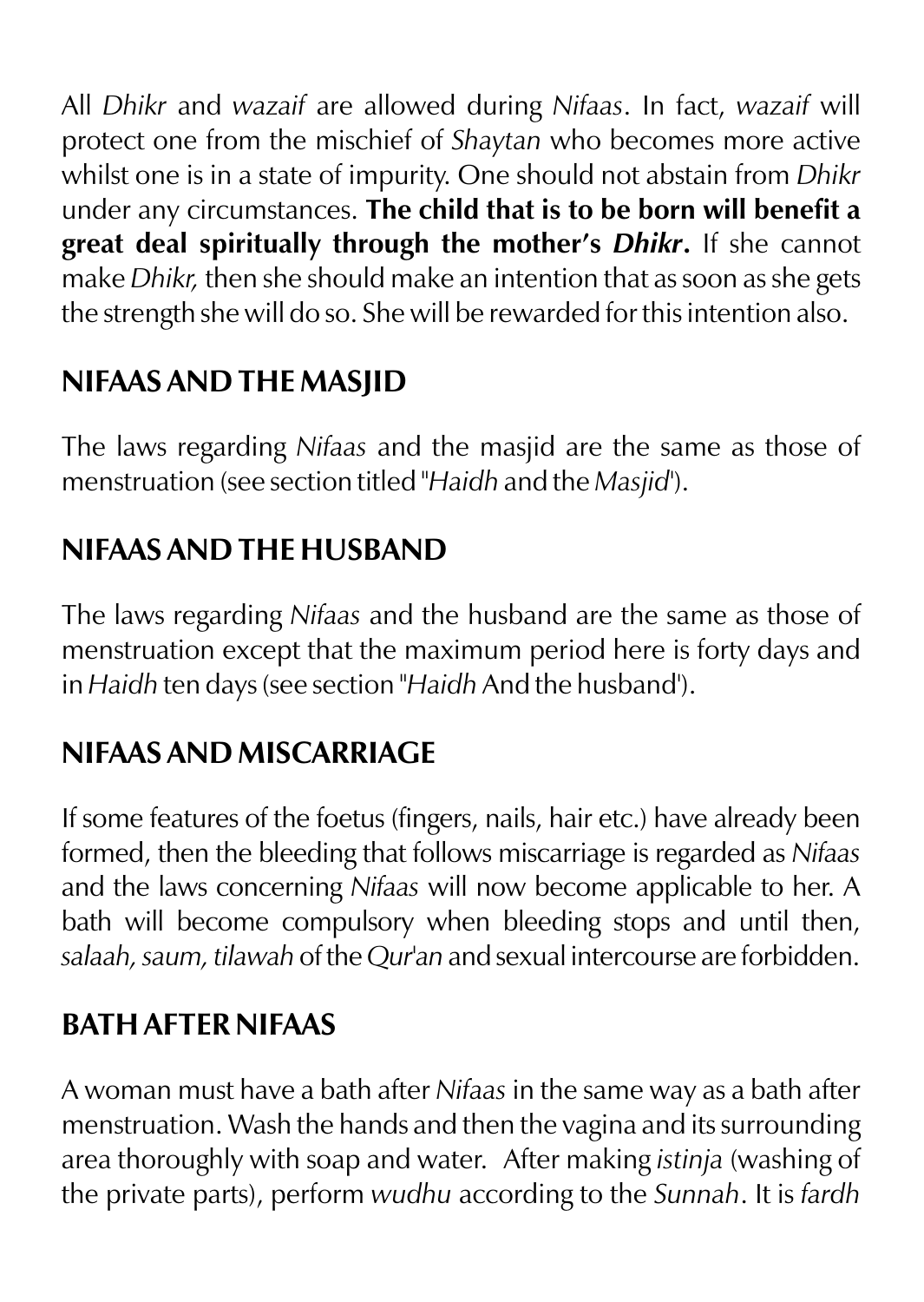(compulsory) to gargle the mouth and to pour water in the nostrils till the cartilage (soft bone) of the nose is made wet, then wash the head and the body thoroughly with soap and water. Thereafter one will be regarded as clean.

Although the *Nifaas* may have stopped before forty days, quite often, many women remain in this state of impurity till the forty days and regard themselves as impure. This is absolutely wrong, it is *Haram* (forbidden) to stay in this condition after bleeding has stopped. When bleeding stops and she feels she will not bleed again then she should take a bath and start with *salaah*.

It has also been noticed that in many places at the time off the wedding it is regarded as absolutely necessary for another to give her the "last bath" and some women do all sorts of strange things during this finalbath. These are all ignorant, baseless, superstitious and wrong customs. It is also senseless to bath daily and have this 'last bath'. If bathing daily has been found to be beneficial through experience or is prescribed by some doctor, then it is a different matter.

### **ISTIHADHAH (BLEEDING DUE TO ILLNESS)**

**MAS'ALAH 1 :** During menstruation, if a woman bleeds for less than three days and three nights and then remains clean for fifteen days, it is regarded as *Istihadhah*. Surplus bleeding beyond full ten days and ten nights during menstruation is also regarded as *Istihadhah*.

**MAS'ALAH 2 :** Bleeding in the case of girls below nine years of age and of women above fifty-five years of age after menopause is *Istihadhah*, provided that the blood is not very red or black. It should be noted that if after the age of fifty-five years a woman gets yellow, green or muddy coloured blood, which is similar to that which she experienced during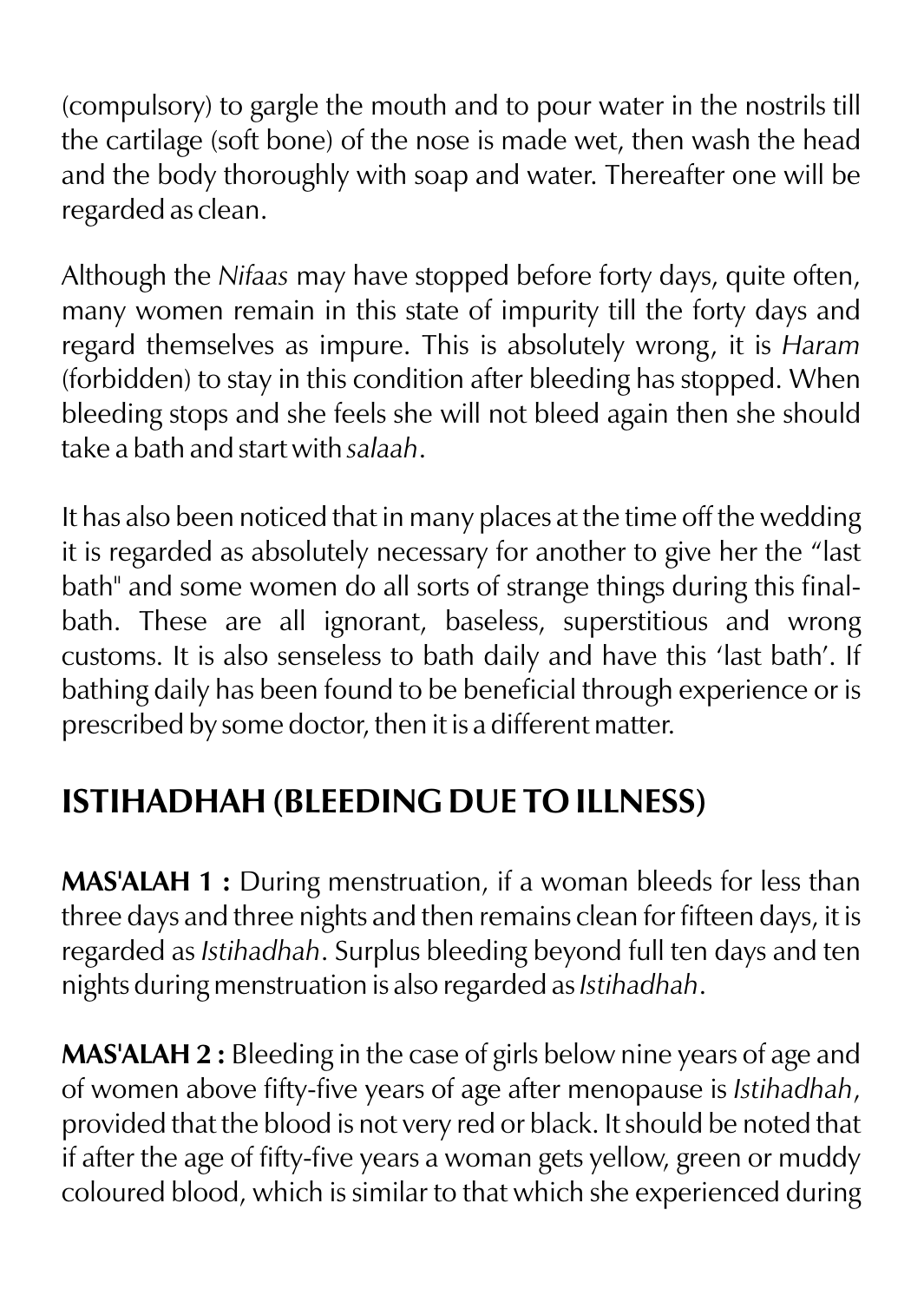her normal periods, then this will be regarded as *Haidh*, otherwise it will be *Istihadhah*.

**MAS'ALAH 3 :** If a woman has a menstruating habit e.g., seven days and she menstruates in a particular month for more than ten days then bleeding beyond her habit period of seven days is counted as *Istihadhah*. She should offer *qadha salaah* for all the extra days after the seventh day.

**MAS'ALAH 4 :** Any bleeding during pregnancy is regarded as *Istihadhah.*

**MAS'ALAH 5 :** Bleeding before child-birth and before half the infant is born is *Istihadhah*. If half or more of the infant is born then it is *Nifaas*.

**MAS'ALAH 6 :** Bleeding beyond forty days and nights from the commencement of *Nifaas* is also *Istihadhah*. If a *mu'tadah* (woman who has a habit for *Nifaas*) bleeds beyond her habit and it exceeds forty days, then the bleeding beyond her habit is *Istihadhah*. She must have a bath after forty days and offer *qadha salaah* for the days beyond her habit.

#### **ISTIHADHAH AND WUDHU**

**MAS'ALAH 1 :** It is *wajib* (obligatory) for a *mustahadhah* (a woman in the state of *Istihadhah*) to make *istinja* (become clean from the impurities excreted by the private parts) at the time of every *salaah*.

**MAS'ALAH 2 :** A woman who is in *Istihadhah* will have to make a fresh *wudhu* for the time of every fardh *salaah*. For example a woman is in *Istihadhah*, she made *wudhu* at the time of Asr *salaah* and up till the time of Maghrib she did not break her *wudhu* in any way. Because she is still bleeding due to *Istihadhah*, she cannot read her Maghrib *salaah*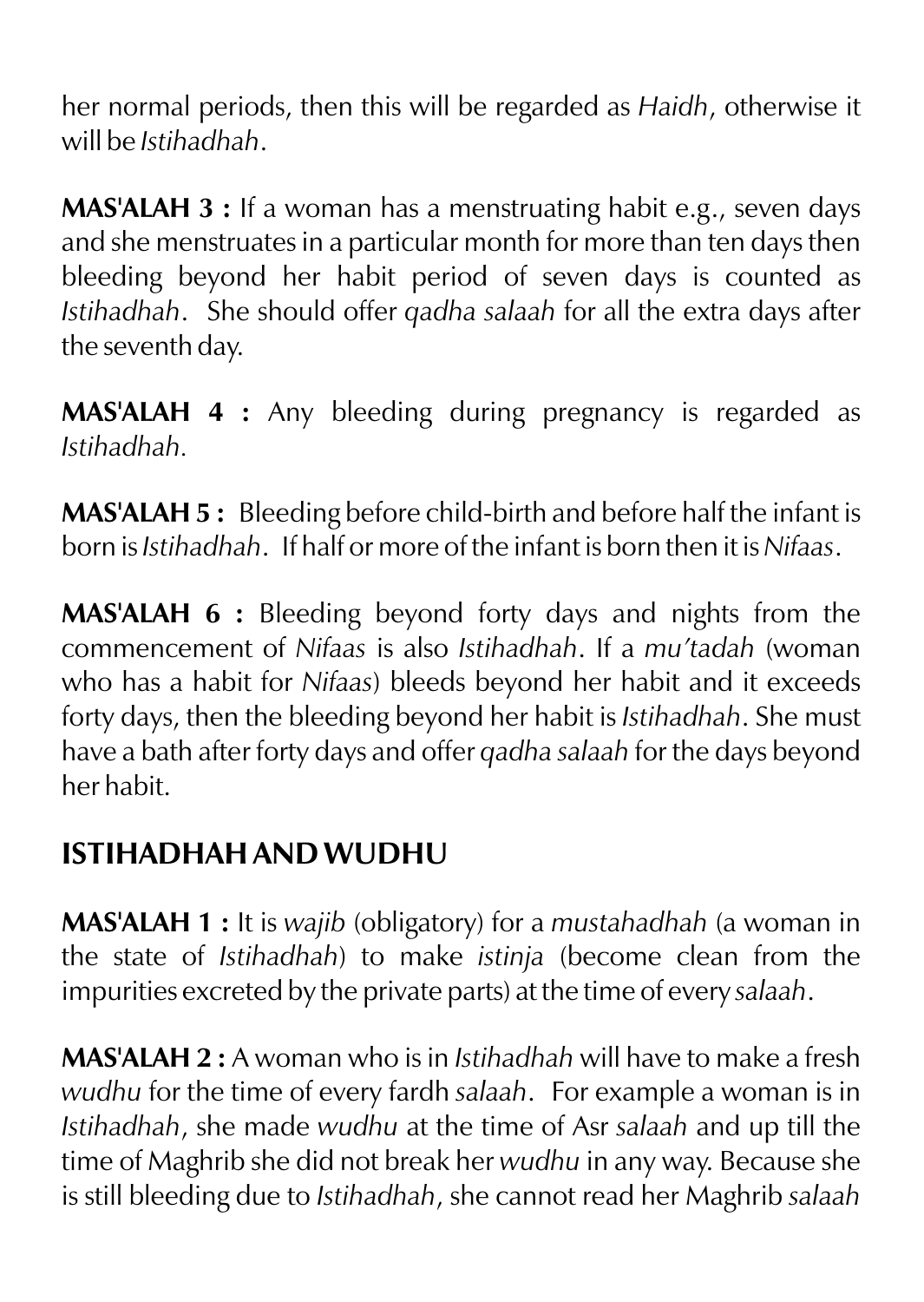with the *wudhu* she made for Asr *salaah*. She has to make fresh *wudhu* again for Maghrib *salaah*. Her *wudhu* will now last till the time of this *salaah* ends. She can, however, perform her *Sunnah, Nafl* and *qadha salaah* before this time ends. Her *wudhu* will break when this time ends and the time of the next *salaah* begins. She then has to make fresh *wudhu*. It must be remembered that besides this *Istihadhah* bleeding, the *wudhu* will still break by other factors which normally break the *wudhu*. The above ruling is that of all who are *Ma'dhur* (classified as afflicted according to *Shari'ah*).

**MAS'ALAH 3 :** A *Ma'dhur* is that person whose *wudhu* cannot remain because of certain factors which continually break it, e.g. continual drops of urine, continual passing of wind, continual oozing of blood or pus (plasma-matter) from anywhere on the body.

**MAS'ALAH 4 :** The condition for being regarded as a *Ma'dhur* is that at the time of its commencement, one is not in a position to remain with *wudhu* for the time needed to complete only one fardh *salaah*, e.g. if one started bleeding before *zawal* and the full time of *Zuhr* passed by in this state of bleeding, so much so that there is no time to make *wudhu* and perform the fardh *salaah*, then this person is called a *Ma'dhur.*

**MAS'ALAH 5 :** Thereafter, if such a person bleeds even once at the time of each *salaah* they will remain a *Ma'dhur.* It is not necessary to bleed continually.

**MAS'ALAH 6 :** Whenever there is no bleeding for one full *salaah* time, then one no longer remains a *Ma'zur*.

**MAS'ALAH 7 :** It must be remembered that a woman may be a *mustahadha* (in a state of *Istihadhah*) and yet not be a *Ma'dhur* because in *Istihadhah* it is not necessary for her to bleed continuously, but for a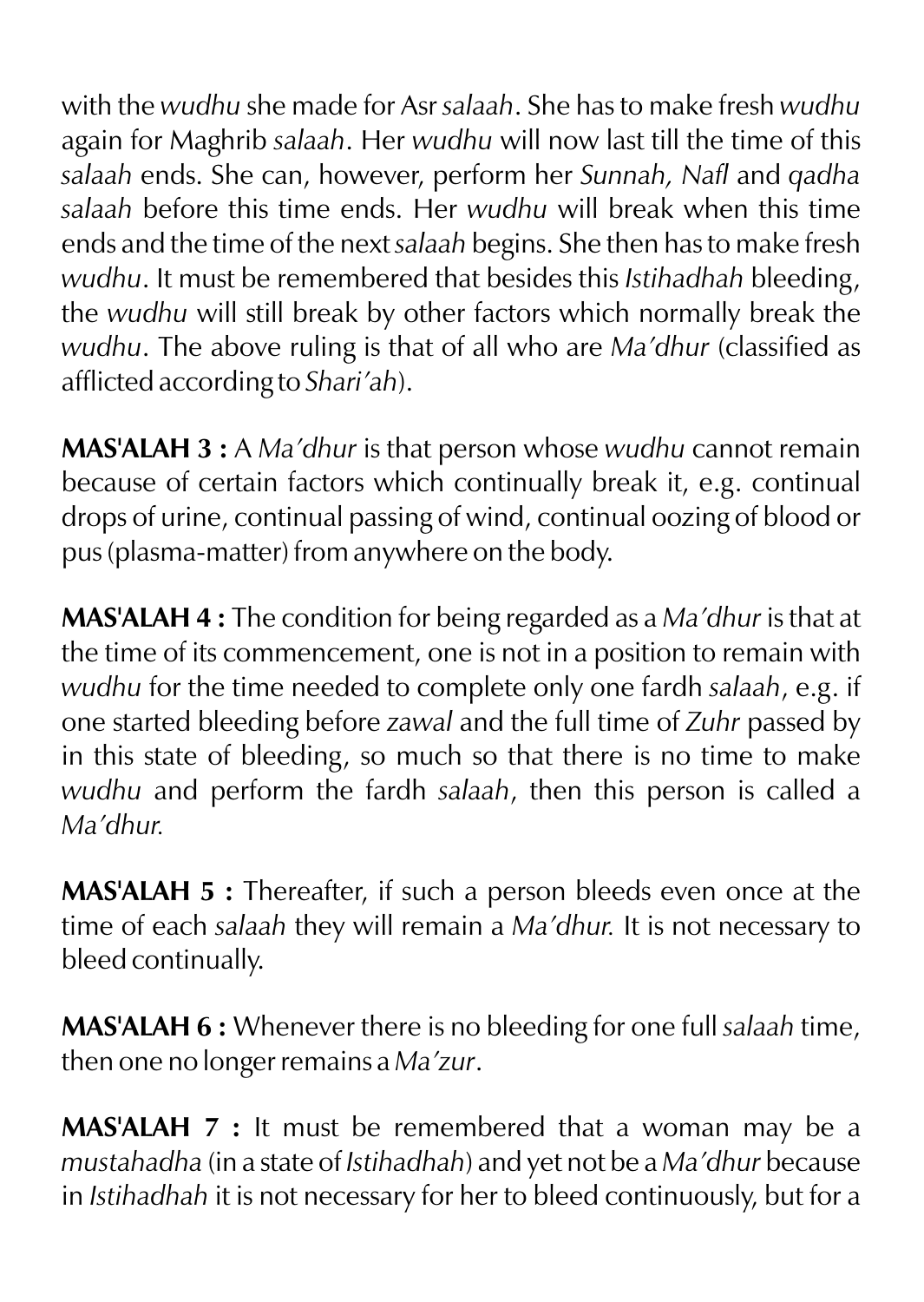*Ma'dhur*, it is a condition to bleed continuously in the beginning and at least once in every complete *salaah* time thereafter.

**MAS'ALAH 8 :** If a *mustahadha* starts bleeding during a *salaah* time and this bleeding continues, then she should make her *wudhu* towards the end of the *mustahab* time and perform her *salaah*. If she kept on bleeding throughout the *salaah* time, so much so that there was no time for her to perform her fardh *salaah*, then she will be regarded as *Ma'dhur* and she must read her *salaah* even if she is bleeding. If she did not bleed during the next *salaah* time or she was bleeding but it stopped for a while in which there was enough time to make *wudhu* and perform fardh *salaah*, then she no longer remains a *Ma'dhur*; she will have to make *qadha* of any fardh and wajib *salaah* which she may have performed in the current or previous *salaah* time. There is no *qadha* for sunnah or nafl *salaah*, e.g. if Asr time sets in at 4.00 pm. and sunset is at 6.00 p.m, but the *mustahab* time remains only until 5.30 p.m. and the blood starts continuously flowing from 4.30 p.m., then she should make *wudhu* and perform her *salaah* just before 5.30 p.m. If the bleeding continues and the whole Maghrib time passed by without the blood stopping, then she need not repeat her Asr *salaah;* but if it stops during Maghrib time, even for a short while in which, it is possible to make *wudhu* and perform the fardh salaah, then she would have to repeat the fardh of Asr.

**MAS'ALAH 9 :** If one is afraid that drops of urine may drip involuntarily, then it is advisable to prevent it by putting cotton wool on the opening of the private part. The *wudhu* will not break unless the effect of the urine shows out on the cotton wool. In fact, people suffering from such diseases or those who are doubtful as to whether drops are coming out, should take these precautions.

**MAS'ALAH 10 :** If one's urine drips, then it is *wajib* (obligatory) to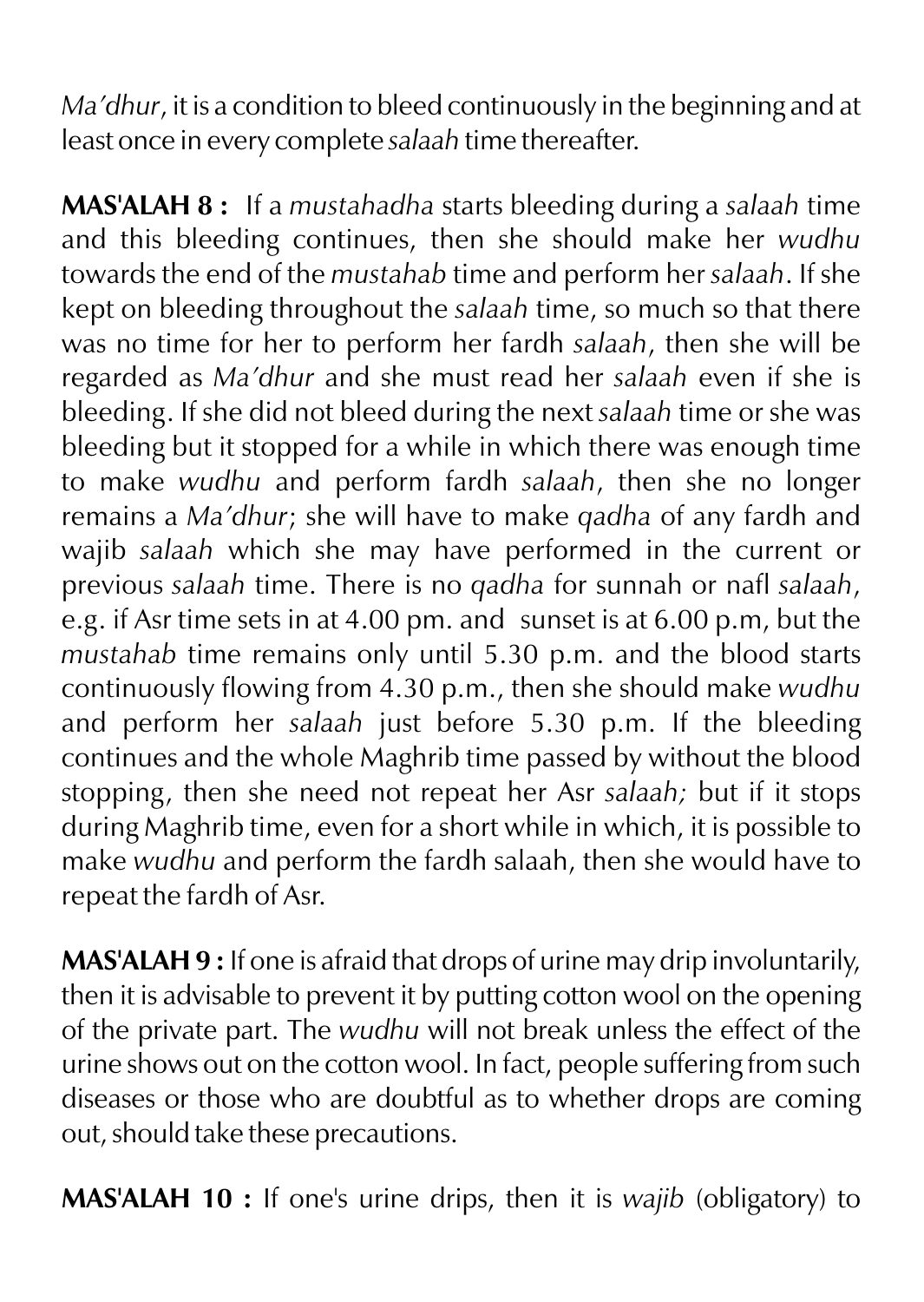change the underwear or wash that portion with which the urine makes contact at the time of every *salaah*.

### **ISTIHADHAH AND IBADAH**

**MAS'ALAH 1 :** All prayers are allowed during *Istihadhah*. It is compulsory to perform *salaah*. If bleeding is continuous, a fresh *wudhu* is necessary at the time of every *salaah*. If clothes become impure (polluted) due to bleeding then one should keep a separate set of clean clothes which is worn only for *salaah* and removed immediately after it. If the clothes are soiled during *salaah*, then there is no harm and the *salaah* will be completed. One must however, wash any blood-stain on the body and cloths before each *salaah*. If any cotton wool, which is placed where the bleeding takes place, becomes soiled with blood. Then she should remove it and replace it with clean cotton wool for the next *salaah*. After *salaah*, it is not necessary to see whether she bled or not because even if she did bleed, her *salaah* will still be regarded as complete.

**MAS'ALAH 2 :** *Saum, Hajj, Umrah, Tawaf, Sa'i,* performing *itikaf*, touching and reading the *Qur'an* are allowed during *Istihadhah*. **Hence, there is no difference between a** *mustahadha* **and a clean woman in the enacting of Allah's** I **commandments.**

**MAS'ALAH 3 :** It is better for her to use cotton wool etc. if this stops the blood from flowing out during *salaah*. Similarly it is correct for her to sit than to stand and read her *salaah* if this prevents the blood from flowing out during *salaah*.

### **ISTIHADHAH AND THE MASJID**

**MAS'ALAH 1 :** A *mustahadha* is considered *tahir* (clean), therefore, she can enter *Masjidul Haram* and *Masjidun Nabawi* . She can also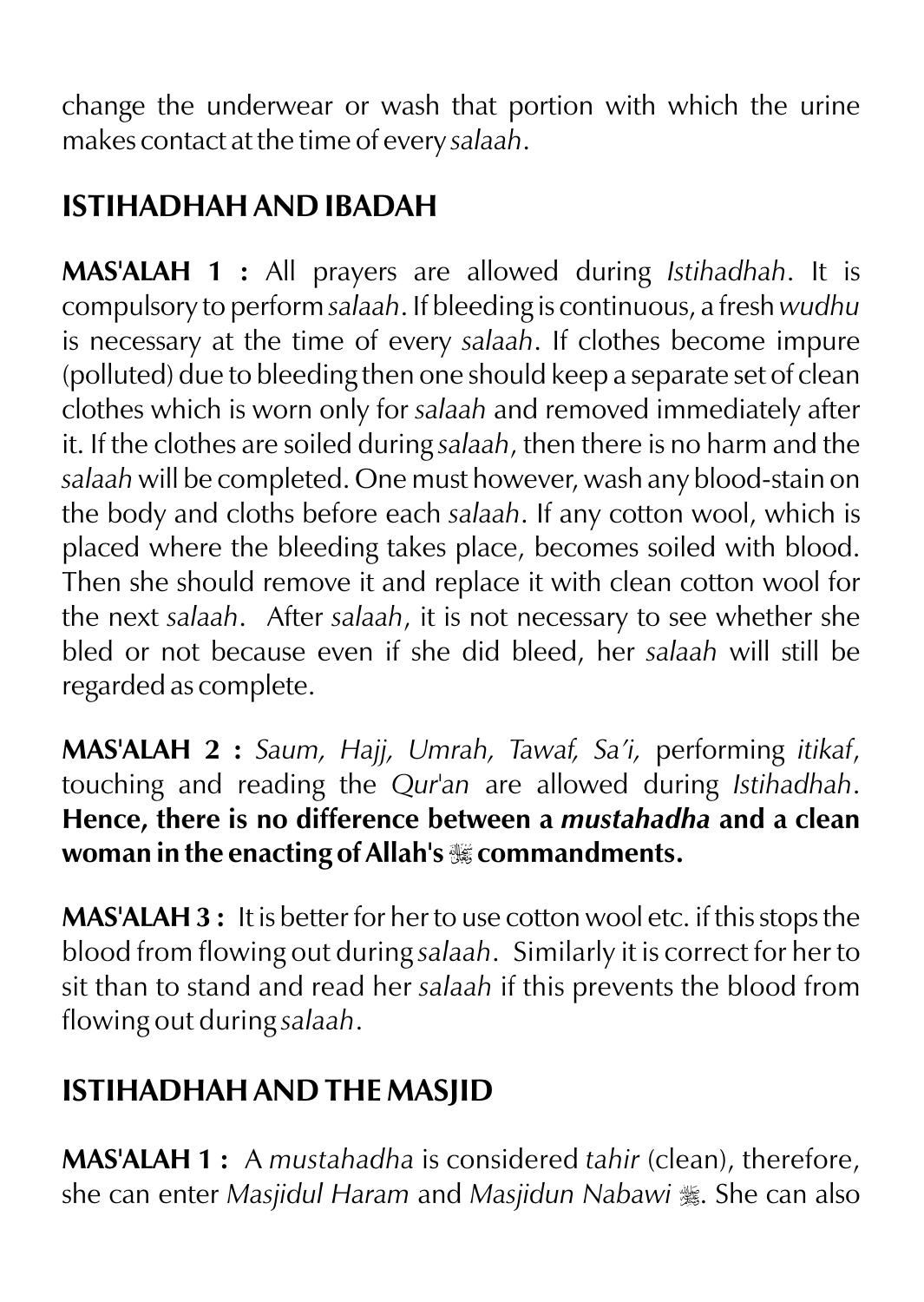enter the *Rawdhah* for *Salaam*. She should take care not to pollute (stain) any part of the masjid with blood because one should at all times prevent the masjid from being polluted. She should place cotton wool or sanitary pads etc. at the place of bleeding for safety.

### **ISTIHADHAH AND THE HUSBAND**

Sexual intercourse is allowed during *Istihadhah* even if she is bleeding because the *shariah* considers her to be in a state of purity. There is no sin in having sexual intercourse during *Istihadhah*. The purity in this state is *Hukmi*.

# **JANABAH (IMPURITY DUE TO SEXUAL INTERCOURSE ETC)**

**MAS'ALAH 1 :** A bath is compulsory after sexual intercourse and the couple will remain impure until they have had a bath. This state of impurity is called *Janabah*. There are many laws regarding this but we shall try to cover the subject very briefly.

**MAS'ALAH 2 :** The moment the head of the male private part unites with the female private part, then *ghusl* becomes wajib on both the husband and wife, even if full entry does not takes place and no sperm is released. Similarly, ghusl becomes wajib when the private part is inserted into the anus. However, this action is totally *haram* and the punishment for it is very severe. It is related in the Hadith by Abu Hurairah  $\triangle$  who narrates from Rasulullah  $\triangle$ 

*"Cursed is he who comes unto his wife through her anus."*

**MAS'ALAH 3 :** One is allowed to eat, drink, and sleep in a state of *Janabah* but it is better to wash the private parts and make *wudhu* before eating, drinking or sleeping. If *wudhu* is not made, *Tayammum* should be performed. In this way the degree of impurity will be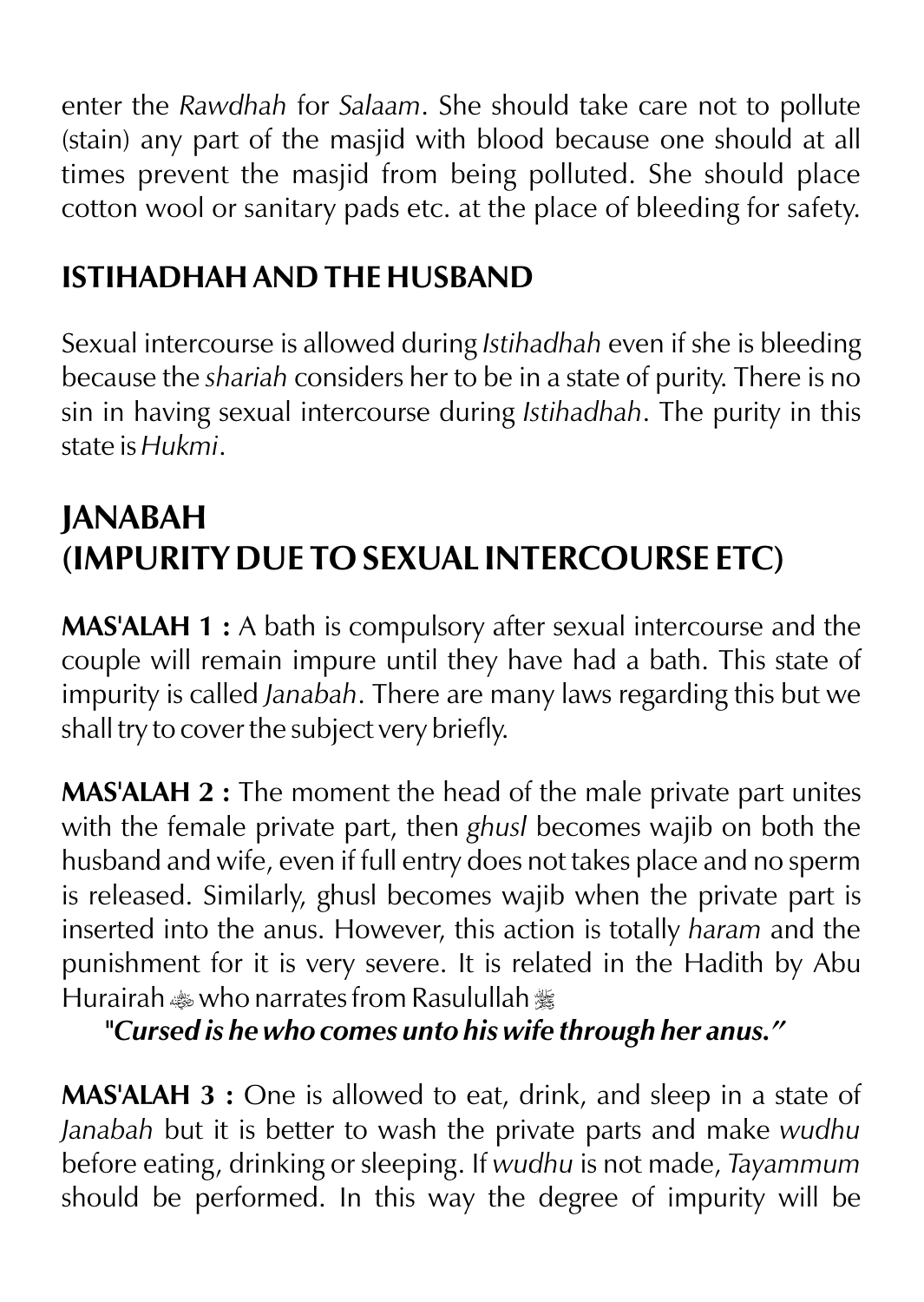reduced. There is no sin in eating, drinking or sleeping without doing the above. It is not permissible to be in this impure state for so long as to miss a *salaah*. The Angels of blessing do not enter such a house. The genitals (private parts) must be washed before having a second act of sexual intercourse and *wudhu* should also be made but there is no sin if *wudhu* is left out.

### **JANABAH AND THE QUR'AN**

It is forbidden to touch or read the *Qur'an* during *Janabah*. The same laws, regarding the *Qur'an* during menstruation and *Nifaas*, are applicable here also. If one is not in a state of *Janabah,* one may recite the *Qur'an* without *wudhu* but one must not touch it.

### **JANABAH AND DHIKR**

*Dhikr* and *wazaif* are allowed in the state of *Janabah* but it is better not to do so because one can become free of *Janabah* whenever one wishes to; whereas, in the case of *Haidh* and *nifaas*, a woman can only become pure after the bleeding has stopped. It is against etiquette to make *Dhikr* in a state of *Janabah*. Therefore, it is better to do so after a bath. Nevertheless, *masnun du'a* (appropriate *du'a* for special occasions) such as for sleeping, when waking up, wearing clothes, entering the toilet, etc. may be read in the state of *Janabah*.

### **JANABAH AND THE MASJID**

One is forbidden to enter a *Masjid* in the state of *Janabah*. The same laws that apply to *Haidh* and *Nifaas* are also applicable here. One is not allowed to go into the basement of a Masjid as it is included as part of the Masjid. Sexual intercourse is prohibited in the Masjid. If a bath becomes compulsory while in the Masjid, then leave the Masjid immediately after making *tayammum*, even if one is in *I'tikaf.*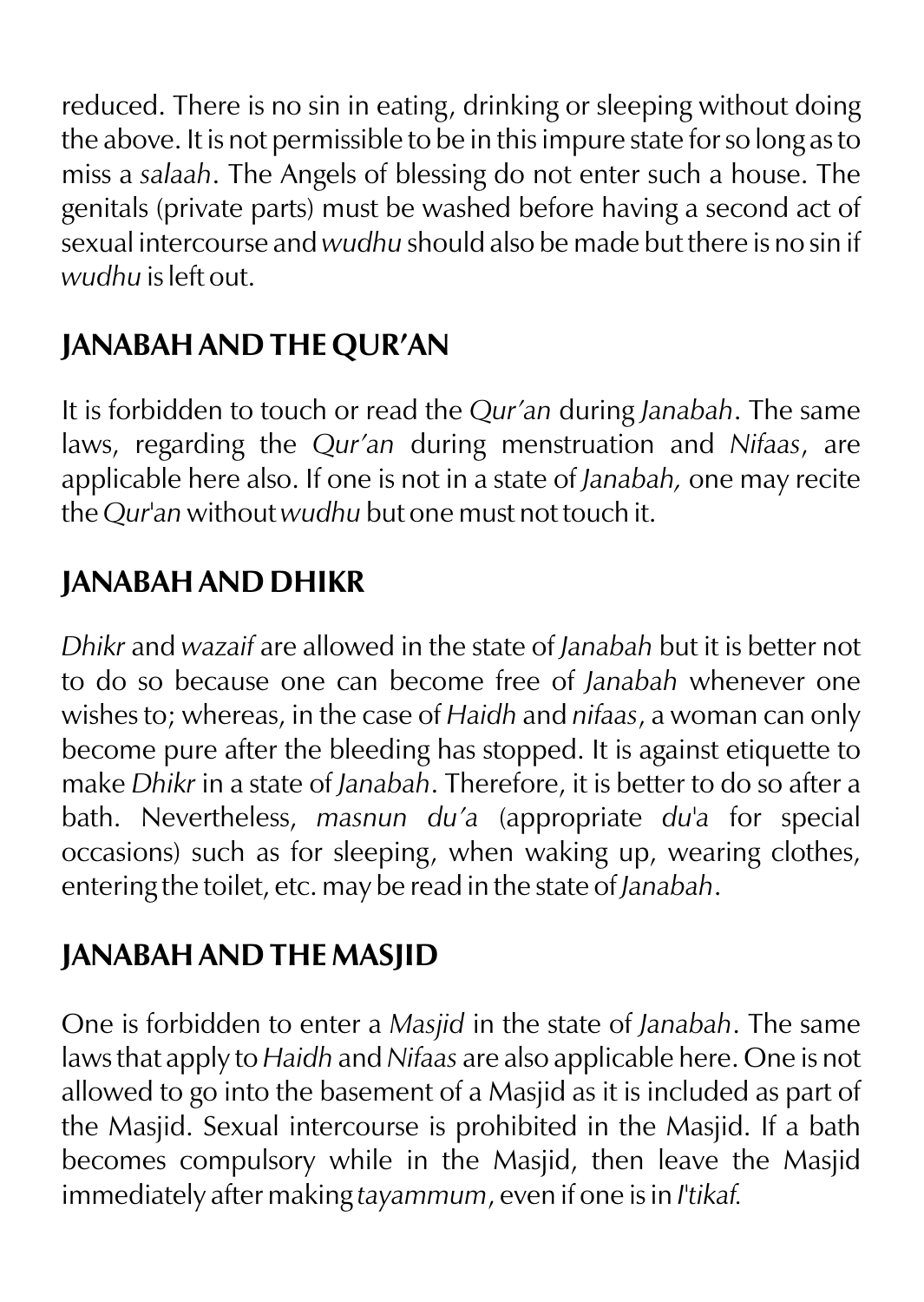#### **BATH AFTER JANABAH**

**MAS'ALAH 1 :** The same laws apply here as those of *Haidh* and *Nifaas*. Particular care should be taken when washing the private parts, making sure that no trace is left of any semen (sperm) which may have stuck to the body and dried up. No part of the body should remain dry otherwise *ghusl* (bath) will not be valid. Gargling up to the throat and drawing of water up to the cartilage of the nostrils are compulsory. Particular care should be taken that water reaches into the navel, under rings, earrings, etc.

**MAS'ALAH 2 :** If the sperm of the husband emerges from the vagina of the wife after she has had a bath, then it is not necessary to repeat the bath but washing it off will suffice.

**MAS'ALAH 3 :** A woman must ensure that water penetrates through the foreskin of the vagina, otherwise her *ghusl* will not be valid.

**MAS'ALAH 4 :** If, for some reason or other, a woman has to apply medicine in her vagina or a nurse applies it, then ghusl does not become necessary.

**MAS'ALAH 5 :** It is *makruh* to pass urine in the nude. It is also undesirable to bath in the nude.

**MAS'ALAH 6 :** It is makruh to bath or urinate while facing the *Qibla*. It is also *makruh* to have one's back towards the *Qibla* in this state. Speaking should also be avoided in the state of one's *satr* not being covered.

### **WOMAN AND SATR**

**MAS'ALAH 1 :** It is essential in *salaah* that a woman has her whole body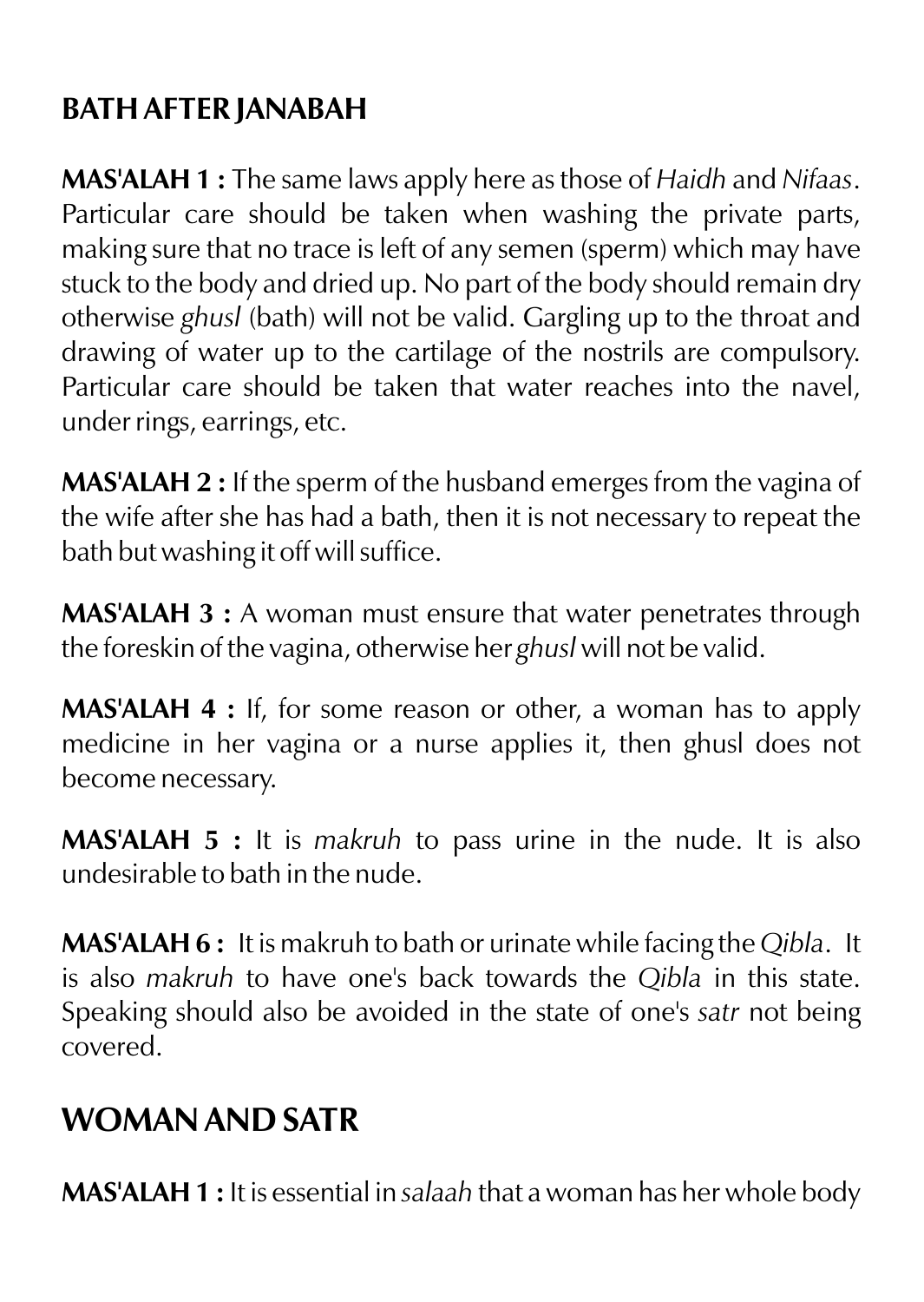covered with the exception of her face, hands (till the wrists) and feet (till the ankles). Besides these three, if any other part of the body is exposed during *salaah*, for a period in which It is possible to read *Subhanallah* three times then the *salaah* will break. It is desirable to always cover, even these parts, to be safe from mischief even when not performing *salaah*.

**MAS'ALAH 2 :** For women the term *ghair mahram* are all those with whom nikah is allowed under some circumstances including such people who are generally considered close relatives e.g. husband's brothers, sisters' husbands, paternal cousins (father's nephews), maternal cousins (mother's nephews). It is forbidden and *haram* to uncover any part of her body or to come in the presence of a *ghair mahram*. If all the above is forbidden in the presence of close relatives. then we can imagine how strongly it is prohibited in the presence of outsiders. It is prohibited to sit and talk alone to a *ghair mahram*.

**MAS'ALAH 3 :** A woman should cover her *satr* even in the presence of another muslim woman. In this case, the area between the navel and the knees is the limit.

NOTE: Some women do not consider it necessary to cover their satr in the presence of other women despite it being forbidden.

**MAS'ALAH 4 :** A woman should not expose her body unnecessarily before a doctor or a midwife.

**MAS'ALAH 5 :** A woman must not expose or open her satr in the presence of non-Muslim women this too is imperishable.

### **TREATMENT AND SATR**

**MAS'ALAH 1 :** If medicine needs applying during pregnancy on the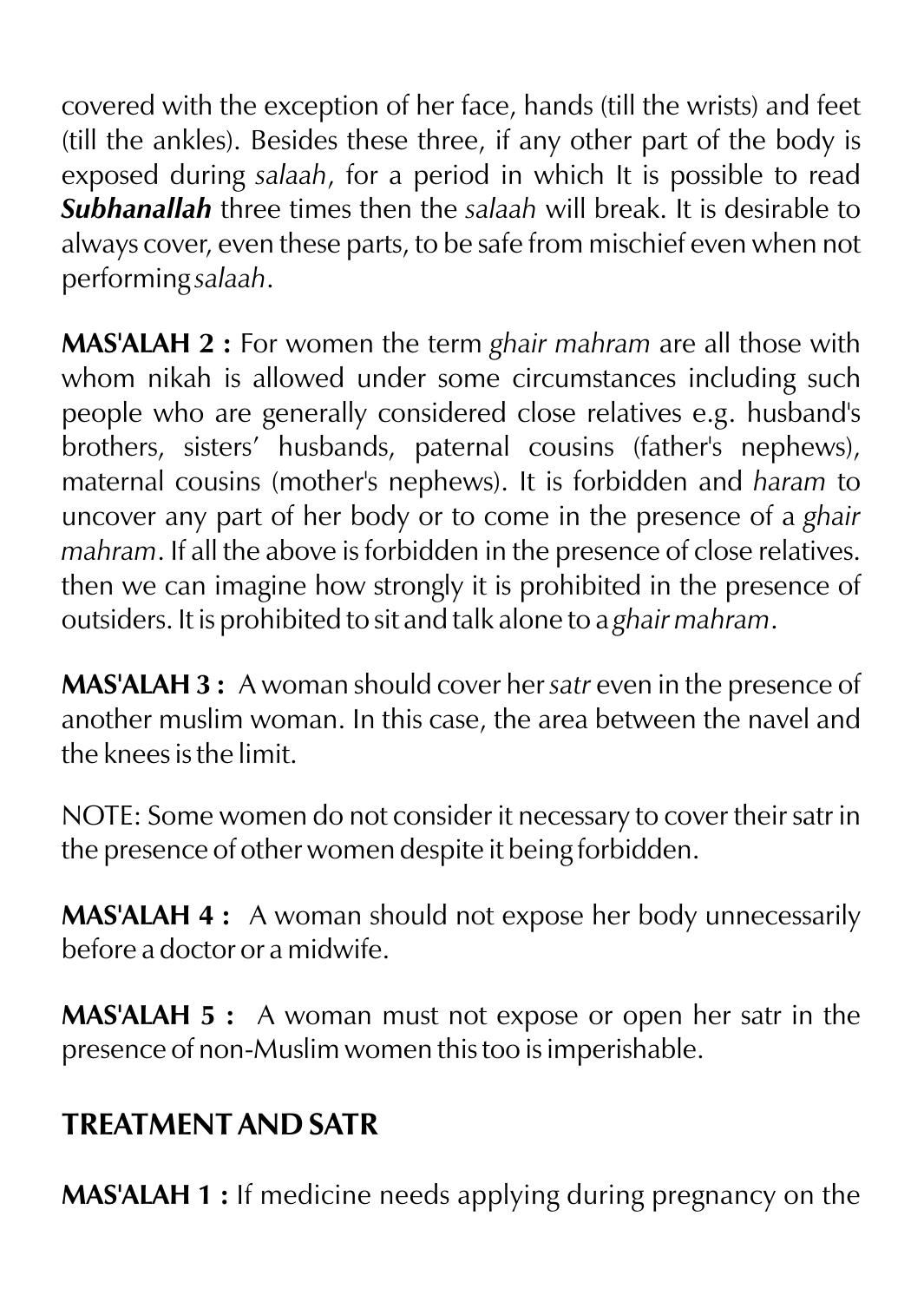stomach, etc. by a nurse or midwife, then it is not permissible to expose the portion below the navel; it should be covered with a sheet, etc.

**MAS'ALAH 2 :** A nurse or a midwife can see the area below the navel during birth for the necessary period only. To see beyond that period is prohibited. It is also not permissible for any other woman to see those parts, even though it may be her mother or sister, as there is no need for it. The practice of taking her clothes off during birth in the presence of other women is totally *Haram*.

**MAS'ALAH 3 :** It is Haram to expose the face to a non-muslim make nurse or midwife. In addition a believing woman can only expose her face and hands up to the wrist as well as her feet up to the ankles to a nonbelieving woman. It is immaterial whether she is a nurse, noblewoman or a maid. To expose even one hair unnecessarily is improper. It is a practice of some people to call a doctor instead of a nurse. How can it be permissible for a person of the opposite sex to see the satr of a woman when a person of the same sex is allowed to see the satr only when the necessity arises? It should also be borne in mind that experienced midwives are easily available, and there is no need for a male doctor.

**MAS'ALAH 4 :** The greater the difference the stricter the rules regarding the *satr.* Two believing women are regarded to be of the same nature; therefore, on such occasions, believing women should be engaged, if available, to do this work of a midwife. If not, then only should non-believing women be consulted.

**MAS'ALAH 5 :** If a wound, etc. has to be treated, then only the actual portion which has to be treated, can be exposed. It is not permissible to expose more than that which is necessary, to anyone.

**MAS'ALAH 6 :** If the doctor is a Muslim lady, then a woman cannot expose the part between the navel and the knees unnecessarily. If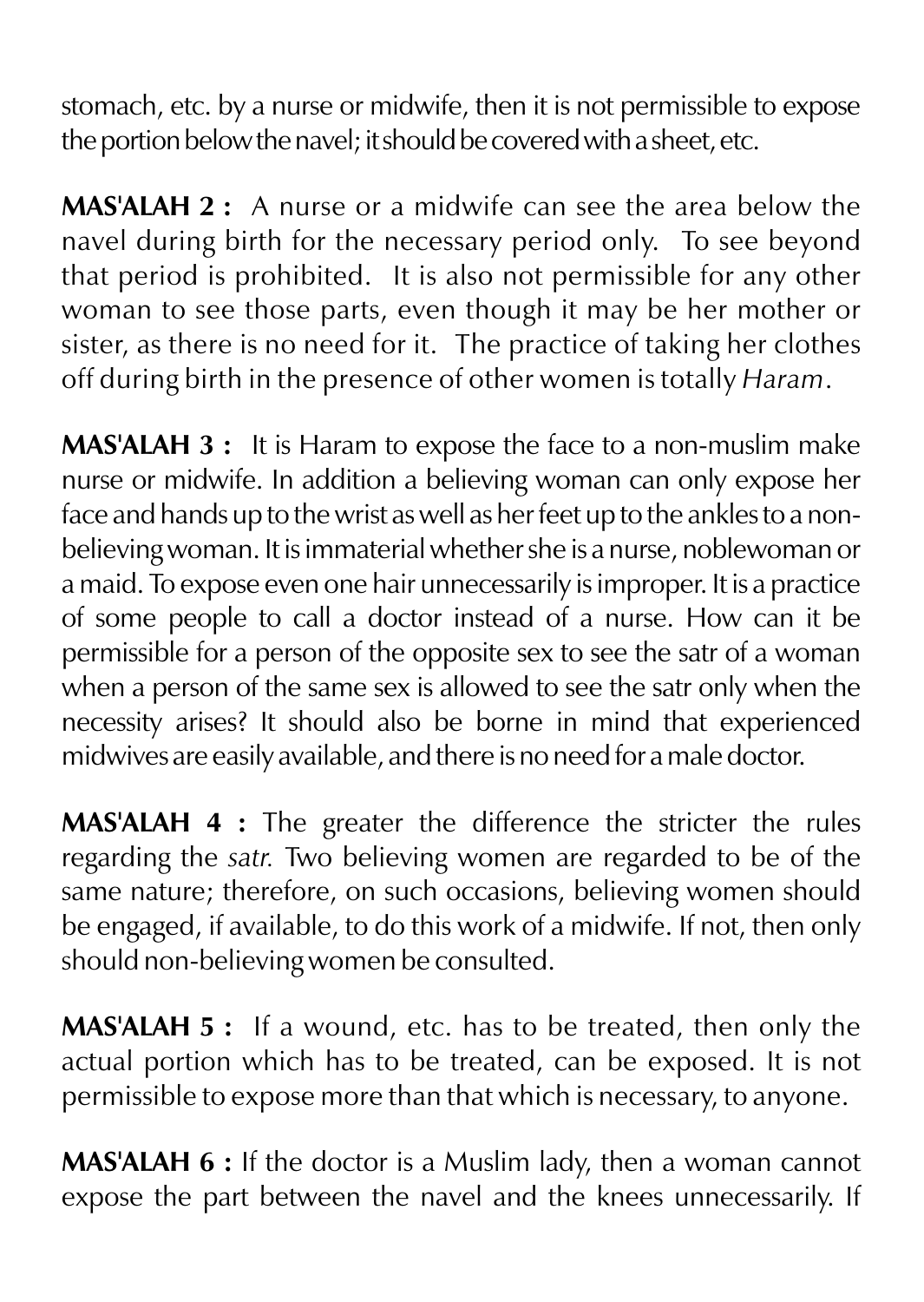some portion thereof has to be treated, then only that particular portion can be exposed, not the whole part.

**MAS'ALAH 7 :** A simple method of keeping the other parts covered is to wear some old clothes and to cut off that portion which corresponds with the wound, etc. that has to be treated. The other parts will remain covered by adopting this method, *Insha-Allah*.

### **WOMAN AND HER DRESSING**

**MAS'ALAH :** It is forbidden for a woman to don such a thin revealing dress or show her hair or any part of her body to a ghair-mahram. If she does so, she will be considered naked according to the *shari'ah* and liable for punishment. She is allowed to do so only in the presence of her husband or *mahram* (one she cannot marry) or in such a house where nobody besides her husband or *mahram* lives. But she is not allowed to do so the moment she comes in the presence of a *ghair-mahram* or the moment she leaves the house. The design of the dress should be such that other parts, except the three mentioned above, are not revealed. Women, who don dresses which reveal these parts, are cursed and condemned by the *shariah*. Believing women can understand where fashion leads.

# **WOMAN AND HIJAB (VEIL)**

**MAS'ALAH :** The law of *Hijab* requires that the whole female body from head to feet, including the face, be concealed in the presence of *Ghair-Mahram*. A woman should not emerge from the home unnecessarily. If she has to, due to some need, then she should cover her face and body with an outer garment, e.g. burqah, so that the face and shape of the body are not exposed. The wearing of the veil is wajib according to the *Shari'ah*.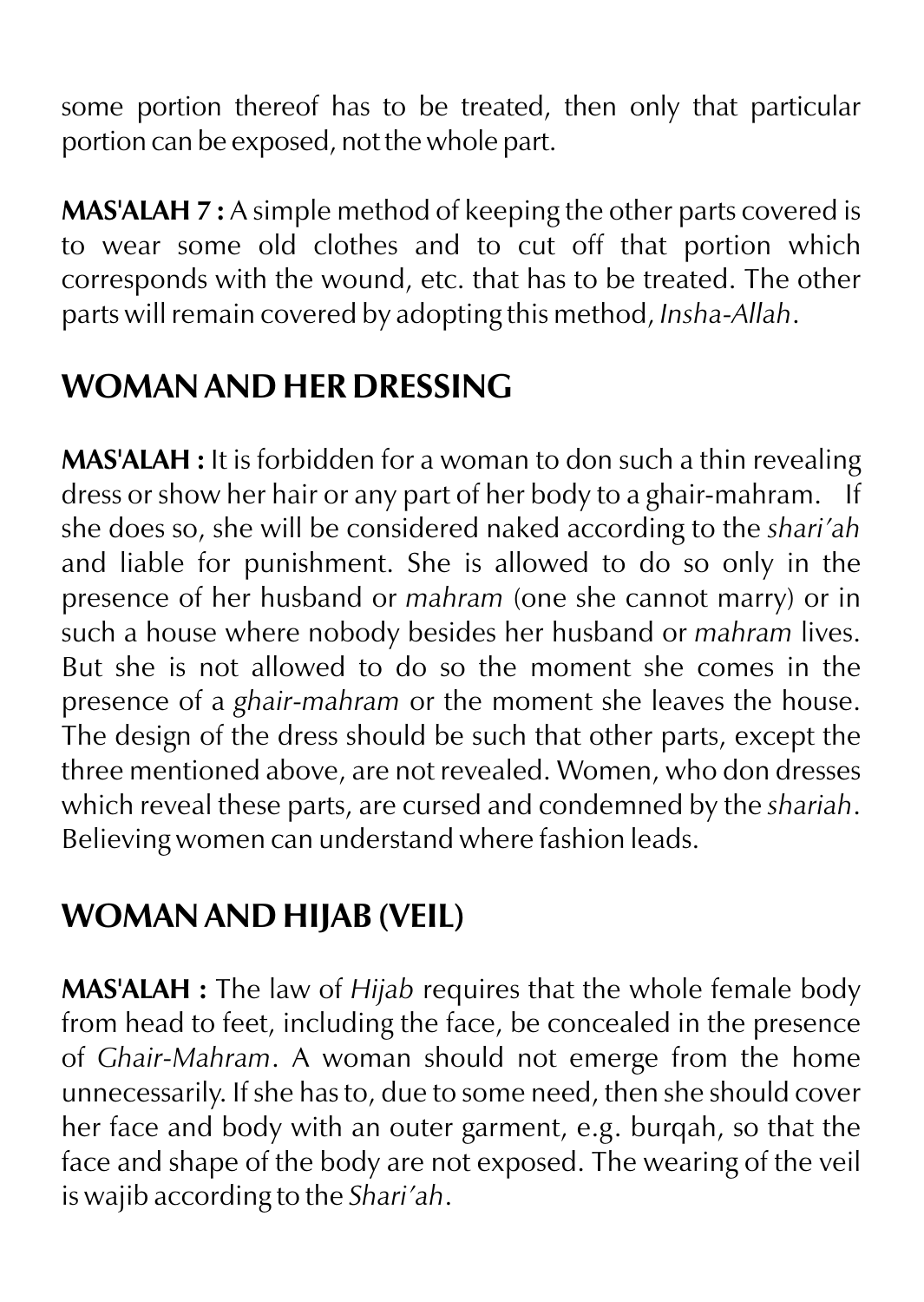# **WOMEN AND HAYA (MODESTY)**

A woman's modesty is more important than her, physical superficial beauty and shape. In fact, her real worth lies in her modesty. If she is modest, then people will like her in every respect and if she is not modest, then she will have no value in the eyes of any respectable man. Even her beauty will have no value. Modesty has been highly regarded in Islam. In one Hadith, Rasulullah  $\frac{m}{2}$ said:

*"Modesty is a branch of Iman".*

In another Hadith it is said: *"Modesty is good in every respect."*

A wise man has said:

*"When you do not have modesty anymore, then do as you please".*

In describing the good qualities of a woman, Allah, has placed great importance in the Qur'an regarding modesty. In one place Allah says, *"Women with downcast eyes".*

Faults can be hidden through modesty and if she will expose herself, then her good qualities will also have no value. Therefore, it is very important for her to preserve modesty.

# **WOMEN AND CHILDREN**

The proper upbringing of children is one of the most important duties of the mother because the mother's lap and the home environment are the first *madrassahs* (school) of the child. It is the mother's zeal, enthusiasm and eagerness, and the home environment that decide how much good will come into the child, because all of these have a great impact on the child. From the time she is pregnant till she stops breast-feeding. She should endeavour to maintain cleanliness and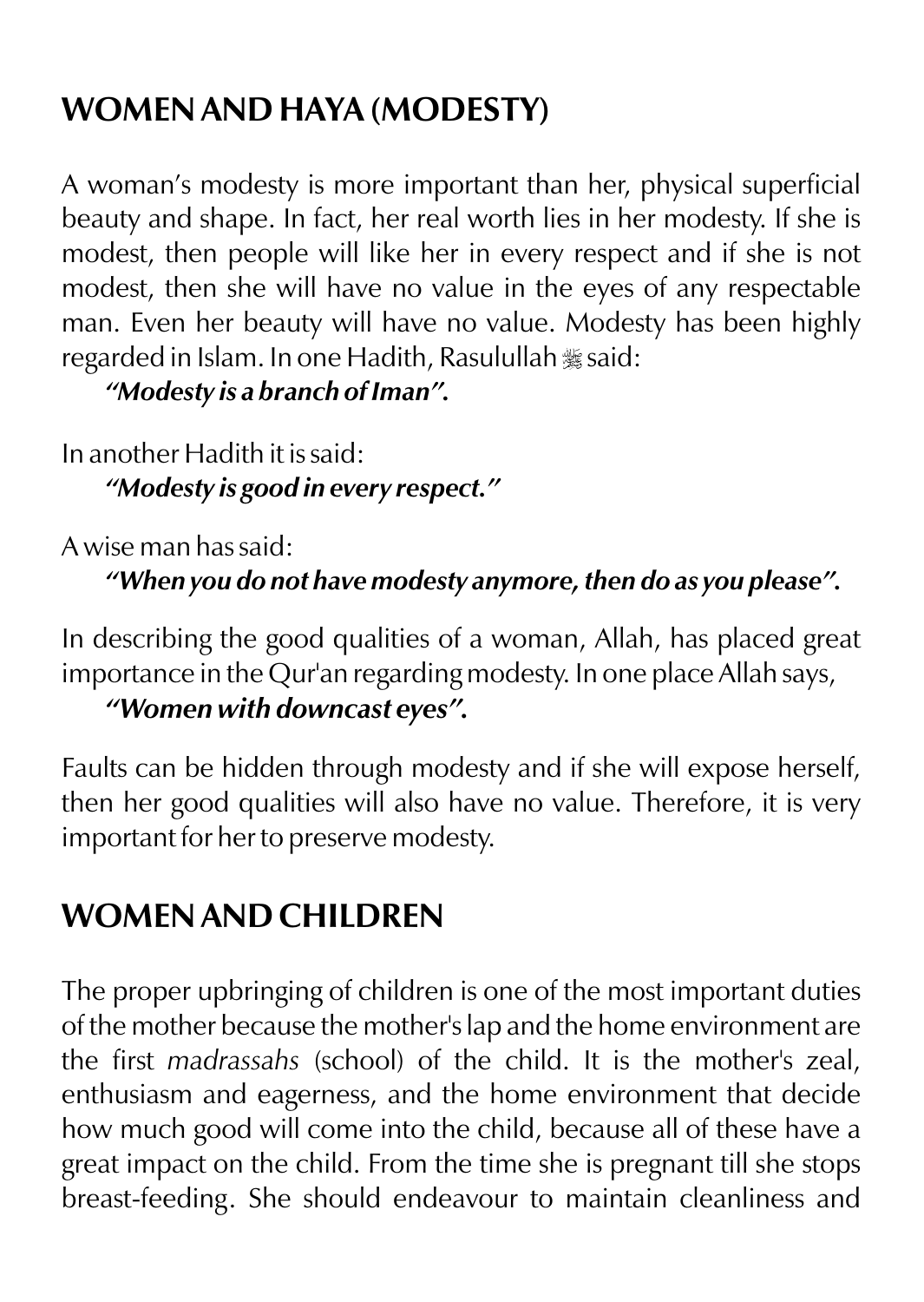purity, both physically and spiritually. **If the mother's mannerism and actions are bad, then they will have negative effects on the child.** It is therefore, very important that the mother rear the child in an Islamic fashion. She should take great care not to do any undesirable act in front of the child, thinking that the child does not understand anything. The child will notice it and sooner or later, will also adopt it.

It is for this reason why many *Ulama* have said that the first six years are most important in a child's life and they determine the future. This view is supported by the *Hadith* too. Inculcating good habits and manners, as well as upholding the importance of Islam and true Islamic practices (as opposed to one's own opinions of what Islam says) will all contribute towards the upbringing of a champion and leader.

### **WOMEN AND THE HUSBAND**

Mutual respect and love command a happy marriage. For this to materialise, each spouse must understand their role in the family, and under no circumstance take command of the others role. Thus Islam orders that the woman be under the man, not in a master-slave relationship, but guardian-guarded relationship. This is not a means of putting the woman to slavery, but it is in order to establish the role of both spouses. The fact that the husband must take the leadership role and provide for the family is a fact that is not only accepted in Islamic societies, but in all societies without exception.

Thus obedience to the husband is vital for a woman to keep the household in order, and to keep these fundamental roles in tact. The gist of a Hadith of Rasulullah  $\frac{1}{26}$  is that a woman, who offers her *salaah* punctually and obeys her husband, will enter *Jannah* through whichever door she pleases. As far as the husband-wife relationship is concerned, it should be the object of life for the wife to do everything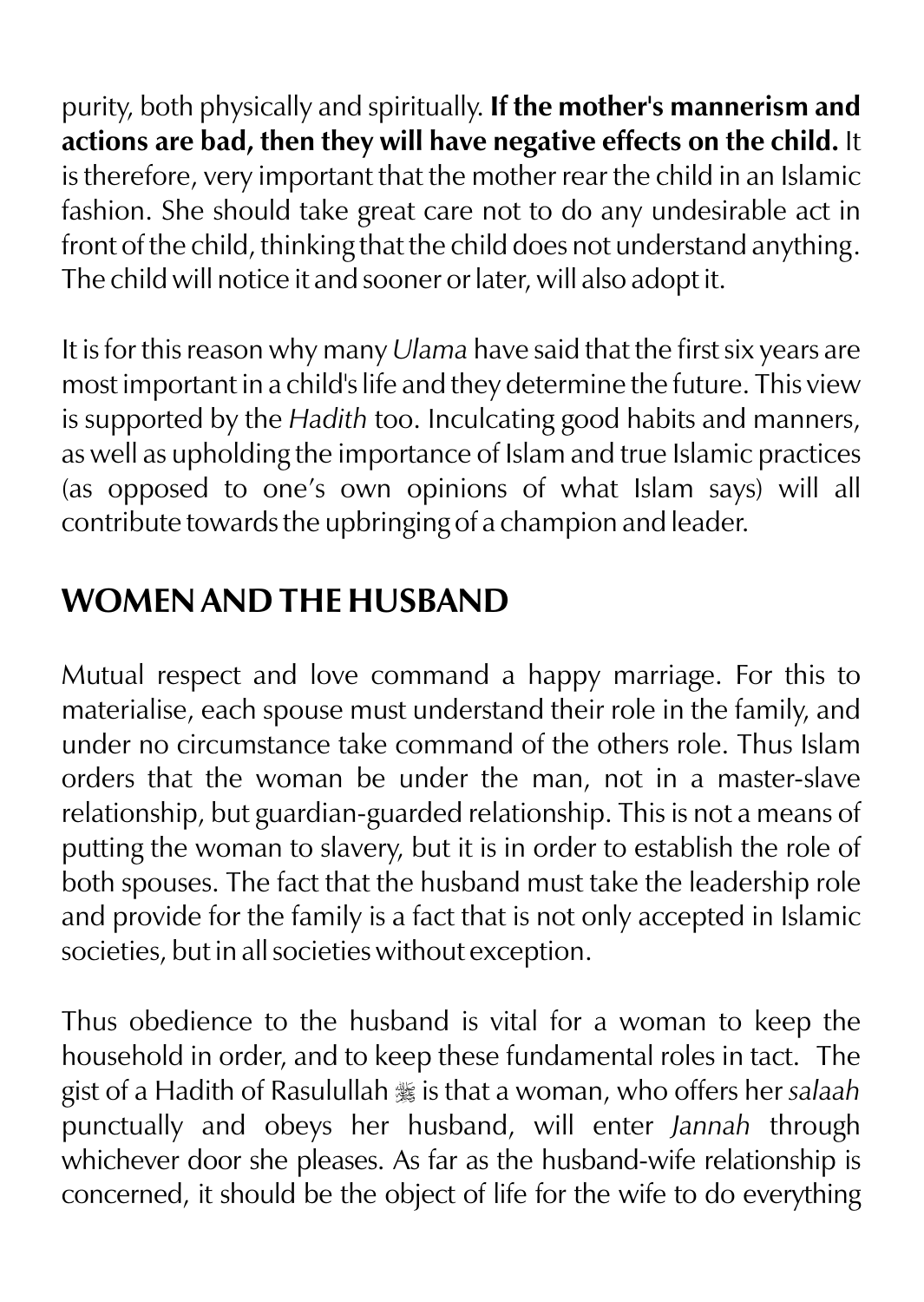possible to please the husband and remove his sorrows within the limits of *shari'ah*. If he likes adornment, beautification and elegance then she should do so within limits. She should not spend more than what he earns. She should not be stubborn and should not show dislike for things which he brings, this is courtesy and understanding, not subjugation.

She should not criticize his relatives. It is unmannerly to become angry at the husband when he is angry and she should look after the household belongings and be particular regarding cleanliness. She should not quarrel with her in-laws. She should always try and serve him when necessary but she should not ask for any service from him. She should regard him as superior and conduct herself accordingly.

This is a typical excerpt that a woman would read in most books. Agreeably it sounds far from fair, (especially the *relatives* and *in-laws* part) but the husband is also commanded to show the same courtesy. It was the action of the greatest of all creation  $\frac{1}{20}$  to help in the household chores.

### **WOMEN AND HER PARENTS**

Even after marriage, a woman should keep good relationship with her parents and make their *khidmah* (service). She should never go to them without the husband's permission. She should note two important things:

Firstly, she should not get into the habit of sending things to her parents' home, even with the husband's permission, because this will slowly reduce the love and respect of the wife in the husband which will be of great harm to the woman.

Secondly, she must try to treat and regard her in-laws like her own parents. This will increase her love, honour and regard in the husband and it will prove very useful and beneficial to her.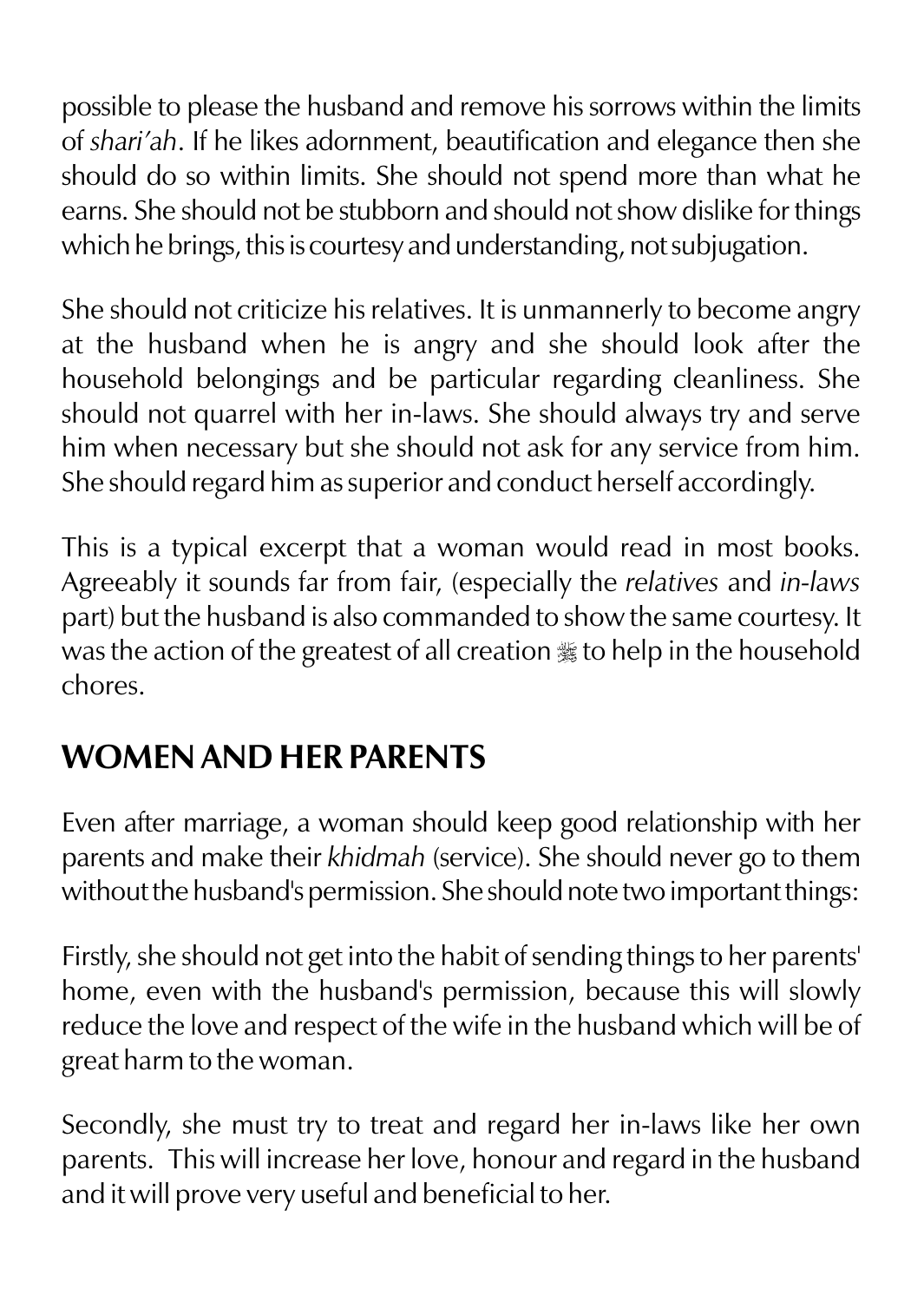# **WOMEN AND CHASTITY (FAITHFULNESS)**

To protect one's chastity is the main quality of a woman as the other good qualities depend on this. Superficially, she may have plenty of good qualities but, Allah  $\frac{1}{200}$  forbid, if she is not chaste and pure, then she is considered absolutely useless in the eyes of the *shari'ah*. In the *Qur'an*, Allah  $\frac{1}{26}$  describes the *Hur* of *Jannah*:

*"Untouched by any man or jinn"*

A Hadith summarizes this point,

*"The most precious gift of Allah upon a man in this world is that wife who pleases him a great deal whenever she is in his presence; and when he is not present, she looks after herself and his belongings and does not cheat in these two things".*

### **IDDAH AFTER DIVORCE AND SEPARATION**

**MAS'ALAH 1:** If a woman is divorced or the marriage has broken down or if the husband dies, then she should stay in the house for some time and until this time has not passed, she must not go anywhere nor can she re-marry. This period is called *Iddah*.

**MAS'ALAH 2 :** In case of divorce, she should not leave the husband's house either during the day or by night nor re-marry for three menstruating periods.

**MAS'ALAH 3 :** For a divorced girl, whose cycle of menstruation has not commenced or an elderly woman, whose menstruation has stopped, the *Iddah* time is three (lunar) months.

**MAS'ALAH 4 :** If a woman gets divorced during pregnancy, then she should wait, until the child is born. This is the *Iddah* time for her, regardless of when the child is born.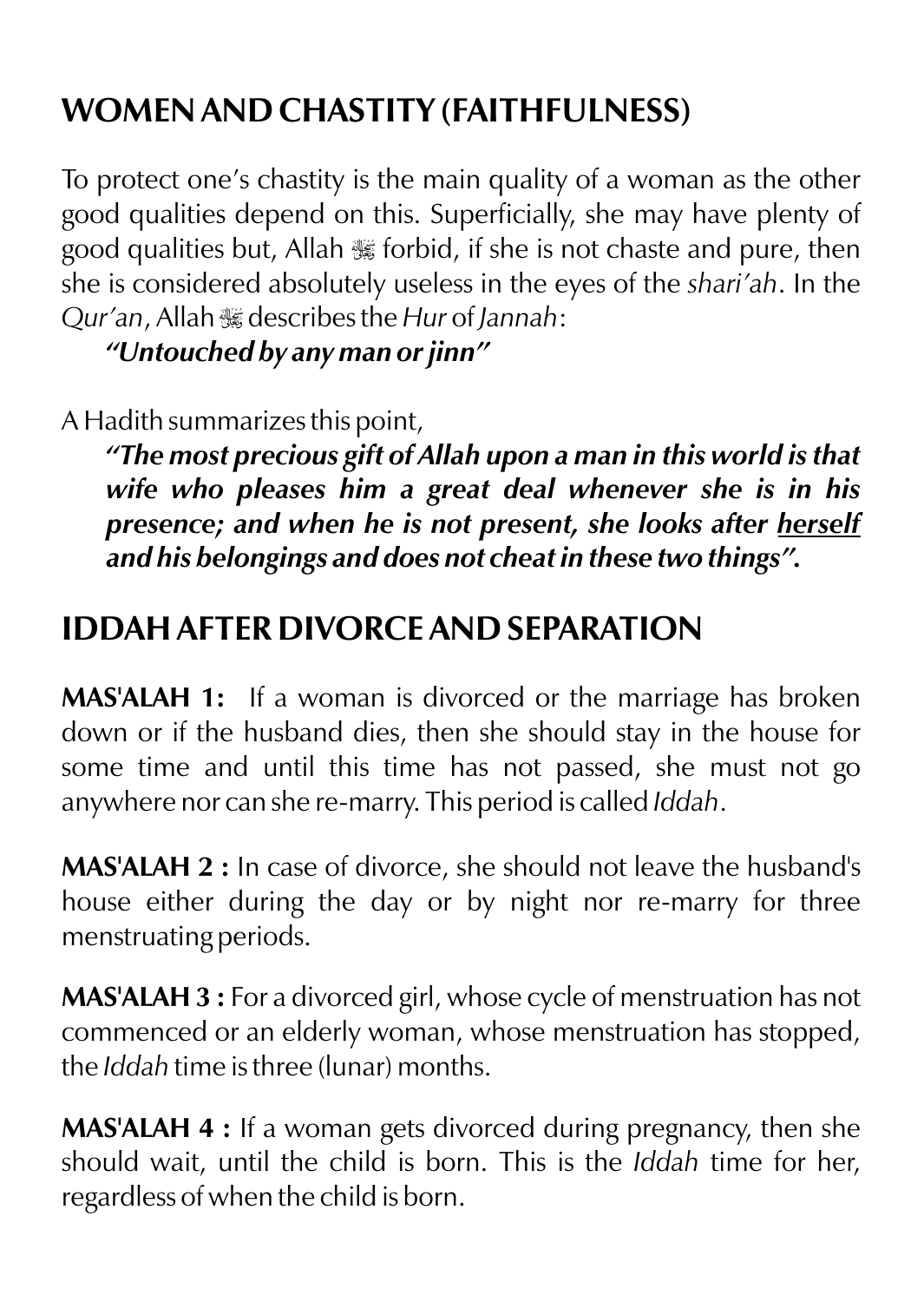**MAS'ALAH 5:** If divorce is given during menstruation, then that menstruation period is not counted but another three periods should be allowed to elapse. The husband should remember that it is sinful to give a divorce when she is menstruating.

**MAS'ALAH 6 :** A woman who receives three *Talaqs* (divorces) or receives one or two *Talaq* Ba'in (irrevocable divorces) or if her husband dies, then she should observe mourning during the *Iddah* period. A mourning woman is one who is in grief and sorrow; she should avoid beautifying herself. A woman who has received *Talaq* Raj'i (revocable divorce), should beautify herself and try to attract her husband towards her in *Iddah*.

### **IDDAH AFTER HUSBAND'S DEATH**

A woman whose husband has died should observe *Iddah* for four months (lunar) and ten days and should remain in the same house in which she lived at the time of the husband's death. In the case of a pregnant woman. *Iddah* is over as soon as the child is born, the number of months are not taken into consideration.

### **PROPHETIC ADVICE**

In one *Hadith* it has been narrated that Rasulullah \* has said that he saw many women in *Jahannam*. When asked the reason for this, he replied that **firstly** they have a habit of abusing and taunting, and **secondly**, they are very ungrateful to their husbands.

When it has been found that the tongue can lead her to *Jahannam*, then she should direct all effort to control it and should not abuse and taunt; she should not be ungrateful to the husband.

One habit which women commonly have is to curse their children,